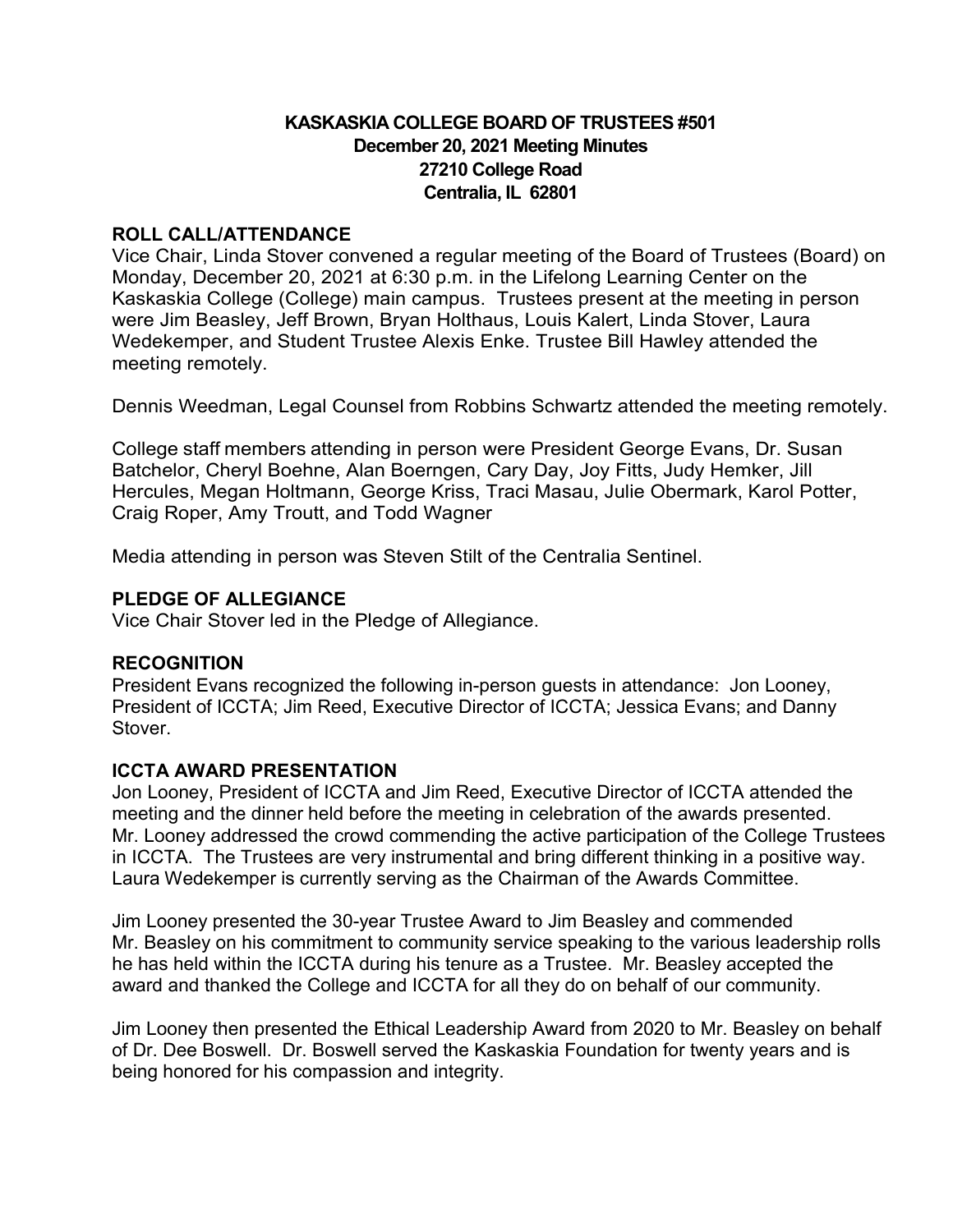## **PUBLIC COMMENT**

No public comment was given.

### **CONSENT AGENDA**

Items on the Consent Agenda include

Approval of November 22, 2021 Regular Meeting Minutes Ratification and approval of disbursements and payrolls for November, 2021 which includes travel reimbursements for board members and College employees if any requested reimbursement exceeds maximum allowable costs, Treasurer Report, Budget Report, Personnel Report, Foundation Report, Kaskaskia College Sports Association Report, and Kaskaskia College Friends of Fine Arts Report. Administrative Reports include Administrative Services Report, Instructional Services Report, Student Services Report, and Executive Services Report.

Motion by Jim Beasley to approve the consent agenda items as presented.

| Roll call:            |            |                  |     |
|-----------------------|------------|------------------|-----|
| Jeff Brown            |            | yes Louis Kalert | yes |
| <b>Bill Hawley</b>    |            | yes Linda Stover | ves |
| <b>Bryan Holthaus</b> | <b>ves</b> | Laura Wedekemper | ves |
| <b>Alexis Enke</b>    | ves        |                  |     |
| Motion was approved.  |            |                  |     |

**OLD UNFINISHED BUSINESS**

None

### **NEW BUSINESS**

## **CLOSED SESSION**

No closed session was held.

### **RESOLUTION 21-58**

**RESOLUTION PROVIDING FOR THE ISSUE OF NOT TO EXCEED \$40,000,000 GENERAL OBLIGATION BONDS OF THE DISTRICT, FOR THE PURPOSE OF PAYING CLAIMS AGAINST SAID COMMUNITY COLLEGE DISTRICT AND REFUNDING CERTAIN OUTSTANDING BONDS OF SAID DISTRICT, PROVIDING FOR THE LEVY OF A DIRECT ANNUAL TAX SUFFICIENT TO PAY THE PRINCIPAL AND INTEREST ON SAID BONDS, AND AUTHORIZING THE SALE OF SAID BONDS TO THE PURCHASER THEREOF.**

Vice Chair Stover shared that the Board is now asked to consider a resolution providing for the issue of not to exceed \$40 M General Obligation Bonds of the District, for the purpose of paying claims against said Community College District and refunding certain outstanding bonds of said District, providing for the levy of a direct annual tax sufficient to pay the principal and interest on said bonds, and authorizing the sale of said bonds to the purchaser thereof.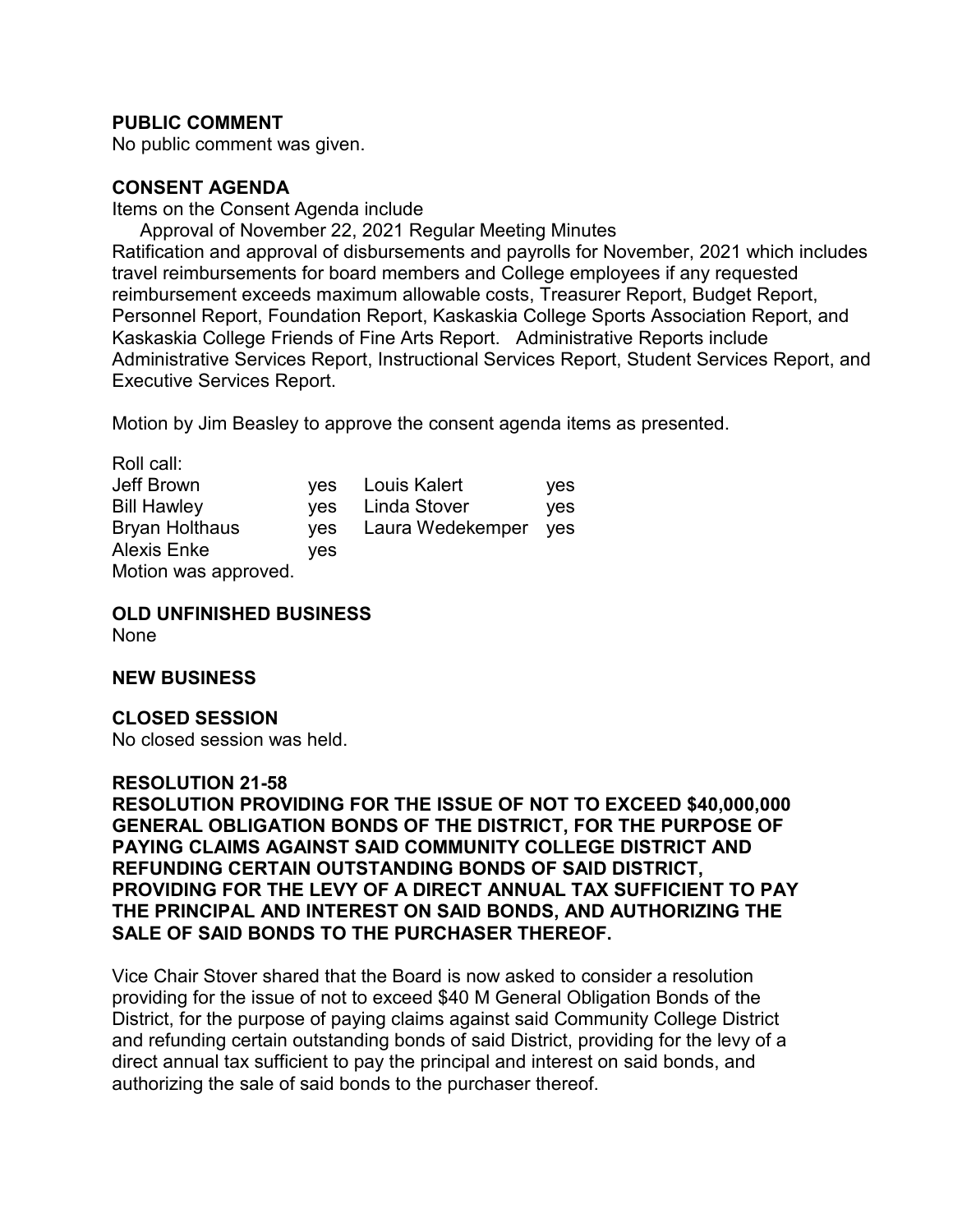The resolution being considered this evening sets the high end, not to exceed, parameters for the sale of the bonds that will fund the 2021 debt certificates issued for the capital projects, estimated not to exceed \$24.2 M, plus the refunding (or refinancing) of the remaining 2012 bonds of the College, estimated not to exceed \$15.8 M. The resolution also establishes the levy for the payback of said bonds. The parameters include the par amount of the bond issue, the interest rate, and the term of the bonds. The passage of this resolution does not mean any bonds have been sold. The final rates will be set when the bond sale occurs. The bond sale is currently scheduled for early January.

Motion by Bryan Holthaus and seconded by Bill Hawley to approve Resolution 21-58.

| Roll call:            |            |                  |     |
|-----------------------|------------|------------------|-----|
| Jeff Brown            |            | yes Louis Kalert | yes |
| <b>Bill Hawley</b>    | ves        | Linda Stover     | yes |
| <b>Bryan Holthaus</b> | <b>ves</b> | Laura Wedekemper | yes |
| <b>Alexis Enke</b>    | ves        |                  |     |
| Motion was approved.  |            |                  |     |

# **RESOLUTION 21-59**

# **RESOLUTION FOR APPROVAL OF PHS FY23 ALLOCATION**

Motion by Bryan Holthaus to adopt Resolution 21-59 approving the recommended Protection, Health, and Safety Projects for Fiscal Year 2023 for repair and alteration as follows:

| CDB Remaining Match for West Parking Lot                                                                                                                                                                                                                                                                                                                                                                                                             | \$180,236 |
|------------------------------------------------------------------------------------------------------------------------------------------------------------------------------------------------------------------------------------------------------------------------------------------------------------------------------------------------------------------------------------------------------------------------------------------------------|-----------|
| Capital Projects FY2022-FY2025<br>(Capital Projects to include Main Campus Classroom<br><b>Modernization and Renovations, Adult Education</b><br>and Career Services Renovation, Business Office<br>Renovation, Main Campus Heating, Ventilation and<br>Cooling Upgrades, Admissions Area Renovation and<br>Modernization, Fine and Performing Arts Renovation<br>and Gymnasium Replacement to be Funded by<br>PHS, Bond Proceeds and Other Funding) | \$768,594 |
| TOTAL                                                                                                                                                                                                                                                                                                                                                                                                                                                | \$948,830 |

## **RESOLUTION 21-60**

# **RESOLUTION AUTHORIZING GONZALEZ COMPANIES, LLC TO PROCEED WITH PROFESSIONAL SERVICES FOR ST ANNEX PARKING LOT AND ENTRYWAY AND THE EAST PARKING LOT (REFERENDUM FUNDING)**

Motion by Bryan Holthaus to adopt Resolution 21-60 authorizing Gonzales Companies, LLC, to proceed with the professional services to include preparation of construction documents and the bidding process for the ST Annex Parking Lot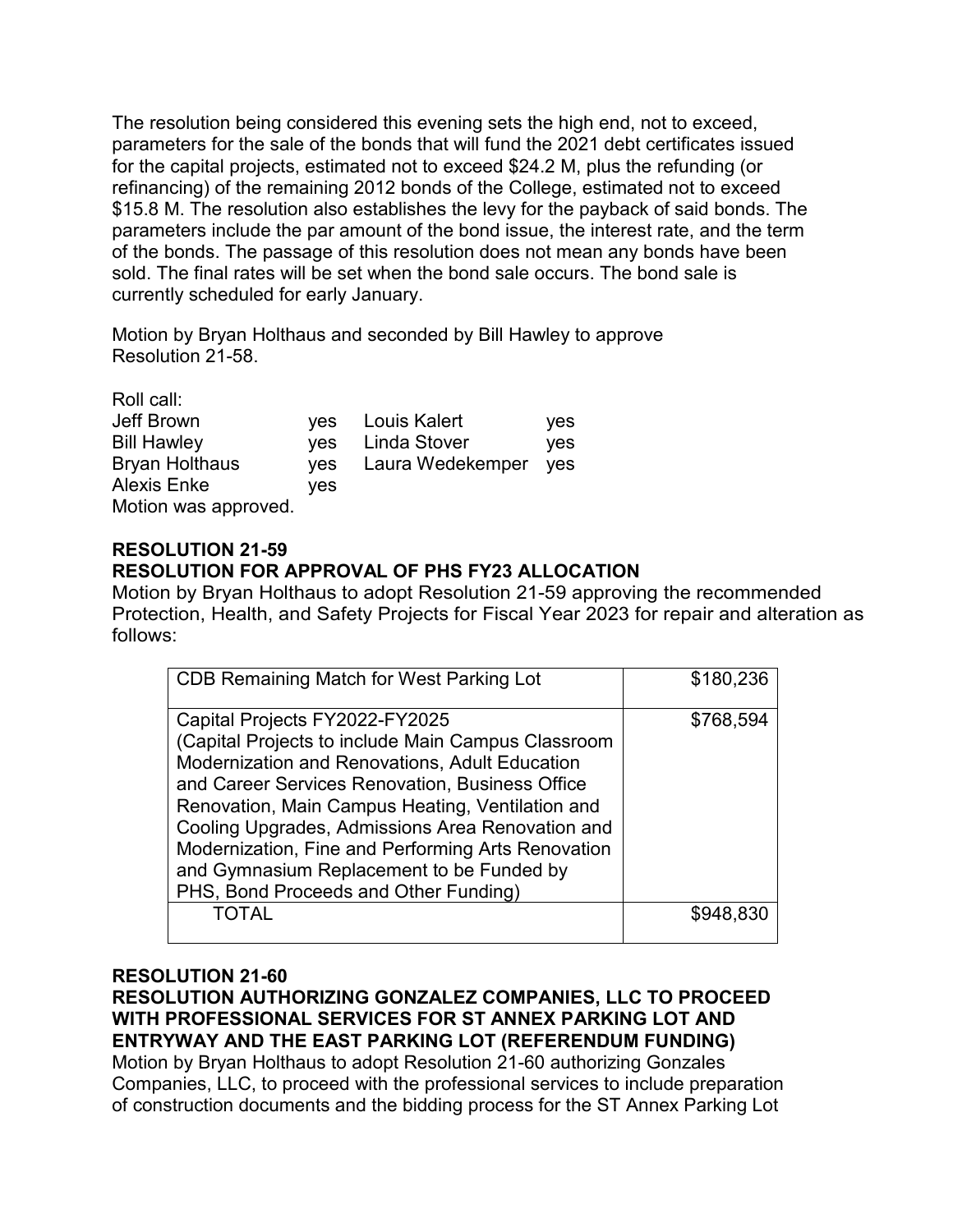and Entryway and the East Parking Lot with each project to be funded as part of the bond referendum.

| Roll call:            |            |                  |            |
|-----------------------|------------|------------------|------------|
| Jeff Brown            |            | yes Louis Kalert | <b>ves</b> |
| <b>Bill Hawley</b>    | <b>ves</b> | Linda Stover     | <b>ves</b> |
| <b>Bryan Holthaus</b> | <b>ves</b> | Laura Wedekemper | yes        |
| <b>Alexis Enke</b>    | ves        |                  |            |
| Motion was approved.  |            |                  |            |

## **RESOLUTION 21-61 RESOLUTION ON REAPPOINTMENT OF SECOND YEAR PROBATIONARY FACULTY TO THIRD-YEAR STATUS, THIRD YEAR PROBATIONARY FACULTY TO TENURE, AND CONTINUED EMPLOYMENT OF TENURE FACULTY**

Motion by Louis Kalert to adopt Resolution 21-61 approving the following personnel items:

• First-Year Probationary Faculty Members Recommended For Second-Year Probationary Employment

Career and Technical Education Suzanne Arndt

• Third-Year Probationary Faculty Members Recommended For Tenure Employment

Nursing/Allied Health Cheryl Rushing

• Tenured Faculty Granted Continued Tenure Employment

Career and Technical Education Charles DeBernardi Aaron Heinzmann Robert Jervis Kerri Richards

Arts and Sciences Jay Garrett Julie Littrell David Quinn Peter Vig Brandi Wilkins

Nursing/ Allied Health Sharon Elwood Nichole Macon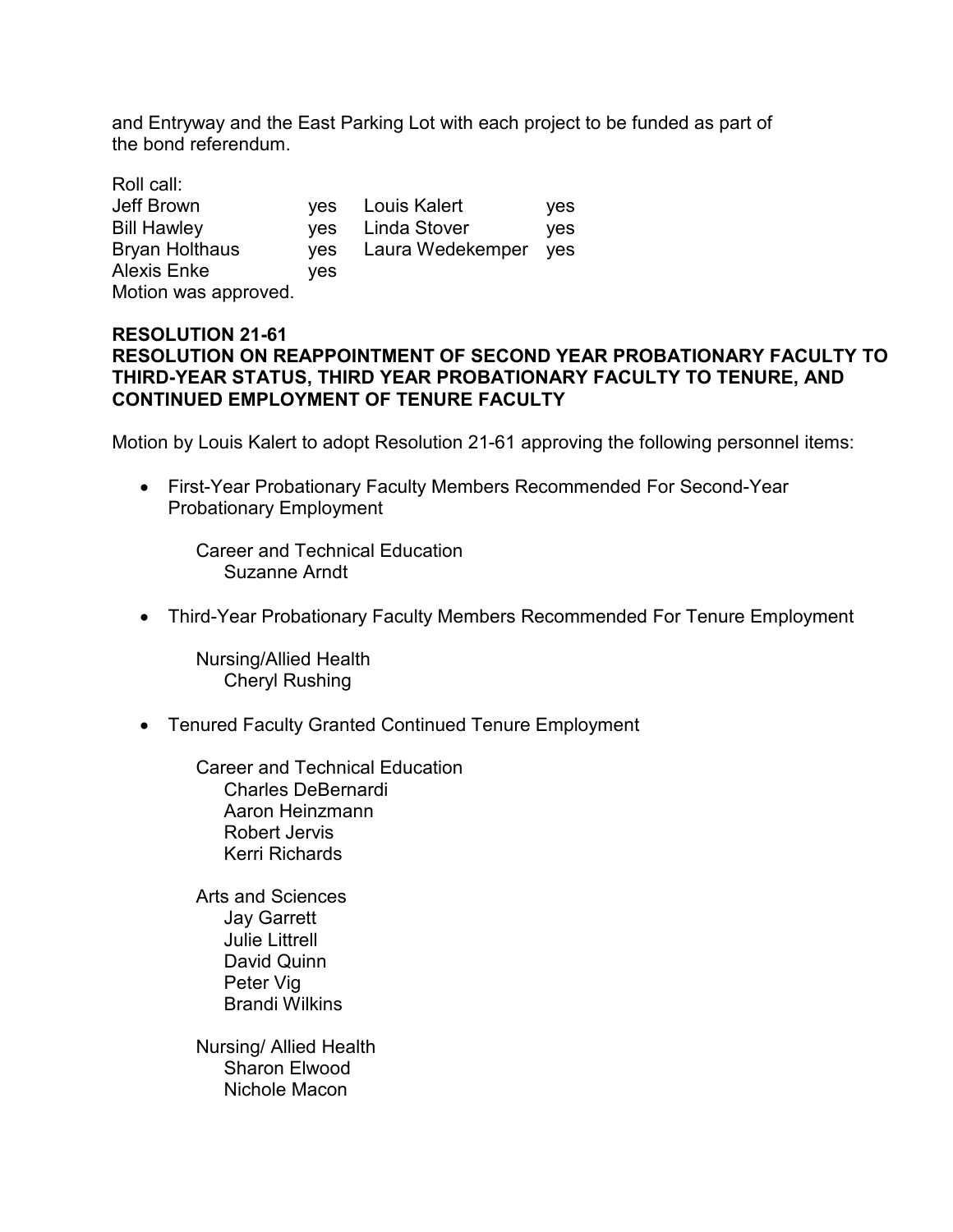Tessa Opfer Lori Schmidt KC Striker

| Roll call:            |            |                  |     |
|-----------------------|------------|------------------|-----|
| Jeff Brown            |            | yes Louis Kalert | yes |
| <b>Bill Hawley</b>    |            | yes Linda Stover | yes |
| <b>Bryan Holthaus</b> | <b>ves</b> | Laura Wedekemper | yes |
| <b>Alexis Enke</b>    | ves        |                  |     |
| Motion was approved.  |            |                  |     |

## **APPROVAL OF RETIREMENT OF DIRECTOR OF INSTITUTIONAL EFFECTIVENESS**

Motion by Jim Beasley to accept the retirement of Bruce Fischer as the Director of Institutional Effectiveness effective October 31, 2022.

| Roll call:            |            |                  |     |
|-----------------------|------------|------------------|-----|
| Jeff Brown            |            | yes Louis Kalert | yes |
| <b>Bill Hawley</b>    |            | yes Linda Stover | yes |
| <b>Bryan Holthaus</b> | <b>ves</b> | Laura Wedekemper | yes |
| <b>Alexis Enke</b>    | ves        |                  |     |
| Motion was approved.  |            |                  |     |

# **APPROVAL OF POSITION OF MATH TRANSITION SUCCESS COACH (GRANT-FUNDED, PENDING GRANT APPROVAL)**

Motion by Bryan Holthaus to approve the position of and search for a full-time Math Transition Success Coach with salary range of \$45,000 - \$50,000.

| Roll call:            |            |                  |            |
|-----------------------|------------|------------------|------------|
| Jeff Brown            |            | yes Louis Kalert | yes        |
| <b>Bill Hawley</b>    | ves        | Linda Stover     | <b>ves</b> |
| <b>Bryan Holthaus</b> | <b>ves</b> | Laura Wedekemper | yes        |
| <b>Alexis Enke</b>    | ves        |                  |            |
| Motion was approved.  |            |                  |            |

# **APPROVAL OF EMPLOYMENT OF INSTRUCTIONAL DEANS' COORDINATOR (REPLACEMENT POSITION)**

Motion by Bryan Holthaus to approve the hire of Jamie Moergen as the Instructional Deans' Coordinator effective January 3, 2022, with an annual starting salary of \$45,000 with eligibility for fringe benefits.

| Roll call:            |            |                  |     |
|-----------------------|------------|------------------|-----|
| Jeff Brown            |            | yes Louis Kalert | yes |
| <b>Bill Hawley</b>    |            | ves Linda Stover | yes |
| <b>Bryan Holthaus</b> | <b>ves</b> | Laura Wedekemper | yes |
| <b>Alexis Enke</b>    | ves        |                  |     |
| Motion was approved.  |            |                  |     |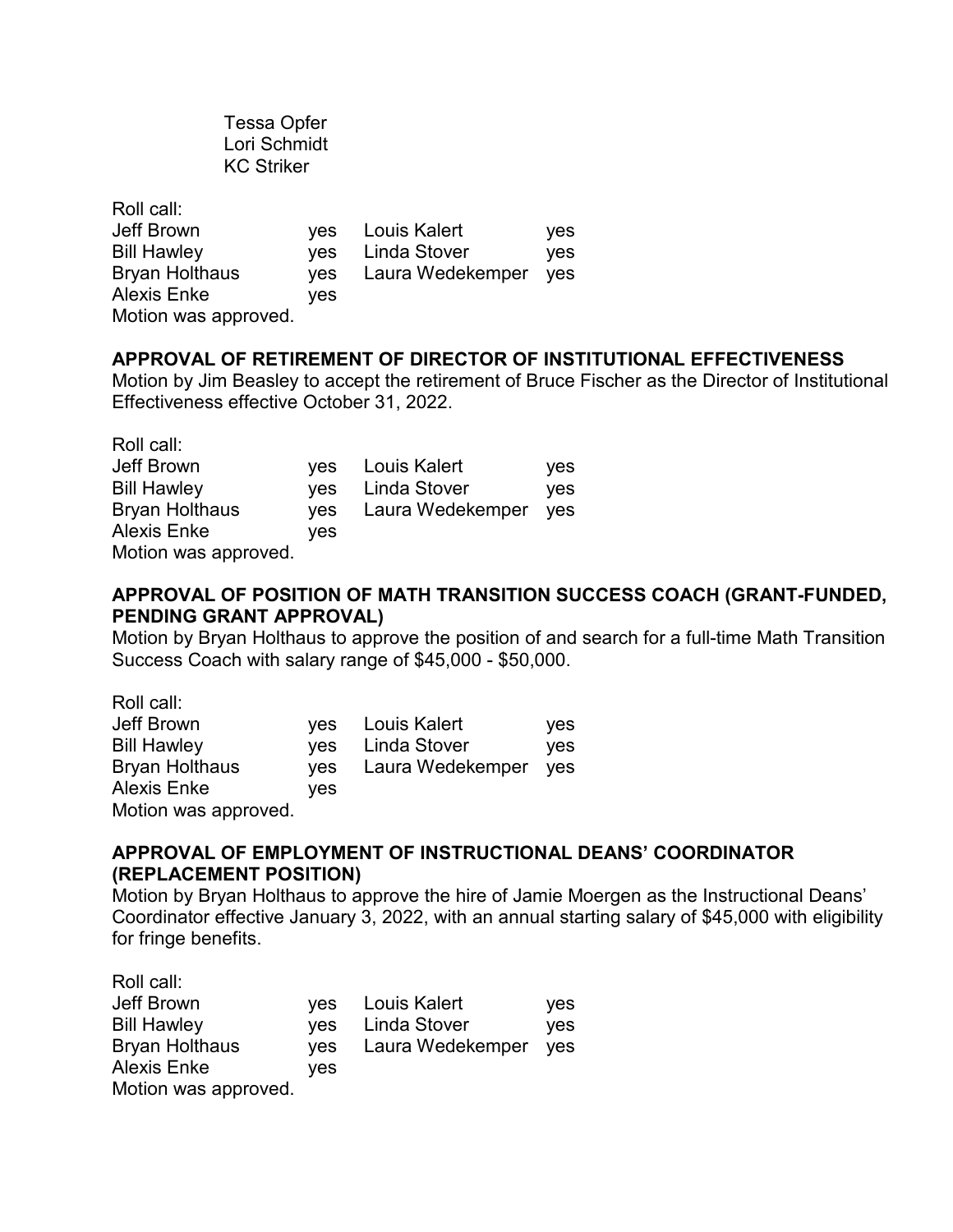The employment of Jamie Moergen in this position is an example of upward mobility. Jamie has been employed by the College for 12 years.

# **APPROVAL OF EMPLOYMENT OF BRIDGE & ICAPS COORDINATOR\* (ADULT EDUCATION/GRANT FUNDED)**

Motion by Bryan Holthaus to approve the hire of Julie Boswell as Adult Education & Literacy Bridge & ICAPS Coordinator at an annual salary of \$37,500 with eligibility for fringe benefits.

| Roll call:            |            |                  |            |
|-----------------------|------------|------------------|------------|
| Jeff Brown            |            | yes Louis Kalert | yes        |
| <b>Bill Hawley</b>    | <b>ves</b> | Linda Stover     | <b>ves</b> |
| <b>Bryan Holthaus</b> | <b>ves</b> | Laura Wedekemper | yes        |
| <b>Alexis Enke</b>    | ves        |                  |            |
| Motion was approved.  |            |                  |            |

## **APPROVAL OF CERTIFICATE PROGRAM WAREHOUSE AND DISTRIBUTION AT CENTRALIA CORRECTIONAL CENTER**

Motion by Bryan Holthaus to approve the proposed 10-credit hour Warehouse and Distribution Certificate at Centralia Correctional Center starting during the Spring 2022 semester.

Roll call:

Roll call

| Jeff Brown            |     | yes Louis Kalert     | yes        |
|-----------------------|-----|----------------------|------------|
| <b>Bill Hawley</b>    |     | yes Linda Stover     | <b>ves</b> |
| <b>Bryan Holthaus</b> | ves | Laura Wedekemper yes |            |
| <b>Alexis Enke</b>    | ves |                      |            |
| Motion was approved.  |     |                      |            |

The need for this program was identified during negotiation of the agreement with IDOC last year. The program is state-funded as part of the IDOC grant. This class will accommodate 15 students. A feasibility study was conducted and there is a strong need for logistics and warehouse training in this area.

## **LAB FEE CHANGES – INFORMATIONAL ONLY**

The document outlining course lab fees for 2022-2023 was submitted for review and the fees will be approved at the January 24, 2022 meeting.

### **RESOLUTION 21-62 RESOLUTION FOR APPROVAL AND NEED TO KEEP CONFIDENTIAL CLOSED SESSION MINUTES**

Motion by Louis Kalert to approve the resolution determining that closed session minutes from June 28, 2021; July 26, 2021; and September 27, 2021 shall remain confidential.

| ROII CAII:         |                  |     |
|--------------------|------------------|-----|
| Jeff Brown         | yes Louis Kalert | yes |
| <b>Bill Hawley</b> | yes Linda Stover | yes |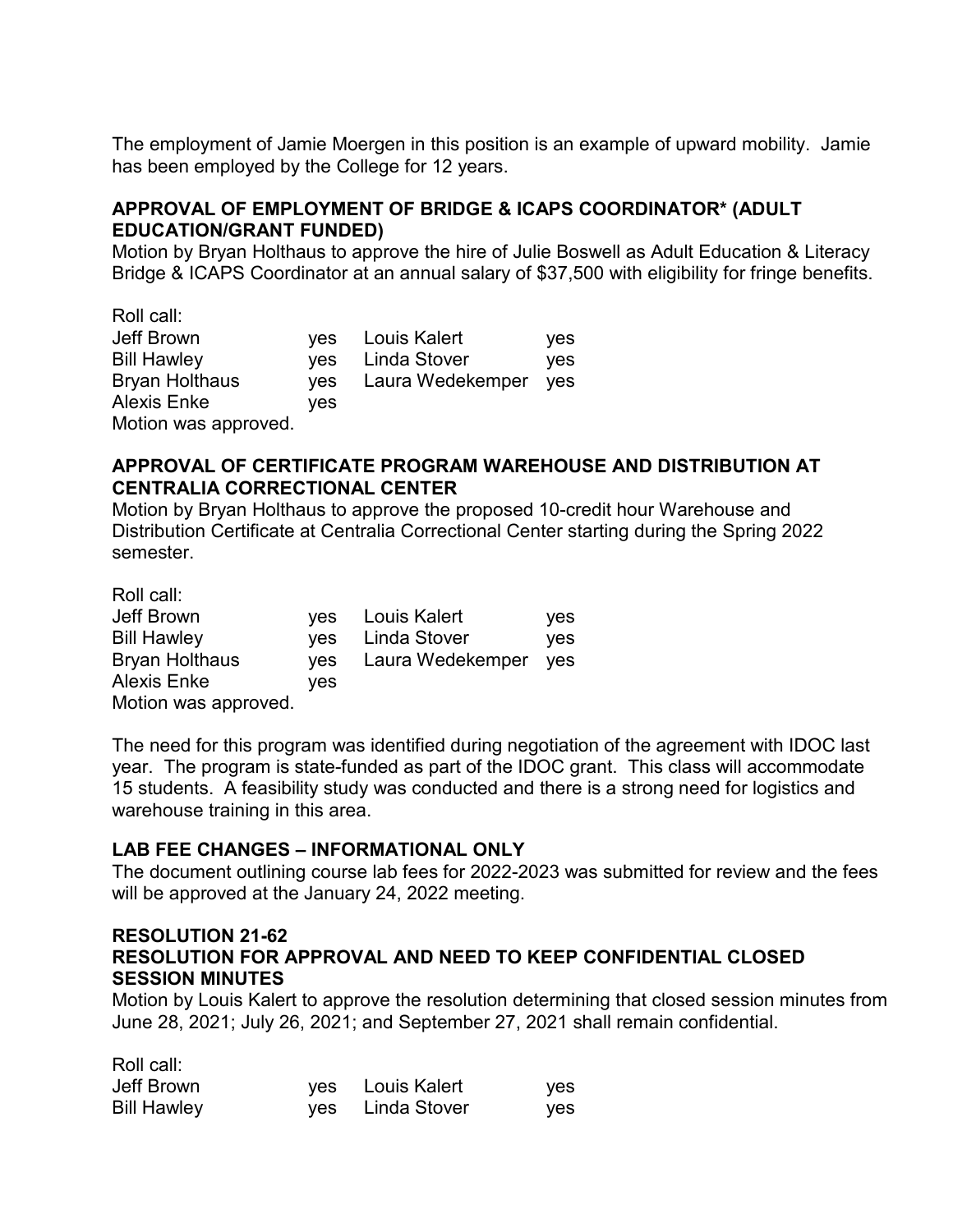Bryan Holthaus yes Laura Wedekemper yes Alexis Enke yes Motion was approved.

## **RESOLUTION 21-63 RESOLUTION FOR ACTION ON CLOSED SESSION AUDIO RECORDINGS**

Motion by Bryan Holthaus to approve Resolution 20-60 approving the destruction of audio recordings from March 25, 2019; April 22, 2019; June 24, 2019; November 18, 2019; November 25, 2019; December 18, 2019; April 27, 2020; and May 18, 2020 closed sessions and authorizing the Executive Assistant to the President to destroy the recordings, pursuant to normal procedure.

Roll call:

| Jeff Brown           |     | yes Louis Kalert         | yes |
|----------------------|-----|--------------------------|-----|
| <b>Bill Hawley</b>   |     | yes Linda Stover         | yes |
| Bryan Holthaus       |     | yes Laura Wedekemper yes |     |
| <b>Alexis Enke</b>   | ves |                          |     |
| Motion was approved. |     |                          |     |

# **FUTURE AGENDA ITEMS**

- A. Approval of Perkins Project Coordinator
- B. Approval of Employment of Warehouse and Distribution Instructor CCC (Contract Funded)
- C. Approval of Employment of Industrial Technology Instructor at FCI Greenville (FDOC Contract)
- D. Update of Bookstore Transition (January)
- E. Approval of Purchase of Vehicle/Trailer Storage Building
- F. Approval of Vendor to Provide Photo Copier Services
- G. Approval of Vendor for Vending Services
- H. Lab Fees (January)
- I. Tuition & Fees 2023
- J. Club Allocations

# **TRUSTEE AND PRESIDENT'S COMMENTS AND REPORTS**

# **STUDENT TRUSTEE REPORT**

Alexis Enke reported the following:

- The annual student satisfaction survey closed on November 29, 2021. A total of 352 individuals completed the survey.
- The annual Secret Santa giving project helped 19 families which included 52 children.
- Fall semester ends December 10, 2021
- Spring semester begins January 10, 2022
- The Main Campus, Education Centers and bookstore will be open on Saturday January 8, 2022 from 9:00 a.m. – 2:00 p.m. for students to enroll in classes if they have not already done so and to pick up materials from the bookstore.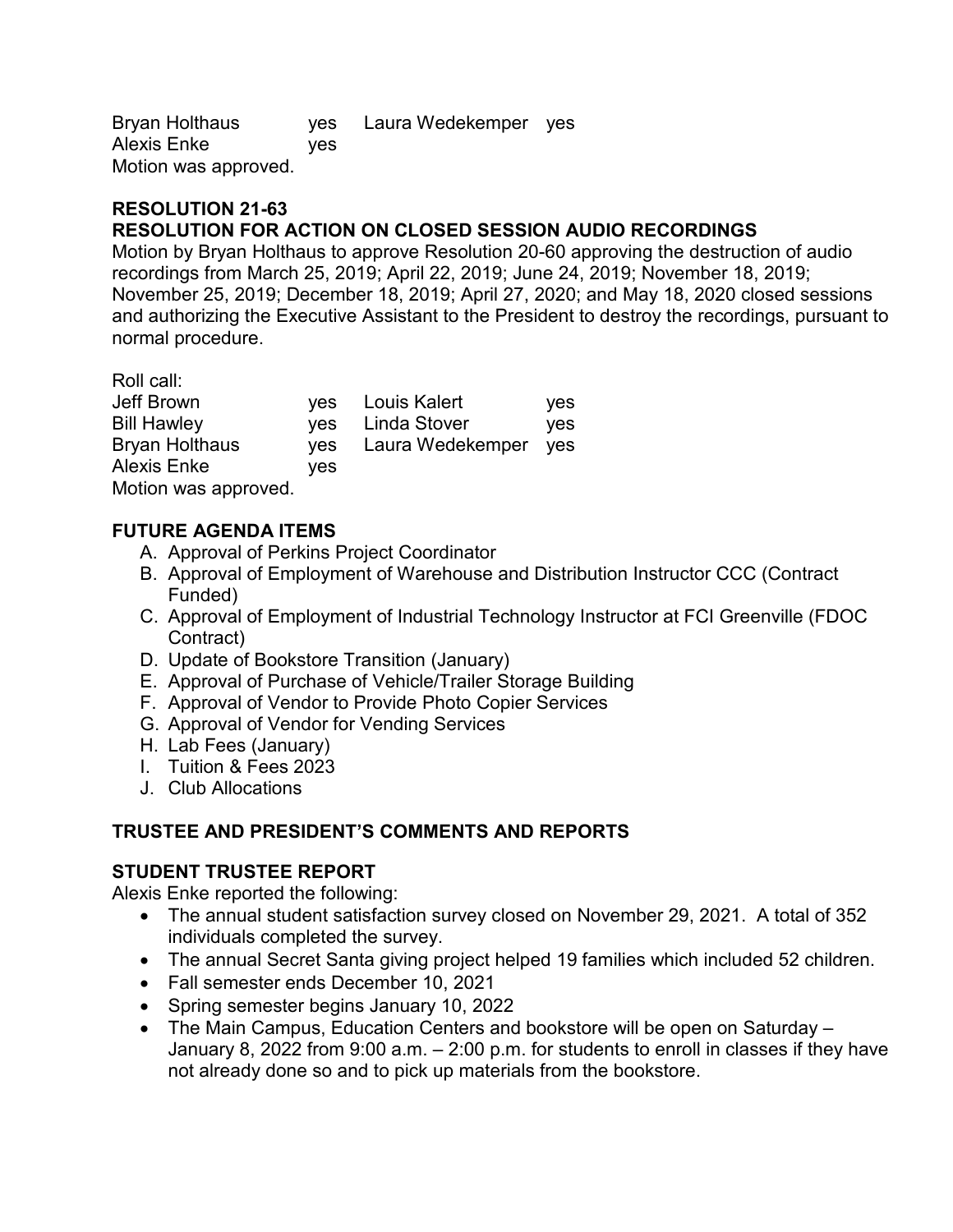• A "Welcome Back" breakfast sponsored by clubs and organizations will be offered on Wednesday - January 26, 2022.

# **PRESIDENT'S COMMENTS**

- President Evans recognized Steve Durbin and Kim Rahar who lead a campus-wide effort to gather food and materials for the victims of the Mayfield, Kentucky tornado.
- The President's Christmas Celebration held on December  $8<sup>th</sup>$  was well-attended.
- President Evans thanked the Board of Trustees for the additional time off provided during the holiday break. It is a well-deserved break for employees during these trying times.
- The College will continue to monitor COVID-19 activity in the area and will take all necessary steps to ensure the safety of our students, faculty and staff.
- President Evans recognized the members of President's Cabinet and all of those who have been involved with the planning of the referendum projects. Judy Hemker and her team were specifically recognized for their hard work with all of the document preparation, reporting etc. which was involved with the referendum request.
- The referendum projects are in the design phase.

## **TRUSTEES COMMENTS**

In closing the Trustees each thanked President Evans and the College staff for their commitment to the College and another great year working through the Covid-19 Pandemic and wished everyone a Merry Christmas and encourages staff to enjoy the needed time off over the break.

Chairman Hawley shared a thank you note from the Business Office thanking the Board of Trustees for the additional time off during the holidays to enjoy time with their families.

Chairman Hawley personally thanked the KC family for their support during a very trying time for he and his wife during the loss of a child. Chairman Hawley also shared a thank you from the family of Barbara Adams.

## **ADJOURNMENT**

Motion by Jim Beasley to adjourn. All members voted yes by voice vote. The meeting adjourned at 7:20 p.m.

\_\_\_\_\_\_\_\_\_\_\_\_\_\_\_\_\_\_\_\_\_\_\_\_\_\_\_\_\_\_\_ \_\_\_\_\_\_\_\_\_\_\_\_\_\_\_\_\_\_\_\_\_\_\_\_\_\_\_\_\_

Kaskaskia College Kaskaskia College

Chair, Board of Trustees Secretary, Board of Trustees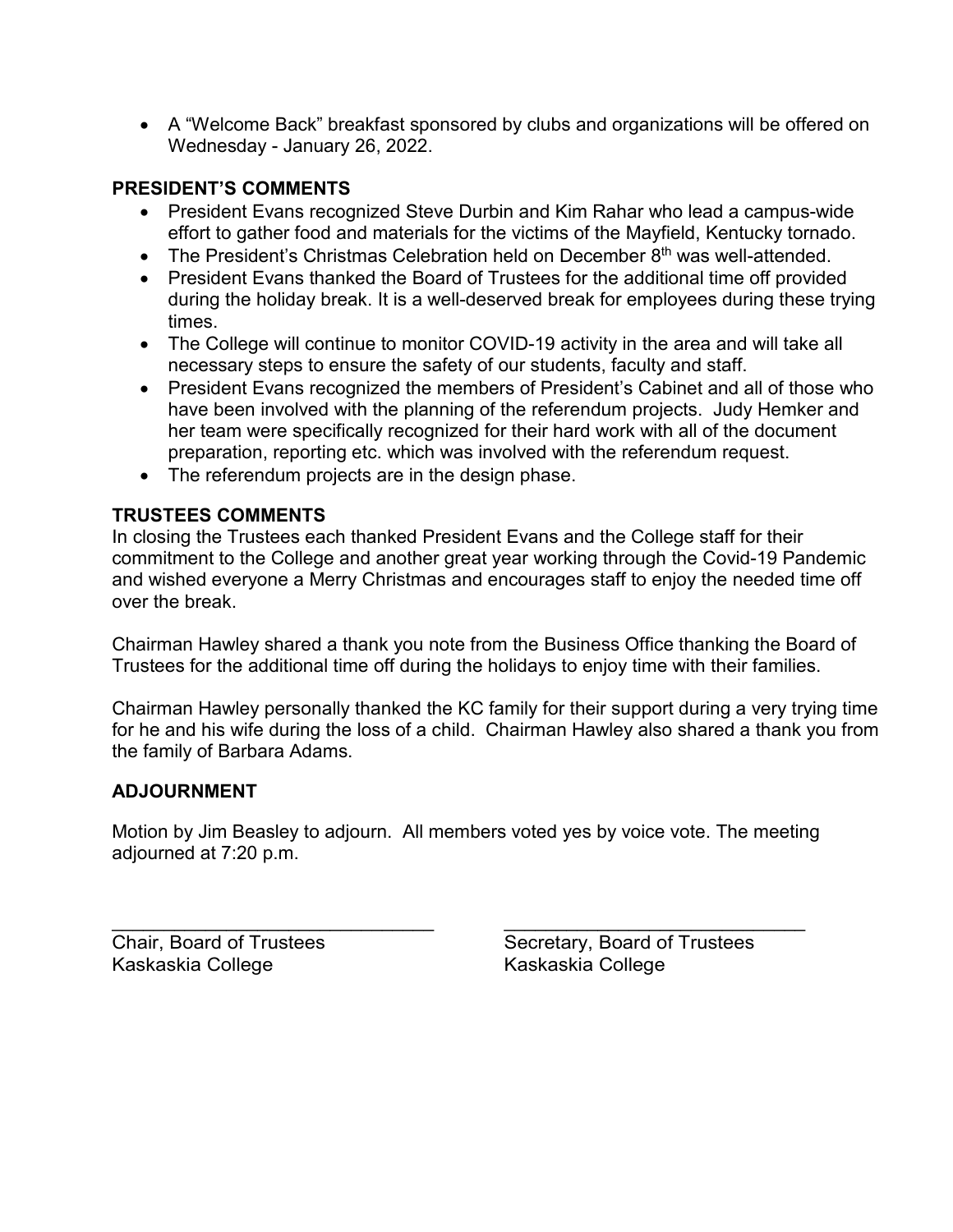MINUTES of a regular public meeting of the Board of Trustees of Community College District No. 501, Counties of Clinton, Bond, Fayette, Jefferson, Madison, Marion, Montgomery, St. Clair and Washington and State of Illinois, held in the Lifelong Learning Center at the Kaskaskia College Main Campus, 27210 College Road, Centralia, Illinois, in said Community College District at 6:30 o'clock P.M., on the 20th day of December, 2021.

The meeting was called to order by the Chairman, and upon the roll being called, John W. Hawley, the Chairman, and the following Trustees were physically present at said  $location:$ \_\_\_\_\_\_\_\_\_\_\_\_\_\_\_\_\_\_\_\_\_\_\_\_\_\_\_\_\_\_\_\_\_\_\_\_\_\_\_\_\_\_\_\_\_\_\_\_\_\_\_\_\_\_\_\_\_\_\_\_\_\_\_\_\_\_\_\_\_\_\_\_\_\_\_\_\_\_ \_\_\_\_\_\_\_\_\_\_\_\_\_\_\_\_\_\_\_\_\_\_\_\_\_\_\_\_\_\_\_\_\_\_\_\_\_\_\_\_\_\_\_\_\_\_\_\_\_\_\_\_\_\_\_\_\_\_\_\_\_\_\_\_\_\_\_\_\_\_\_\_\_\_\_\_\_\_

 $*$  \* \* \*

\_\_\_\_\_\_\_\_\_\_\_\_\_\_\_\_\_\_\_\_\_\_\_\_\_\_\_\_\_ and \_\_\_\_\_\_\_\_\_\_\_\_\_\_\_\_\_\_\_\_\_\_ (non-voting student trustee).

The following Trustees were allowed by a majority of the members of the Board of Trustees in accordance with and to the extent allowed by rules adopted by the Board of Trustees to attend the meeting by video or audio conference:

No Trustee was not permitted to attend the meeting by video or audio conference.

\_\_\_\_\_\_\_\_\_\_\_\_\_\_\_\_\_\_\_\_\_\_\_\_\_\_\_\_\_\_\_\_\_\_\_\_\_\_\_\_\_\_\_\_\_\_\_\_\_\_\_\_\_\_\_\_\_\_\_\_\_\_\_\_\_\_\_\_\_\_\_\_\_\_\_\_\_\_

The following Trustees were absent and did not participate in the meeting in any manner or to any extent whatsoever: \_\_\_\_\_\_\_\_\_\_\_\_\_\_\_\_\_\_\_\_\_\_\_\_\_\_\_\_\_\_\_\_\_\_\_\_\_\_\_\_\_\_\_\_\_\_\_\_\_\_\_\_\_\_

\_\_\_\_\_\_\_\_\_\_\_\_\_\_\_\_\_\_\_\_\_\_\_\_\_\_\_\_\_\_\_\_\_\_\_\_\_\_\_\_\_\_\_\_\_\_\_\_\_\_\_\_\_\_\_\_\_\_\_\_\_\_\_\_\_\_\_\_\_\_\_\_\_\_\_\_\_\_

The Chairman announced that the next item for consideration was the issuance of not to exceed \$40,000,000 general obligation bonds to be issued by the District for the purpose of paying claims against the District and refunding certain of the District's outstanding bonds, and that the Board of Trustees would consider the adoption of a resolution providing for the issue of said bonds and the levy of a direct annual tax sufficient to pay the principal and interest thereon. The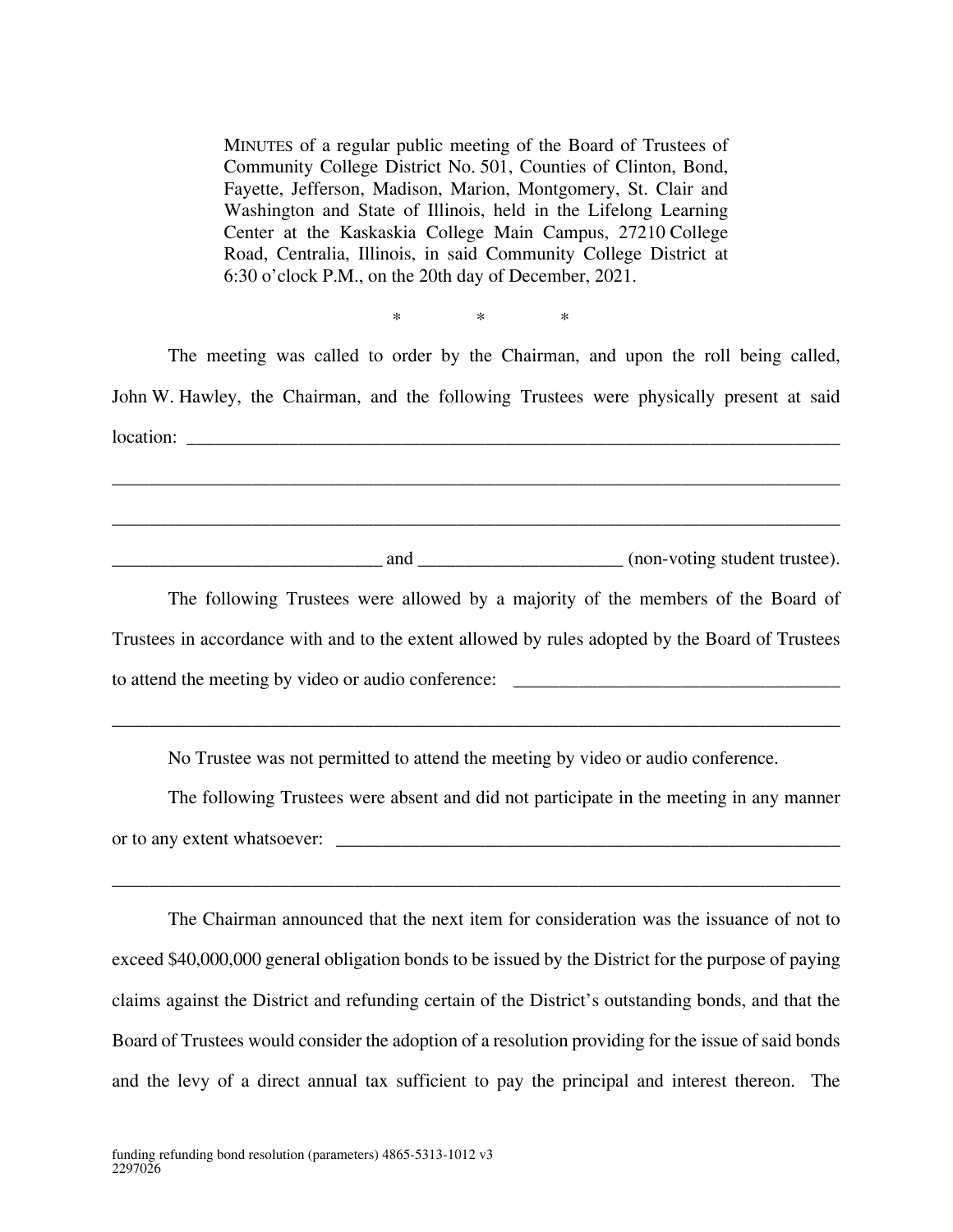Chairman then explained that the resolution sets forth the parameters for the issuance of said bonds and sale thereof by designated officials of the District and summarized the pertinent terms of said parameters, including the specific parameters governing the manner of sale, length of maturity, rates of interest, purchase price and tax levy for said bonds.

Whereupon Trustee \_\_\_\_\_\_\_\_\_\_, presented and the Secretary read by title a resolution as follows, a copy of which was provided to each member of the Board of Trustees prior to said meeting and to everyone in attendance at said meeting who requested a copy: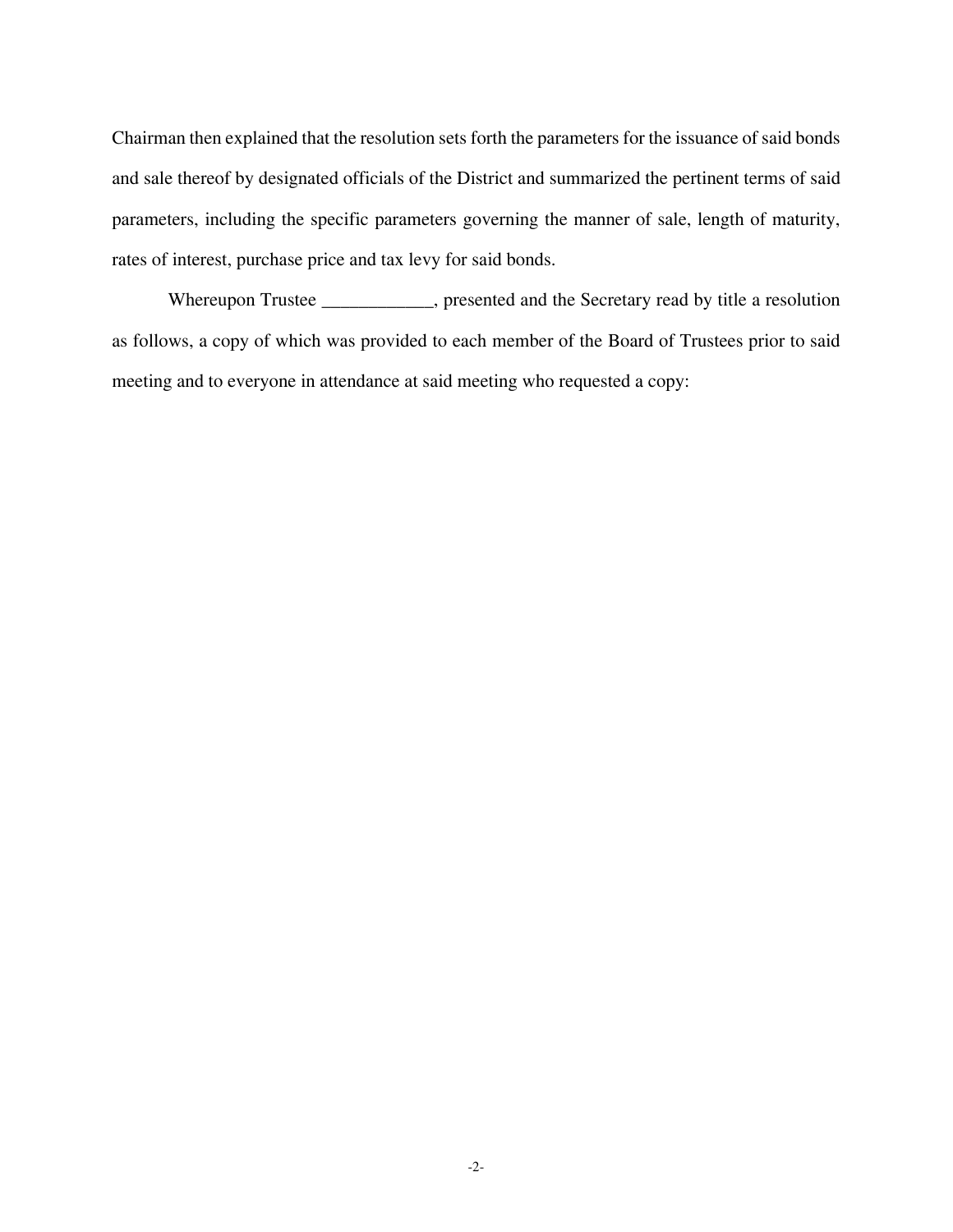#### **RESOLUTION 21-58**

RESOLUTION providing for the issue of not to exceed \$40,000,000 General Obligation Bonds of Community College District No. 501, Counties of Clinton, Bond, Fayette, Jefferson, Madison, Marion, Montgomery, St. Clair and Washington and State of Illinois, for the purpose of paying claims against said Community College District and refunding certain outstanding bonds of said District, providing for the levy of a direct annual tax sufficient to pay the principal and interest on said bonds, and authorizing the sale of said bonds to the purchaser thereof.

 $*$  \* \* \*

WHEREAS, Community College District No. 501, Counties of Clinton, Bond, Fayette, Jefferson, Madison, Marion, Montgomery, St. Clair and Washington and State of Illinois (the *"District"*), is a duly organized and existing community college district created under the provisions of the laws of the State of Illinois, and is now operating under the provisions of the Public Community College Act of the State of Illinois, as amended (the *"Act"*), and all laws amendatory thereof and supplementary thereto, including the Local Government Debt Reform Act of the State of Illinois, as amended (the *"Debt Reform Act"*); and

WHEREAS, the Board of Trustees (the *"Board"*) of the District has by resolution (the *"Intent Resolution"*) declared its intention to, pursuant to Article 3A of the Act, issue funding bonds of the District in the aggregate principal amount of \$24,500,000 as therein provided for the purpose of paying outstanding and unpaid claims against the District (the *"Claims"*); and

WHEREAS, pursuant to and in accordance with the provisions of said article of the Act and the provisions of Section 5 of the Debt Reform Act, notice of intention to issue said bonds was published in the *Centralia Sentinel*, the same being a newspaper having general circulation within the District, an affidavit evidencing the publication of such notice of intention, together with a newspaper clipping of such notice as published attached thereto, having heretofore been presented to the Board and made a part of the permanent records of the Board; and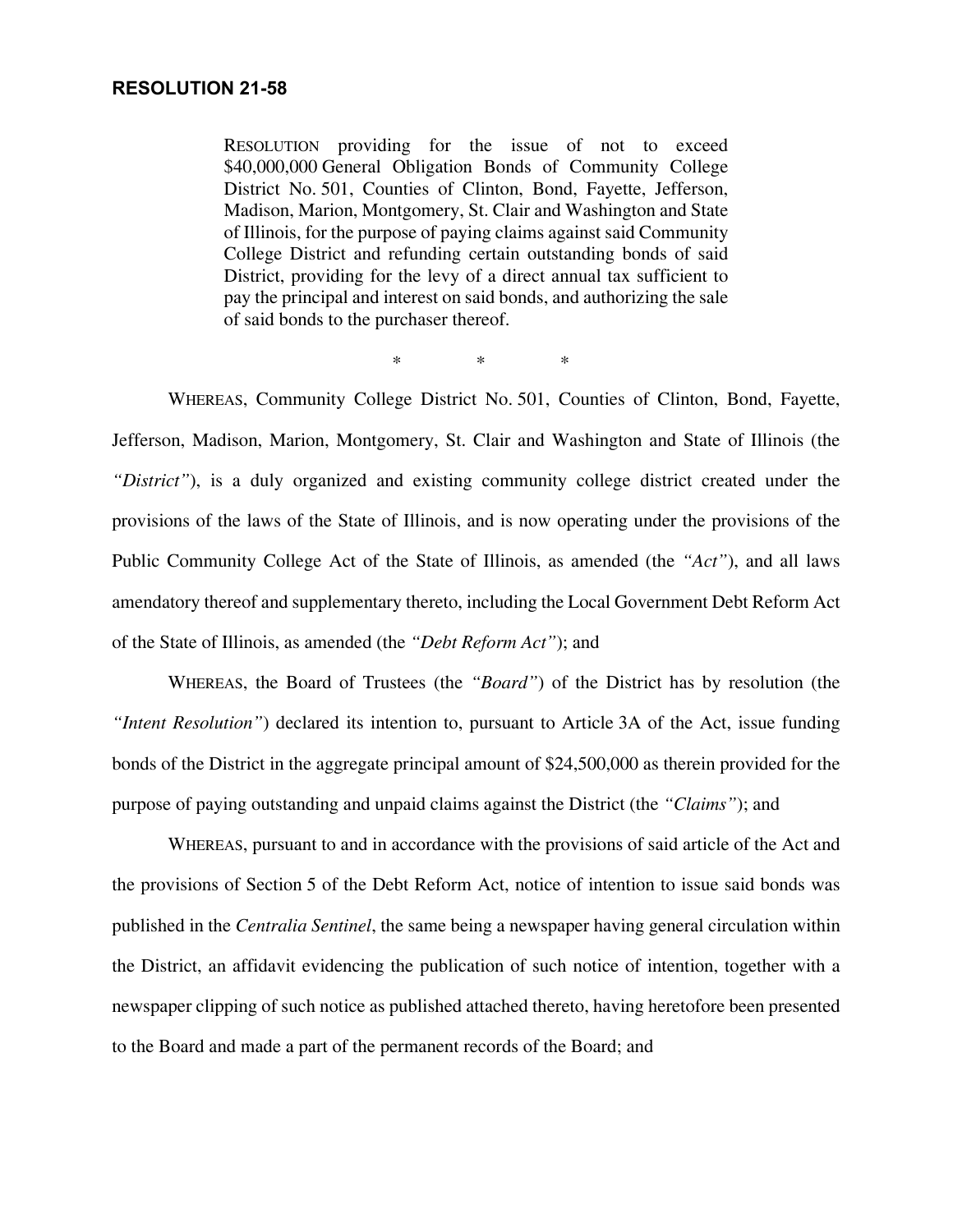WHEREAS, at least thirty (30) days have expired since the date of the publishing of such notice of intention to issue said bonds, and no petition with the requisite number of valid signatures thereon has been filed with the Secretary of the Board requesting that the proposition to issue said bonds be submitted to the legal voters of the District; and

WHEREAS, the Claims consist of all of the District's outstanding General Obligation Debt Certificates (Limited Tax), Series 2021, dated October 21, 2021, and are in not less than the aggregate amount of \$24,500,000, all as identified and set forth in detail in the Intent Resolution heretofore duly adopted by the Board; and

WHEREAS, , the Claims are presently outstanding and unpaid and are binding and subsisting legal obligations of the District; and

WHEREAS, there are no funds on hand and available to apply toward the payment of any part of the Claims in the aggregate amount of \$24,500,000; and

WHEREAS, the Board hereby finds that it is authorized at this time to issue said bonds in the aggregate amount of \$24,500,000 for the purpose of paying the Claims; and

WHEREAS, the Board deems it advisable, necessary and for the best interests of the District that not to exceed \$24,200,000 of said bonds be issued at this time; and

WHEREAS, pursuant to and in accordance with the provisions of the Bond Issue Notification Act of the State of Illinois, as amended, the Chairman of the Board, on the 6th day of October, 2021, executed an Order calling a public hearing (the *"Hearing"*) for the 25th day of October, 2021, concerning the intent of the Board to sell said bonds; and

WHEREAS, notice of the Hearing was given (i) by publication at least once not less than seven (7) nor more than thirty (30) days before the date of the Hearing in the *Centralia Sentinel*, the same being a newspaper of general circulation in the District, and (ii) by posting at least 72 hours before the Hearing a copy of said notice at the principal office of the Board, which notice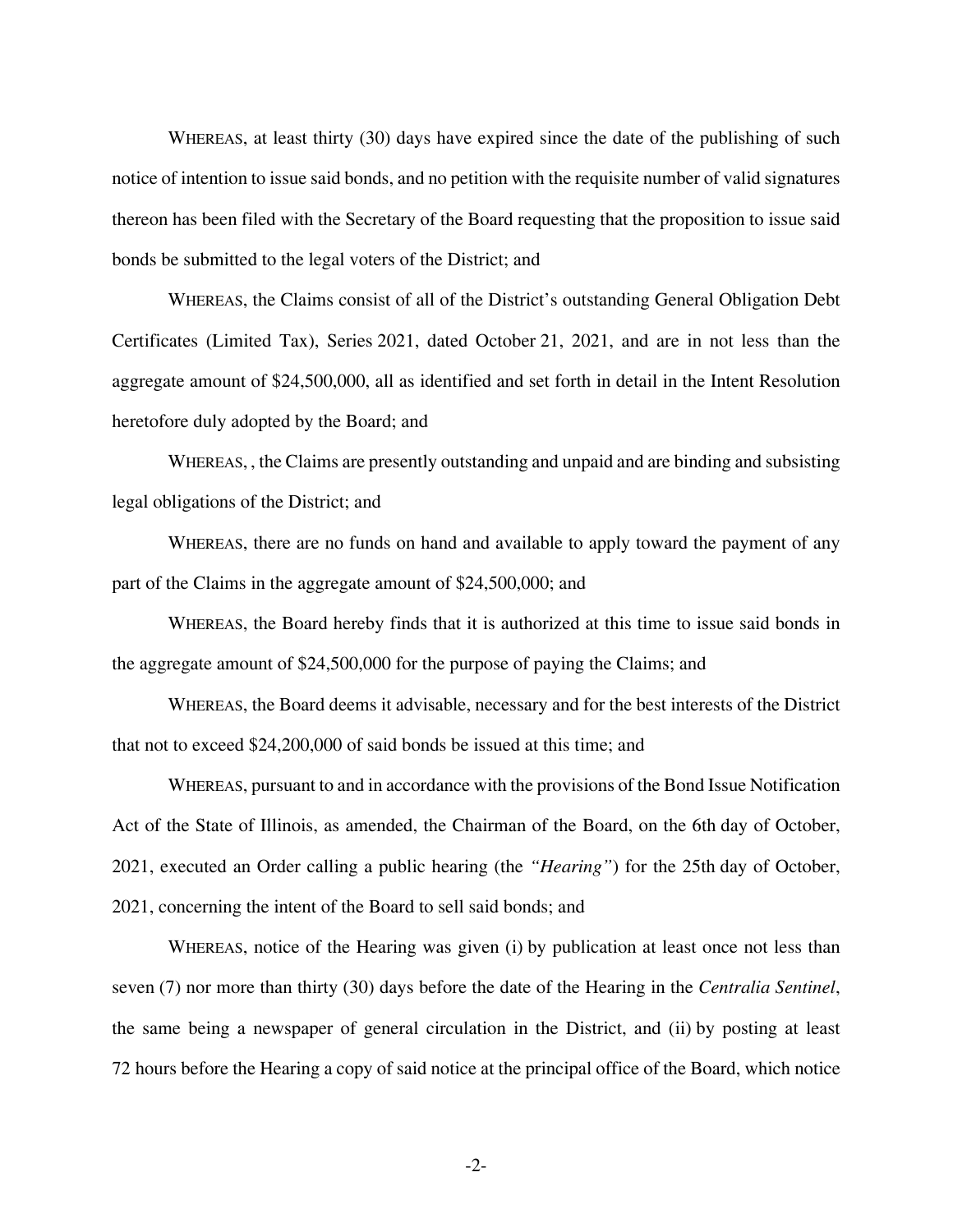was continuously available for public review during the entire 72-hour period preceding the Hearing; and

WHEREAS, the Hearing was held on the 25th day of October, 2021, and at the Hearing, the Board explained the reasons for the proposed bond issue and permitted persons desiring to be heard an opportunity to present written or oral testimony within reasonable time limits; and

WHEREAS, the Hearing was finally adjourned on the 25th day of October, 2021; and

WHEREAS, it is necessary and in the best interests of the District that the Claims be called for redemption in advance of their maturity, and it is necessary and desirable to make such call for the redemption of the Claims on their earliest possible call date, and provide for the giving of proper notice to the registered owners of the Claims; and

WHEREAS, the Board hereby finds that it is authorized at this time to issue bonds to an aggregate amount not to exceed \$24,200,000 to pay the Claims (the *"Funding Bonds"*); and

WHEREAS, the District has outstanding its General Obligation Community College Bonds, Series 2012, dated March 1, 2012 (the *"Prior Bonds"*); and

WHEREAS, the Board has determined that it is necessary and desirable to refund all or a portion of the Prior Bonds (said Prior Bonds to be refunded being referred to herein as the *"Refunded Bonds"*) in order to achieve debt service savings; and

WHEREAS, the Refunded Bonds shall be fully described in the Bond Notification (as hereinafter defined) and are presently outstanding and unpaid and are binding and subsisting legal obligations of the District; and

WHEREAS, the Board has further determined that it is necessary and desirable that the Refunded Bonds be called for redemption in advance of their maturity, and it is necessary and desirable to make such call for the redemption of the Refunded Bonds on their earliest optional

-3-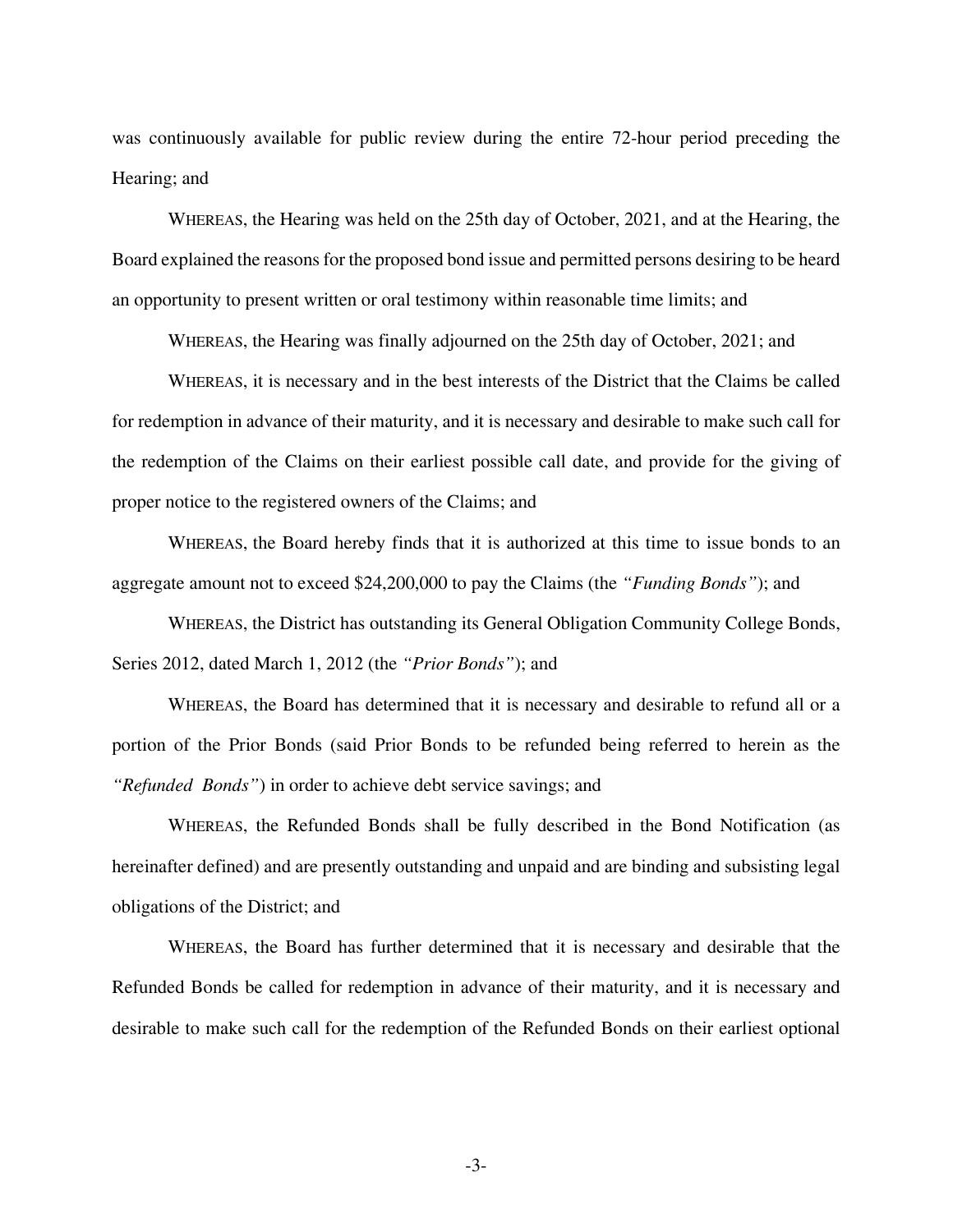call dates, and provide for the giving of proper notice to the registered owners of the Refunded Bonds; and

WHEREAS, the Board has further determined that, in order to refund the Refunded Bonds, it is necessary and in the best interests of the District to borrow not to exceed \$15,800,000 at this time (the *"Refunding Bonds"*) and issue bonds of the District therefor; and

WHEREAS, it is in the best interest of the District to issue Funding Bonds in the amount of not to exceed \$24,200,000 and Refunding Bonds in the amount of not to exceed \$15,800,000, in an aggregate principal amount of not to exceed \$40,000,000 (the *"Bonds"*):

NOW, THEREFORE, Be It and It Is Hereby Resolved by the Board of Trustees of Community College District No. 501, Counties of Clinton, Bond, Fayette, Jefferson, Madison, Marion, Montgomery, St. Clair and Washington and State of Illinois, as follows:

Section 1. Incorporation of Preambles. The Board hereby finds that all of the recitals contained in the preambles to this Resolution are full, true and correct and does incorporate them into this Resolution by this reference.

Section 2. Authorization. It is hereby found and determined that the Board has been authorized by law to borrow the sum of not to exceed (a) \$24,200,000 upon the credit of the District and as evidence of such indebtedness to issue the Funding Bonds of the District in said amount, the proceeds of said Funding Bonds to be used for paying the Claims, and it is necessary and for the best interests of the District that there be issued at this time not to exceed \$24,200,000 of said Funding Bonds so authorized, and (b) \$15,800,000 upon the credit of the District and as evidence of such indebtedness to issue Refunding Bonds of the District to said amount, the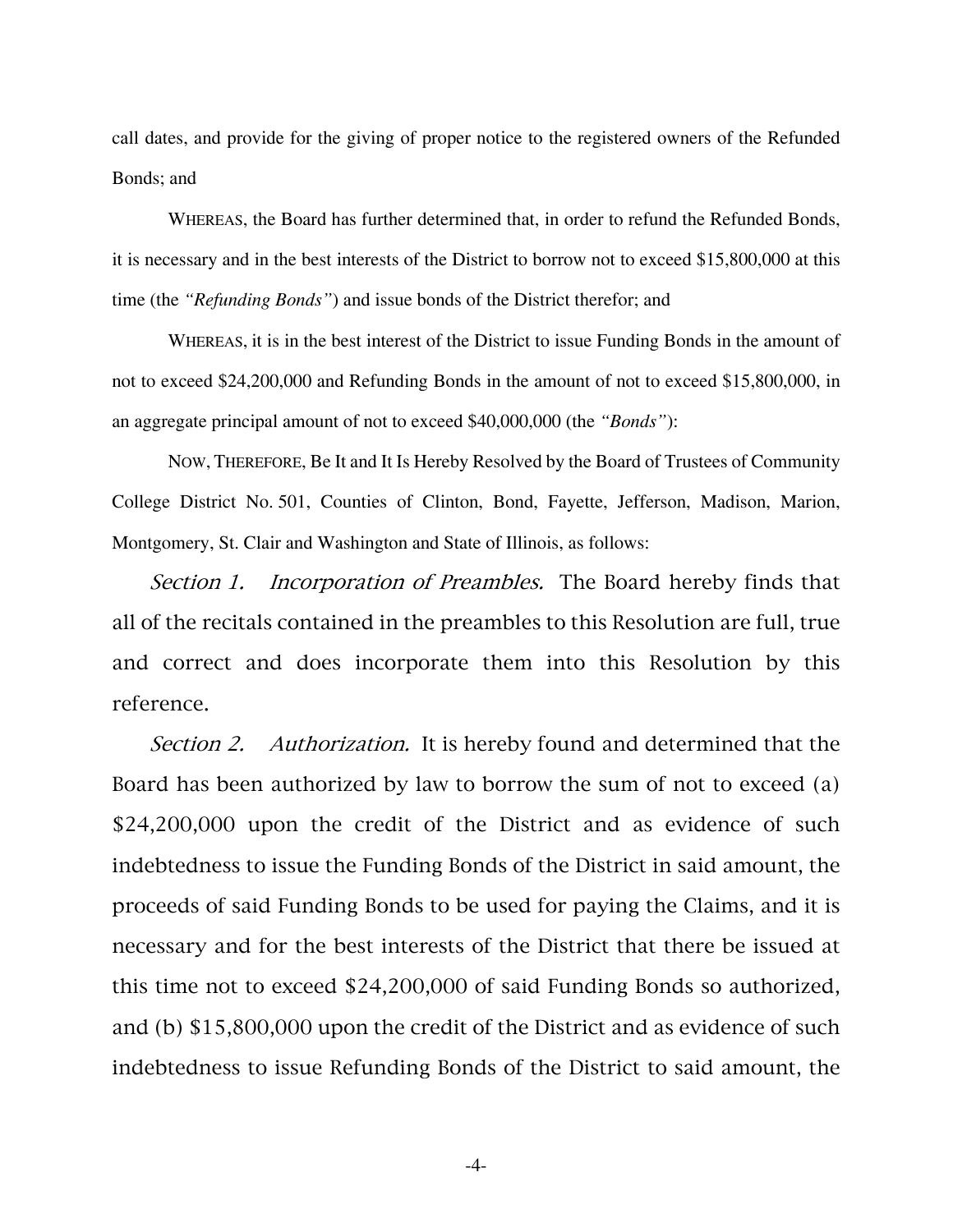proceeds of said Refunding Bonds to be used to refund the Refunded Bonds, and that it is necessary and for the best interests of the District to borrow not an amount not to exceed \$15,800,000 of the Refunding Bonds for the purpose of refunding the Refunded Bonds, and that it is necessary and for the best interests of the District that there be issued an aggregate amount not to exceed \$40,000,000 of the bonds so authorized to pay the Claims and to refund the Refunded Bonds.

Section 3. Bond Details. There be borrowed on the credit of and for and on behalf of the District the sum of not to exceed \$40,000,000 for the purposes aforesaid; and that bonds of the District (the "Bonds") shall be issued to said amount and shall be designated "General Obligation Bonds, Series 202[\_]" with such additional series designations and descriptions as may be appropriate and set forth in the Bond Notification. The Bonds, if issued, shall be dated the date of the issuance thereof (as set forth in the Bond Notification), and shall also bear the date of authentication, shall be in fully registered form, shall be in denominations of \$5,000 each or authorized integral multiples thereof (or such other denomination as stated in the Bond Notification) (but no single Bond shall represent installments of principal maturing on more than one date), or such other denominations as may be set forth in the Bond Notification, and shall be numbered 1 and upward. The Bonds shall become due and payable serially or be subject to mandatory redemption (subject to prior redemption as hereinafter described) on December 1 of each of the years (not later than 2037), in the amounts (not exceeding \$3,500,000 per year) and bearing interest at the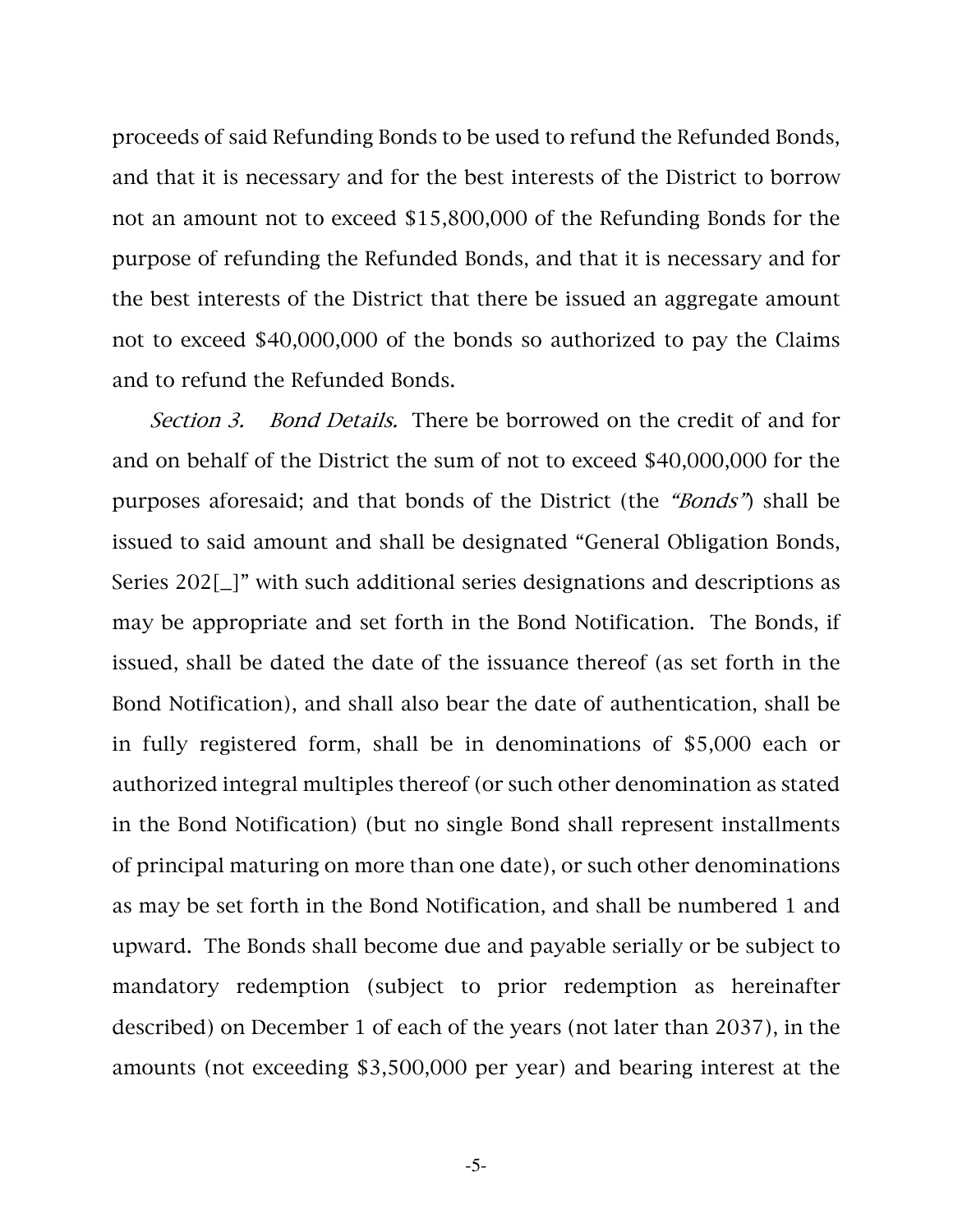rates per annum (not exceeding 5% per annum) as set forth in the Bond Notification.

 The Bonds shall bear interest from their date or from the most recent interest payment date to which interest has been paid or duly provided for, until the principal amount of the Bonds is paid, such interest (computed upon the basis of a 360-day year of twelve 30-day months) being payable semi-annually commencing with the first interest payment date as set forth in the Bond Notification, and on June 1 and December 1 of each year thereafter to maturity.

Interest on each Bond shall be paid by check or draft of the bond registrar and paying agent, the same being the Treasurer of the Board, the hereinafter-defined Purchaser or a bank or trust company authorized to do business in the State of Illinois as set forth in the Bond Notification (the *"Bond Registrar"*), payable upon presentation in lawful money of the United States of America, to the person in whose name such Bond is registered at the close of business on the 15th day of the month next preceding the interest payment date. The principal of the Bonds shall be payable in lawful money of the United States of America at the principal corporate trust office of the Bond Registrar.

The Bonds shall be signed by the manual or facsimile signatures of the Chairman and Secretary of the Board, and shall be registered, numbered and countersigned by the manual or facsimile signature of the Treasurer of the Board, as they shall determine, and in case any officer whose signature shall appear on any Bond shall cease to be such officer before the delivery of such Bond, such signature shall nevertheless be valid and sufficient for all purposes, the same as if such officer had remained in office until delivery.

-6-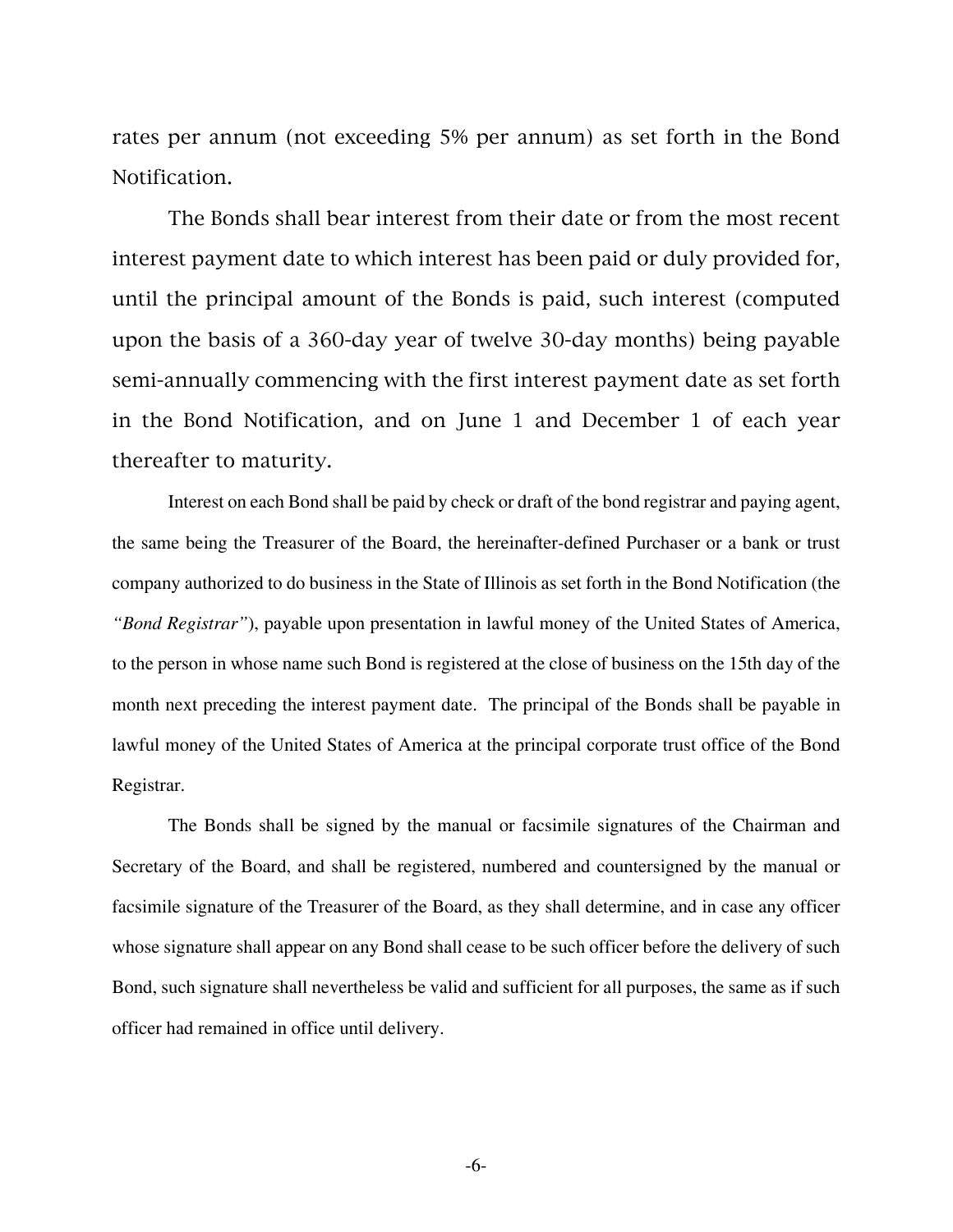All Bonds shall have thereon a certificate of authentication substantially in the form hereinafter set forth duly executed by the Bond Registrar as authenticating agent of the District and showing the date of authentication. No Bond shall be valid or obligatory for any purpose or be entitled to any security or benefit under this Resolution unless and until such certificate of authentication shall have been duly executed by the Bond Registrar by manual signature, and such certificate of authentication upon any such Bond shall be conclusive evidence that such Bond has been authenticated and delivered under this Resolution. The certificate of authentication on any Bond shall be deemed to have been executed by the Bond Registrar if signed by an authorized officer of the Bond Registrar, but it shall not be necessary that the same officer sign the certificate of authentication on all of the Bonds issued hereunder.

Section 4. Registration of Bonds; Persons Treated as Owners. (a) General. The District shall cause books (the "Bond Register") for the registration and for the transfer of the Bonds as provided in this Resolution to be kept at the principal corporate trust office of the Bond Registrar, which is hereby constituted and appointed the registrar of the District. The District is authorized to prepare, and the Bond Registrar shall keep custody of, multiple Bond blanks executed by the District for use in the transfer and exchange of Bonds.

Upon surrender for transfer of any Bond at the principal corporate trust office of the Bond Registrar, duly endorsed by, or accompanied by a written instrument or instruments of transfer in form satisfactory to the Bond Registrar and duly executed by, the registered owner or his or her attorney duly authorized in writing, the District shall execute and the Bond Registrar shall authenticate, date and deliver in the name of the transferee or transferees a new fully registered Bond or Bonds of the same maturity of authorized denominations, for a like aggregate principal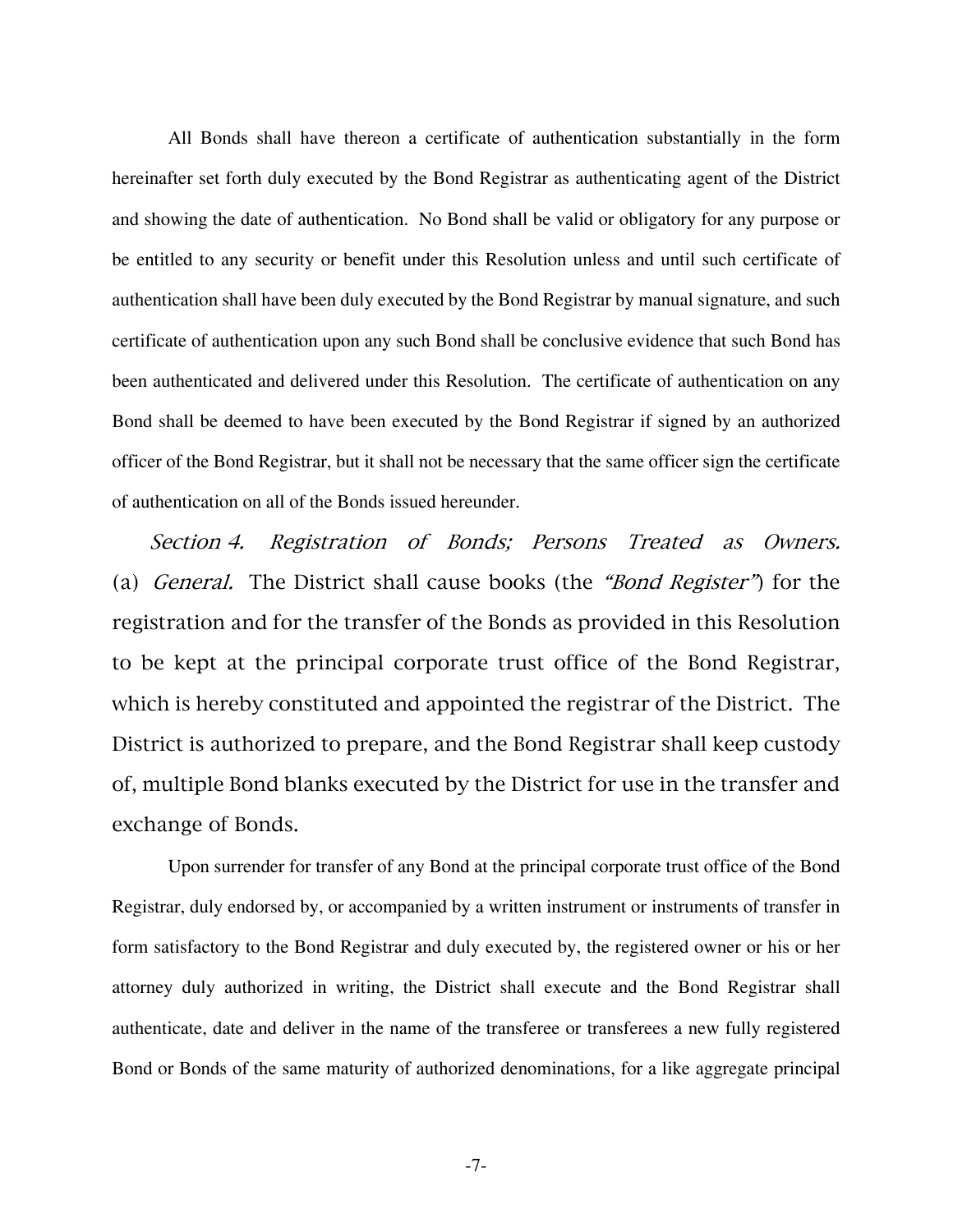amount. Any fully registered Bond or Bonds may be exchanged at said office of the Bond Registrar for a like aggregate principal amount of Bond or Bonds of the same maturity of other authorized denominations. The execution by the District of any fully registered Bond shall constitute full and due authorization of such Bond and the Bond Registrar shall thereby be authorized to authenticate, date and deliver such Bond, *provided, however,* the principal amount of outstanding Bonds of each maturity authenticated by the Bond Registrar shall not exceed the authorized principal amount of Bonds for such maturity less previous retirements.

The Bond Registrar shall not be required to transfer or exchange any Bond during the period beginning at the close of business on the 15th day of the month next preceding any interest payment date on such Bond and ending at the opening of business on such interest payment date, nor to transfer or exchange any Bond after notice calling such Bond for redemption has been mailed, nor during a period of fifteen (15) days next preceding mailing of a notice of redemption of any Bonds.

The person in whose name any Bond shall be registered shall be deemed and regarded as the absolute owner thereof for all purposes, and payment of the principal of or interest on any Bond shall be made only to or upon the order of the registered owner thereof or his or her legal representative. All such payments shall be valid and effectual to satisfy and discharge the liability upon such Bond to the extent of the sum or sums so paid.

No service charge shall be made for any transfer or exchange of Bonds, but the District or the Bond Registrar may require payment of a sum sufficient to cover any tax or other governmental charge that may be imposed in connection with any transfer or exchange of Bonds, except in the case of the issuance of a Bond or Bonds for the unredeemed portion of a Bond surrendered for redemption.

-8-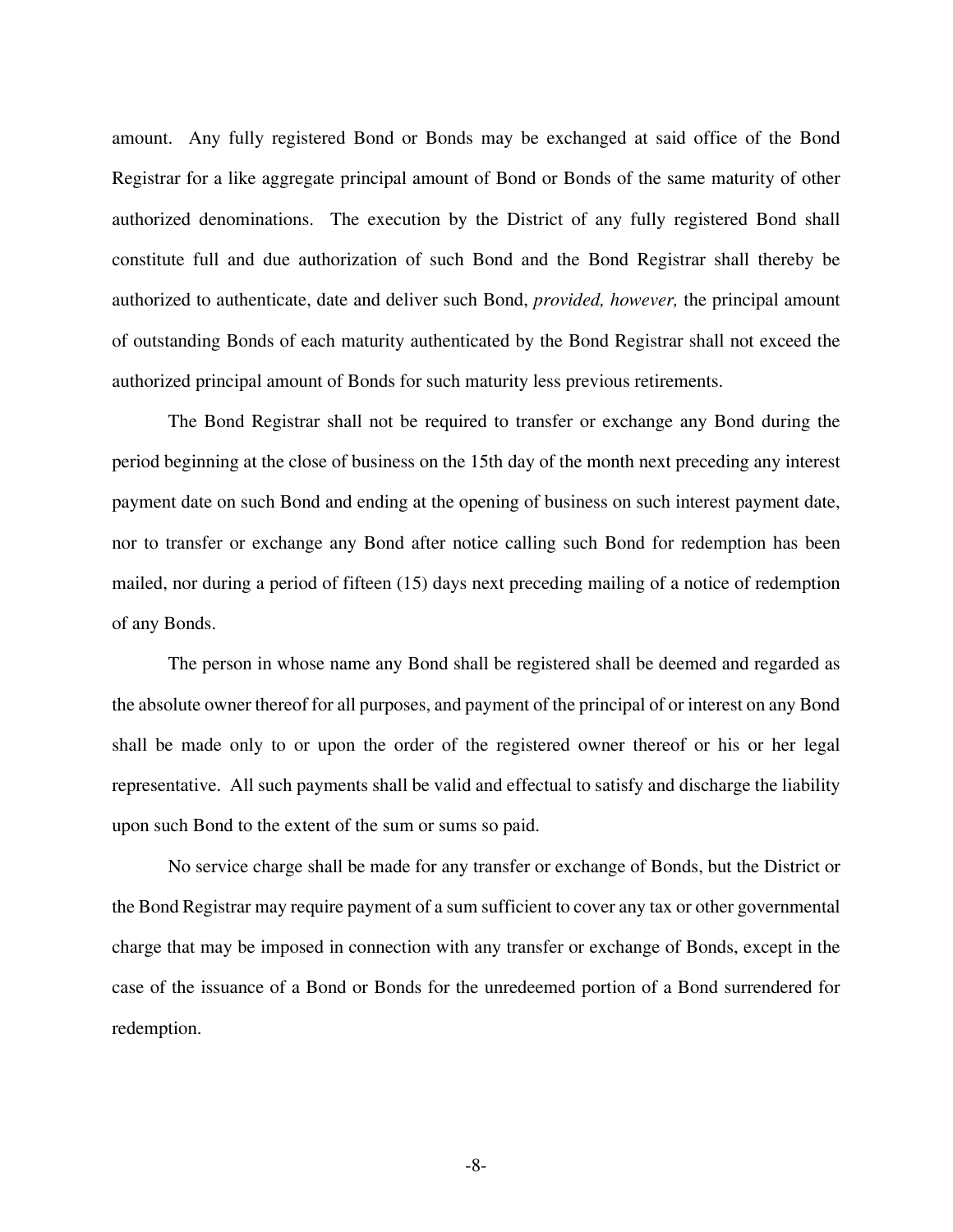(b) *Global Book-Entry System.* If so requested by the Purchaser, the following provisions shall apply: The Bonds shall be initially issued in the form of a separate single fully registered Bond for each of the maturities of the Bonds determined as described in Section 3 hereof. Unless otherwise requested by the Purchaser, upon initial issuance, the ownership of each such Bond shall be registered in the Bond Register in the name of Cede & Co., or any successor thereto (*"Cede"*), as nominee of The Depository Trust Company, New York, New York, and its successors and assigns (*"DTC"*). All of the outstanding Bonds shall be registered in the Bond Register in the name of Cede, as nominee of DTC, except as hereinafter provided. The Chairman and Secretary of the Board and the chief business official of the District and the Bond Registrar are each authorized to execute and deliver, on behalf of the District, such letters to or agreements with DTC as shall be necessary to effectuate such book-entry system (any such letter or agreement being referred to herein as the *"Representation Letter"*), which Representation Letter may provide for the payment of principal of or interest on the Bonds by wire transfer.

With respect to Bonds registered in the Bond Register in the name of Cede, as nominee of DTC, the District and the Bond Registrar shall have no responsibility or obligation to any brokerdealer, bank or other financial institution for which DTC holds Bonds from time to time as securities depository (each such broker-dealer, bank or other financial institution being referred to herein as a *"DTC Participant"*) or to any person on behalf of whom such a DTC Participant holds an interest in the Bonds. Without limiting the immediately preceding sentence, the District and the Bond Registrar shall have no responsibility or obligation with respect to (i) the accuracy of the records of DTC, Cede or any DTC Participant with respect to any ownership interest in the Bonds, (ii) the delivery to any DTC Participant or any other person, other than a registered owner of a Bond as shown in the Bond Register, of any notice with respect to the Bonds, including any notice of redemption, or (iii) the payment to any DTC Participant or any other person, other than a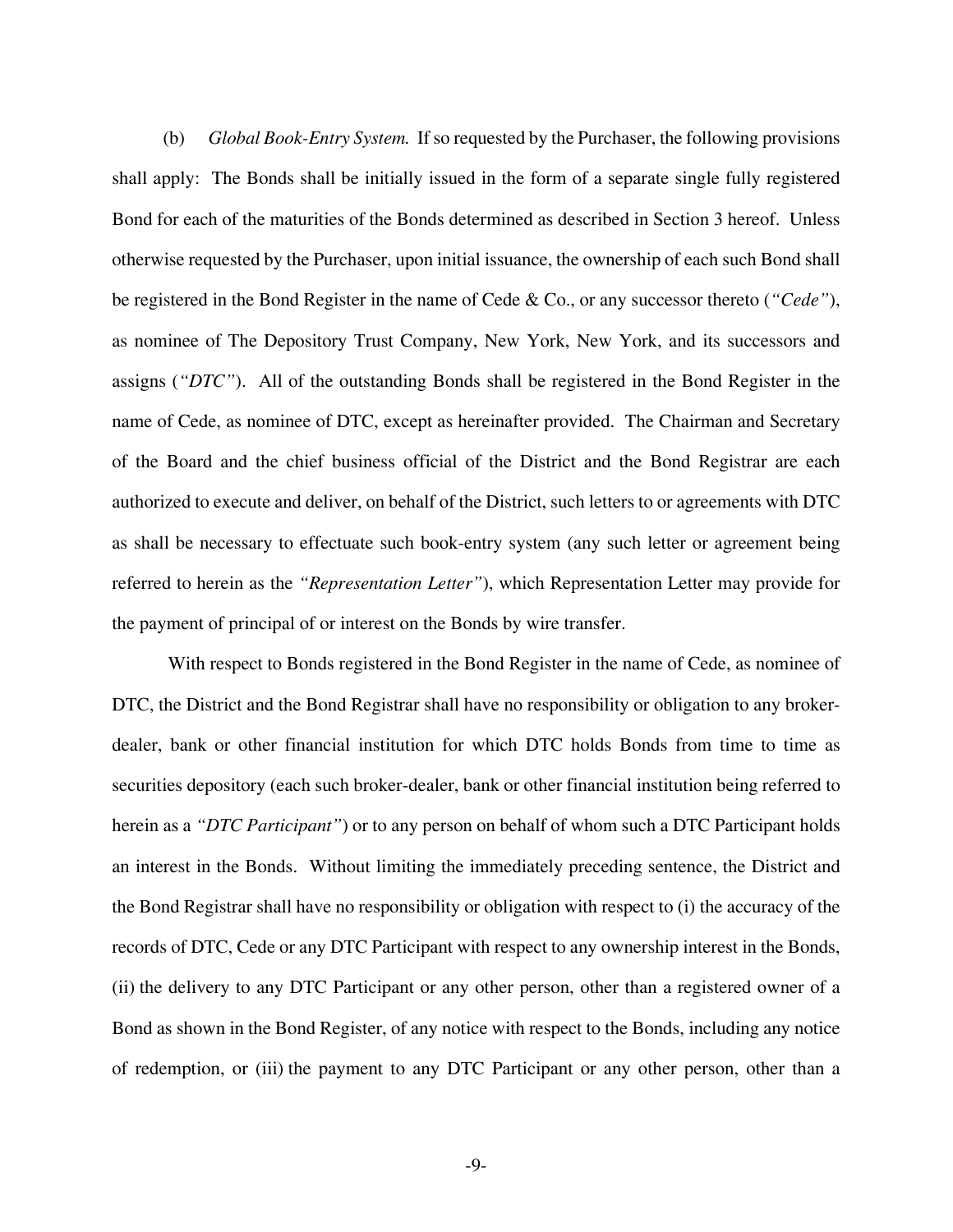registered owner of a Bond as shown in the Bond Register, of any amount with respect to the principal of or interest on the Bonds. The District and the Bond Registrar may treat and consider the person in whose name each Bond is registered in the Bond Register as the holder and absolute owner of such Bond for the purpose of payment of principal and interest with respect to such Bond, for the purpose of giving notices of redemption and other matters with respect to such Bond, for the purpose of registering transfers with respect to such Bond, and for all other purposes whatsoever. The Bond Registrar shall pay all principal of and interest on the Bonds only to or upon the order of the respective registered owners of the Bonds, as shown in the Bond Register, or their respective attorneys duly authorized in writing, and all such payments shall be valid and effective to fully satisfy and discharge the District's obligations with respect to payment of the principal of and interest on the Bonds to the extent of the sum or sums so paid. No person other than a registered owner of a Bond as shown in the Bond Register, shall receive a Bond evidencing the obligation of the District to make payments of principal and interest with respect to any Bond. Upon delivery by DTC to the Bond Registrar of written notice to the effect that DTC has determined to substitute a new nominee in place of Cede, and subject to the provisions in Section 3 hereof with respect to the payment of interest to the registered owners of Bonds at the close of business on the 15th day of the month next preceding the applicable interest payment date, the name "Cede" in this resolution shall refer to such new nominee of DTC.

In the event that (i) the District determines that DTC is incapable of discharging its responsibilities described herein and in the Representation Letter, (ii) the agreement among the District, the Bond Registrar and DTC evidenced by the Representation Letter shall be terminated for any reason or (iii) the District determines that it is in the best interests of the beneficial owners of the Bonds that they be able to obtain certificated Bonds, the District shall notify DTC and DTC Participants of the availability through DTC of certificated Bonds and the Bonds shall no longer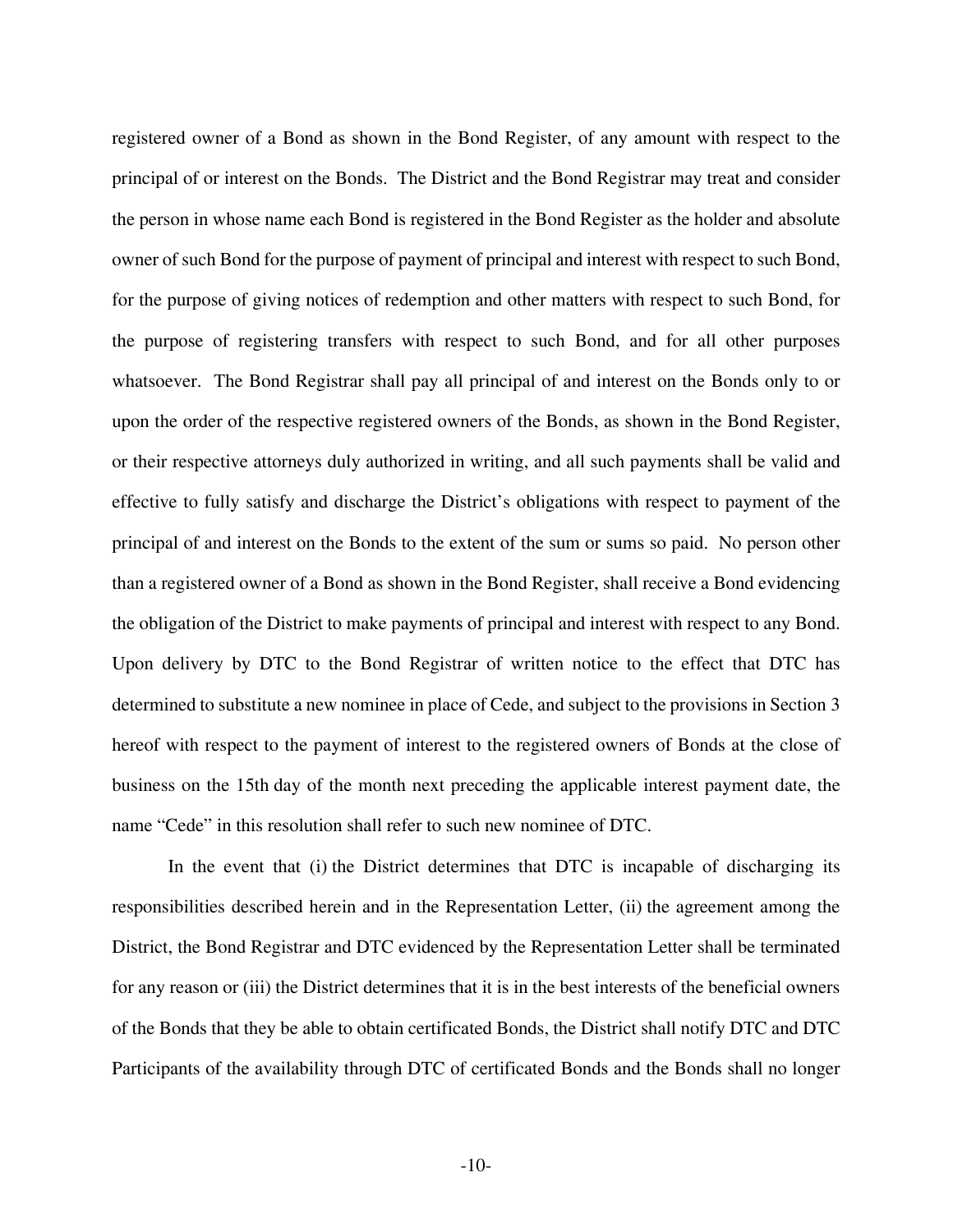be restricted to being registered in the Bond Register in the name of Cede, as nominee of DTC. At that time, the District may determine that the Bonds shall be registered in the name of and deposited with such other depository operating a universal book-entry system, as may be acceptable to the District, or such depository's agent or designee, and if the District does not select such alternate universal book-entry system, then the Bonds may be registered in whatever name or names registered owners of Bonds transferring or exchanging Bonds shall designate, in accordance with the provisions of Section 4(a) hereof.

Notwithstanding any other provisions of this resolution to the contrary, so long as any Bond is registered in the name of Cede, as nominee of DTC, all payments with respect to principal of and interest on such Bond and all notices with respect to such Bond shall be made and given, respectively, in the name provided in the Representation Letter.

Section 5. Redemption. (a) Optional Redemption. All or a portion of the Bonds, if any, due on or after the date, if any, specified in a Bond Notification shall be subject to redemption prior to maturity at the option of the District from any available funds, as a whole or in part, and if in part in integral multiples of \$5,000 in any order of their maturity as determined by the District (less than all of the Bonds of a single maturity to be selected by the Bond Registrar), on the date specified in such Bond Notification, if any, and on any date thereafter, at the redemption price of par plus accrued interest to the date fixed for redemption.

 (b) *Mandatory Redemption.* The Bonds maturing on the date or dates, if any, indicated in a Bond Notification shall be subject to mandatory redemption, in integral multiples of \$5,000 selected by lot by the Bond Registrar, at a redemption price of par plus accrued interest to the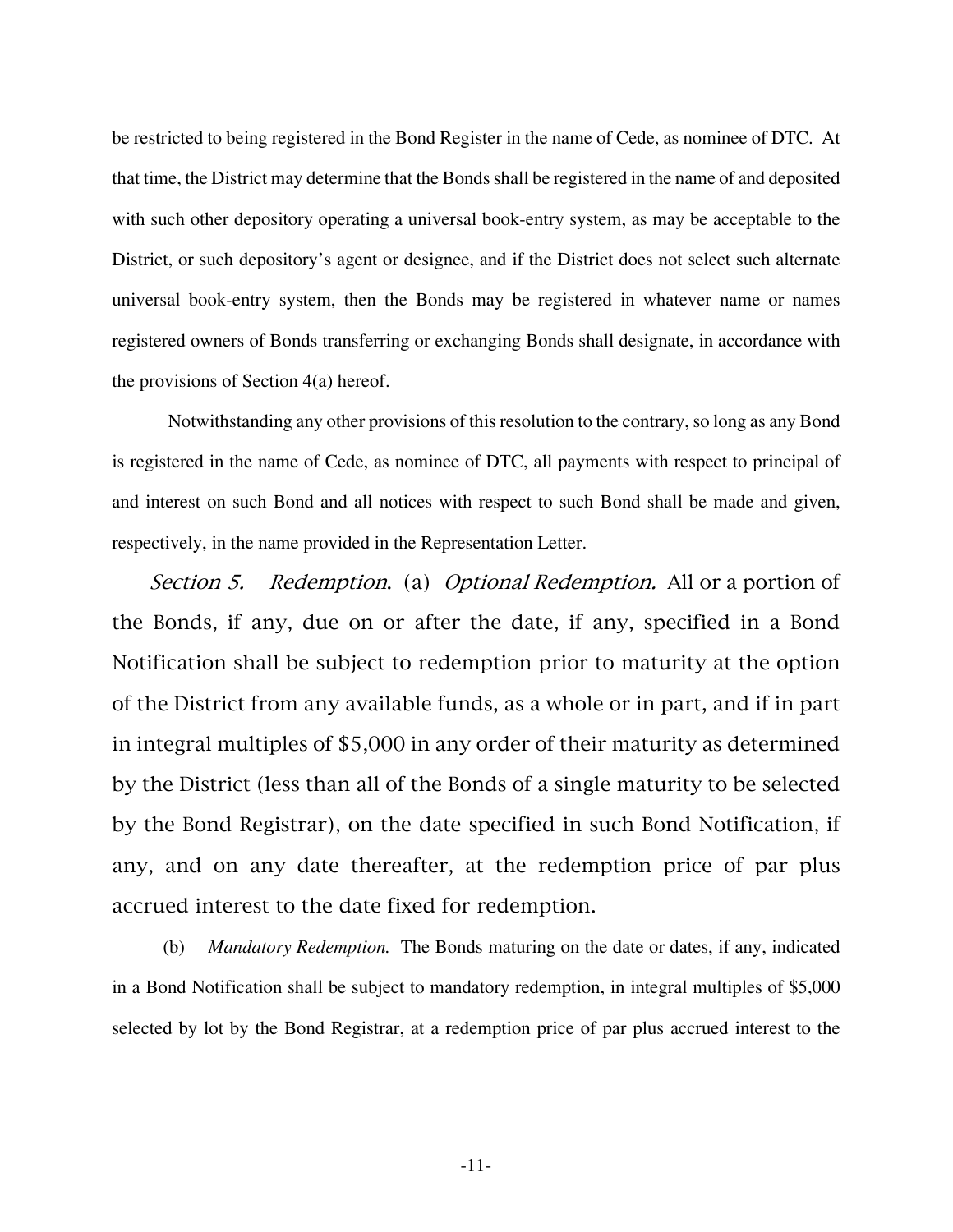redemption date for the Bonds, on December 1 of the years, if any, and in the principal amounts, if any, as indicated in the Bond Notification.

The principal amounts of Bonds to be mandatorily redeemed in each year may be reduced through the earlier optional redemption thereof, with any partial optional redemptions of such Bonds credited against future mandatory redemption requirements in such order of the mandatory redemption dates as the District may determine. In addition, on or prior to the 60th day preceding any mandatory redemption date, the Bond Registrar may, and if directed by the Board shall, purchase Bonds required to be retired on such mandatory redemption date. Any such Bonds so purchased shall be cancelled and the principal amount thereof shall be credited against the mandatory redemption required on such next mandatory redemption date.

 (c) *General.* The Bonds shall be redeemed only in the principal amount of \$5,000 and integral multiples thereof. The District shall, at least forty-five (45) days prior to any optional redemption date (unless a shorter time period shall be satisfactory to the Bond Registrar) notify the Bond Registrar of such redemption date and of the principal amount and maturity or maturities of Bonds to be redeemed. For purposes of any redemption of less than all of the outstanding Bonds of a single maturity of a series, the particular Bonds or portions of Bonds to be redeemed shall be selected by lot by the Bond Registrar from the Bonds of such maturity by such method of lottery as the Bond Registrar shall deem fair and appropriate; *provided* that such lottery shall provide for the selection for redemption of Bonds or portions thereof so that any \$5,000 Bond or \$5,000 portion of a Bond shall be as likely to be called for redemption as any other such \$5,000 Bond or \$5,000 portion. The Bond Registrar shall make such selection upon the earlier of the irrevocable deposit of funds with an escrow agent sufficient to pay the redemption price of the Bonds to be redeemed or the time of the giving of official notice of redemption.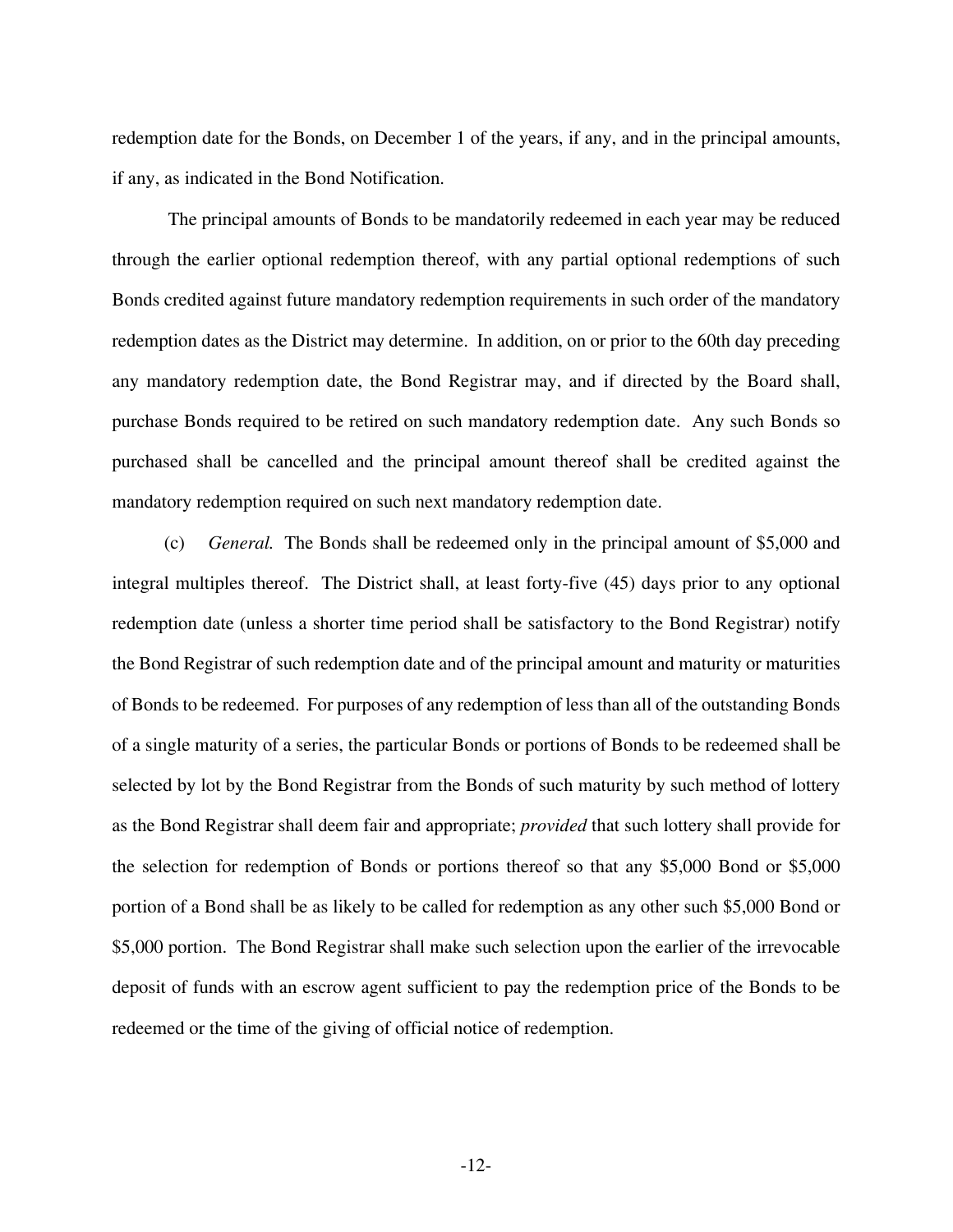The Bond Registrar shall promptly notify the District in writing of the Bonds or portions of Bonds selected for redemption and, in the case of any Bond selected for partial redemption, the principal amount thereof to be redeemed.

Section 6. Redemption Procedure. Unless waived by any holder of Bonds to be redeemed, notice of the call for any such redemption shall be given by the Bond Registrar on behalf of the District by mailing the redemption notice by first class mail at least thirty (30) days and not more than sixty (60) days prior to the date fixed for redemption to the registered owner of the Bond or Bonds to be redeemed at the address shown on the Bond Register or at such other address as is furnished in writing by such registered owner to the Bond Registrar.

All notices of redemption shall state:

- (1) the redemption date,
- (2) the redemption price,

 (3) if less than all outstanding Bonds are to be redeemed, the identification (and, in the case of partial redemption, the respective principal amounts) of the Bonds to be redeemed,

 (4) that on the redemption date the redemption price will become due and payable upon each such Bond or portion thereof called for redemption, and that interest thereon shall cease to accrue from and after said date,

 (5) the place where such Bonds are to be surrendered for payment of the redemption price, which place of payment shall be the principal corporate trust office of the Bond Registrar, and

 (6) such other information then required by custom, practice or industry standard.

Unless moneys sufficient to pay the redemption price of the Bonds to be redeemed at the

option of the District shall have been received by the Bond Registrar prior to the giving of such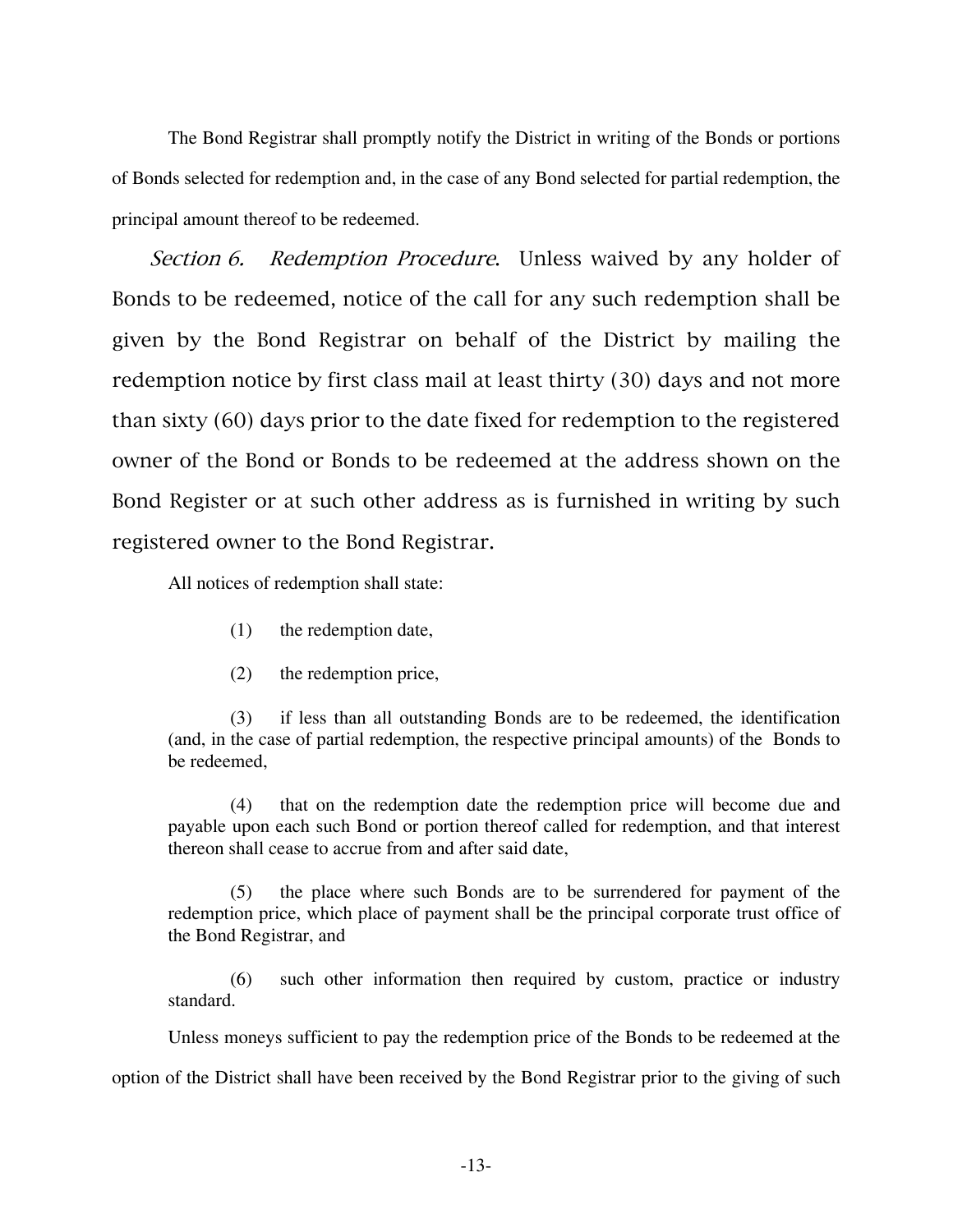notice of redemption, such notice may, at the option of the District, state that said redemption shall be conditional upon the receipt of such moneys by the Bond Registrar on or prior to the date fixed for redemption. If such moneys are not received, such notice shall be of no force and effect, the District shall not redeem such Bonds, and the Bond Registrar shall give notice, in the same manner in which the notice of redemption shall have been given, that such moneys were not so received and that such Bonds will not be redeemed. Otherwise, prior to any redemption date, the District shall deposit with the Bond Registrar an amount of money sufficient to pay the redemption price of all the Bonds or portions of Bonds which are to be redeemed on that date.

Subject to the provisions for a conditional redemption described above, notice of redemption having been given as aforesaid, the Bonds or portions of Bonds so to be redeemed shall, on the redemption date, become due and payable at the redemption price therein specified, and from and after such date (unless the District shall default in the payment of the redemption price) such Bonds or portions of Bonds shall cease to bear interest. Upon surrender of such Bonds for redemption in accordance with said notice, such Bonds shall be paid by the Bond Registrar at the redemption price. Installments of interest due on or prior to the redemption date shall be payable as herein provided for payment of interest. Upon surrender for any partial redemption of any Bond, there shall be prepared for the registered holder a new Bond or Bonds of the same maturity and series in the amount of the unpaid principal.

If any Bond or portion of Bond called for redemption shall not be so paid upon surrender thereof for redemption, the principal shall, until paid, bear interest from the redemption date at the rate borne by the Bond or portion of Bond so called for redemption. All Bonds which have been redeemed shall be cancelled and destroyed by the Bond Registrar and shall not be reissued.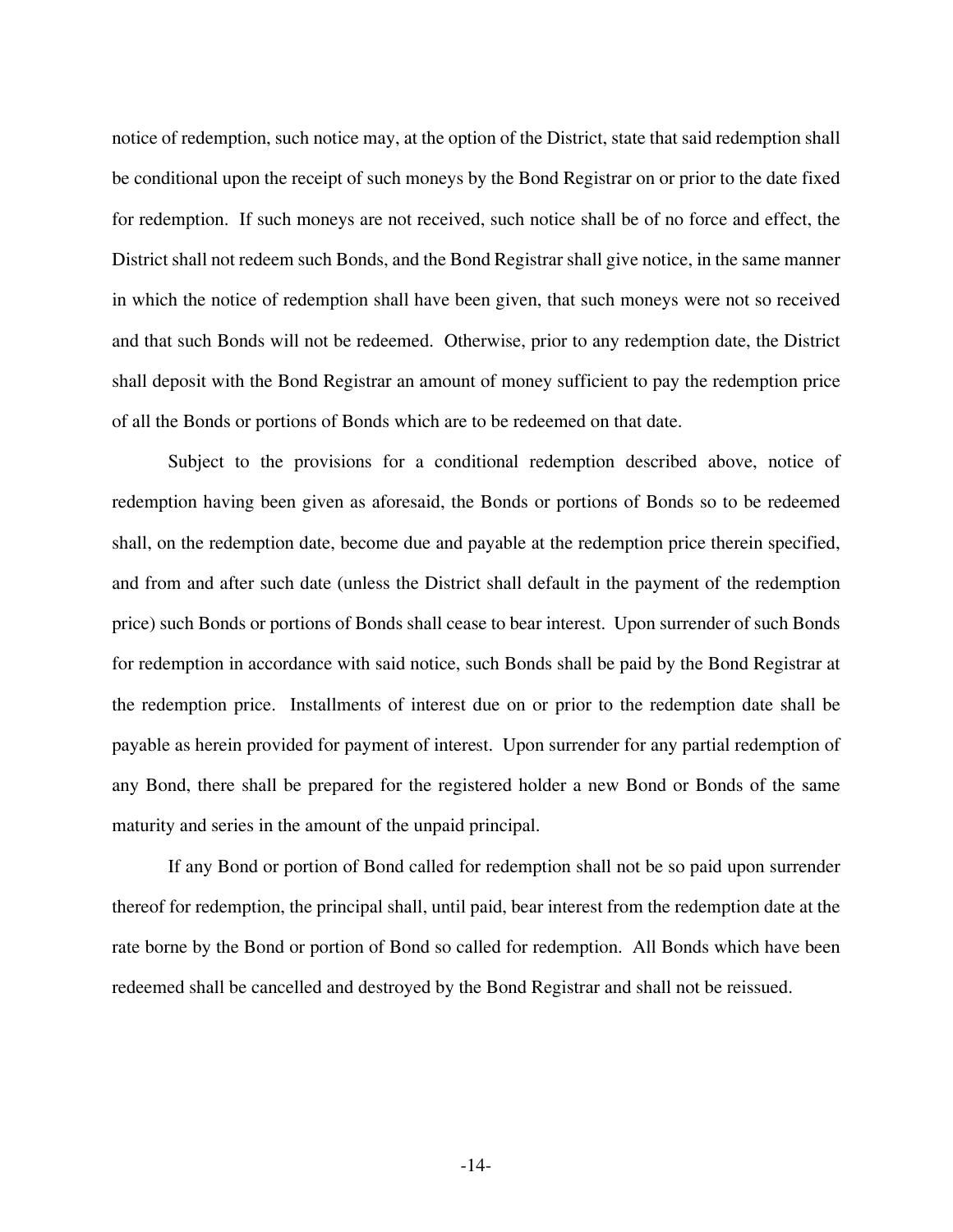Section 7. Form of Bond. The Bonds shall be in substantially the following form; provided, however, that if the text of the Bond is to be printed in its entirety on the front side of the Bond, then paragraph [2] and the legend, "See Reverse Side for Additional Provisions", shall be omitted and paragraphs [6] through [11] shall be inserted immediately after paragraph [1]: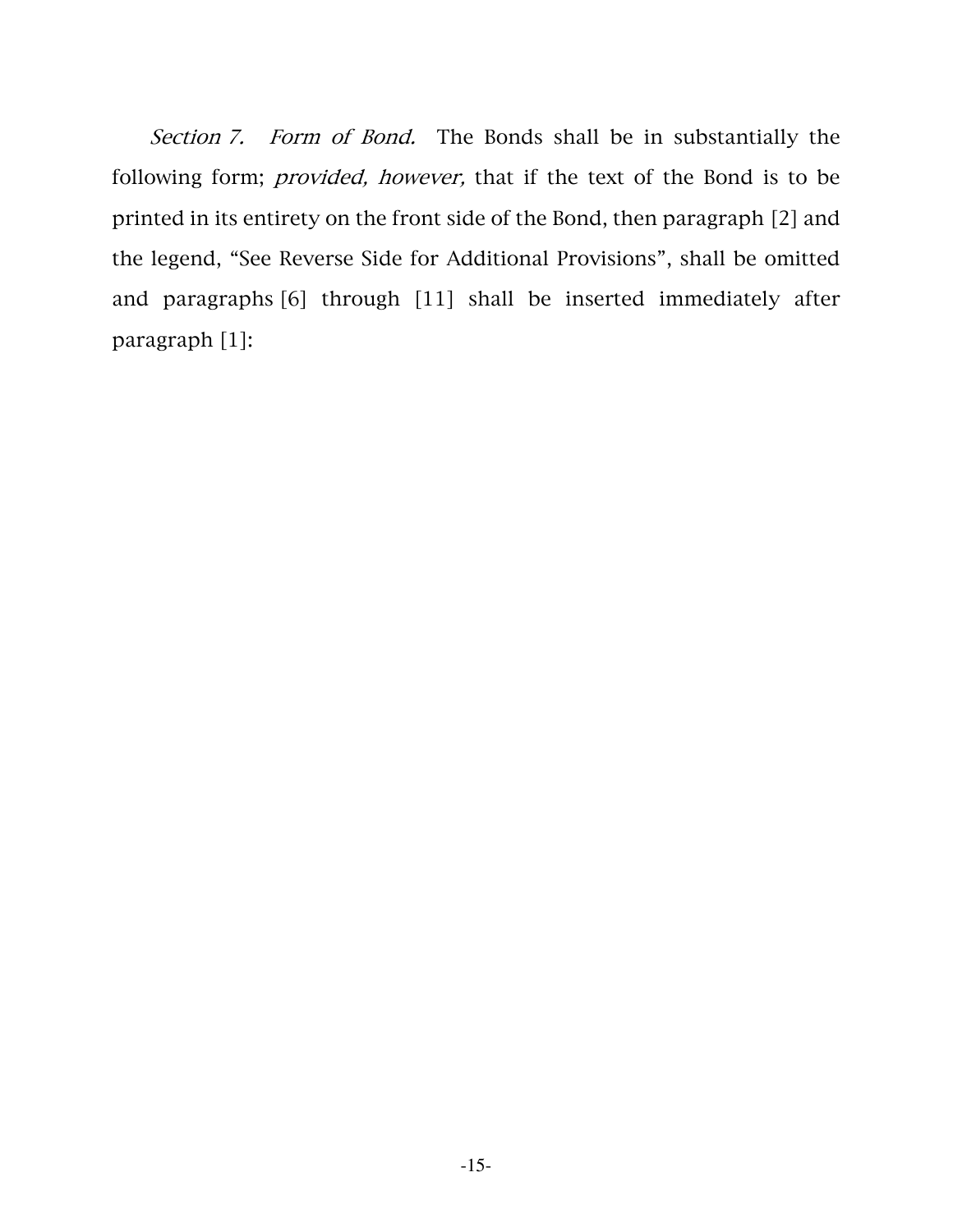[Form of Bond - Front Side]

REGISTERED REGISTERED  $\infty$ .

### **UNITED STATES OF AMERICA**

#### **STATE OF ILLINOIS**

### **COUNTIES OF CLINTON, BOND, FAYETTE, JEFFERSON, MADISON, MARION, MONTGOMERY, ST. CLAIR AND WASHINGTON**

### **COMMUNITY COLLEGE DISTRICT NO. 501**

#### **GENERAL OBLIGATION BONDS, SERIES 202[\_\_]**

See Reverse Side for Additional Provisions

Interest Maturity Dated Rate: \_\_\_\_% Date: December 1, 20\_\_ Date: \_\_\_\_\_\_\_, 202\_ [CUSIP: 187350\_]

Registered Owner:

Principal Amount:

 [1] KNOW ALL PERSONS BY THESE PRESENTS, that Community College District No. 501, Counties of Clinton, Bond, Fayette, Jefferson, Madison, Marion, Montgomery, St. Clair and Washington and State of Illinois (the *"District"*), hereby acknowledges itself to owe and for value received promises to pay to the Registered Owner identified above, or registered assigns as hereinafter provided, on the Maturity Date identified above, the Principal Amount identified above and to pay interest (computed on the basis of a 360-day year of twelve 30-day months) on such Principal Amount from the date of this Bond or from the most recent interest payment date to which interest has been paid at the Interest Rate per annum set forth above on June 1 and December 1 of each year, commencing \_\_\_\_\_\_\_\_\_\_\_\_, 20\_\_, until said Principal Amount is paid. Principal of this Bond is payable in lawful money of the United States of America upon presentation and surrender hereof at the principal corporate trust office of \_\_\_\_\_\_\_\_\_\_\_\_\_\_\_\_, as bond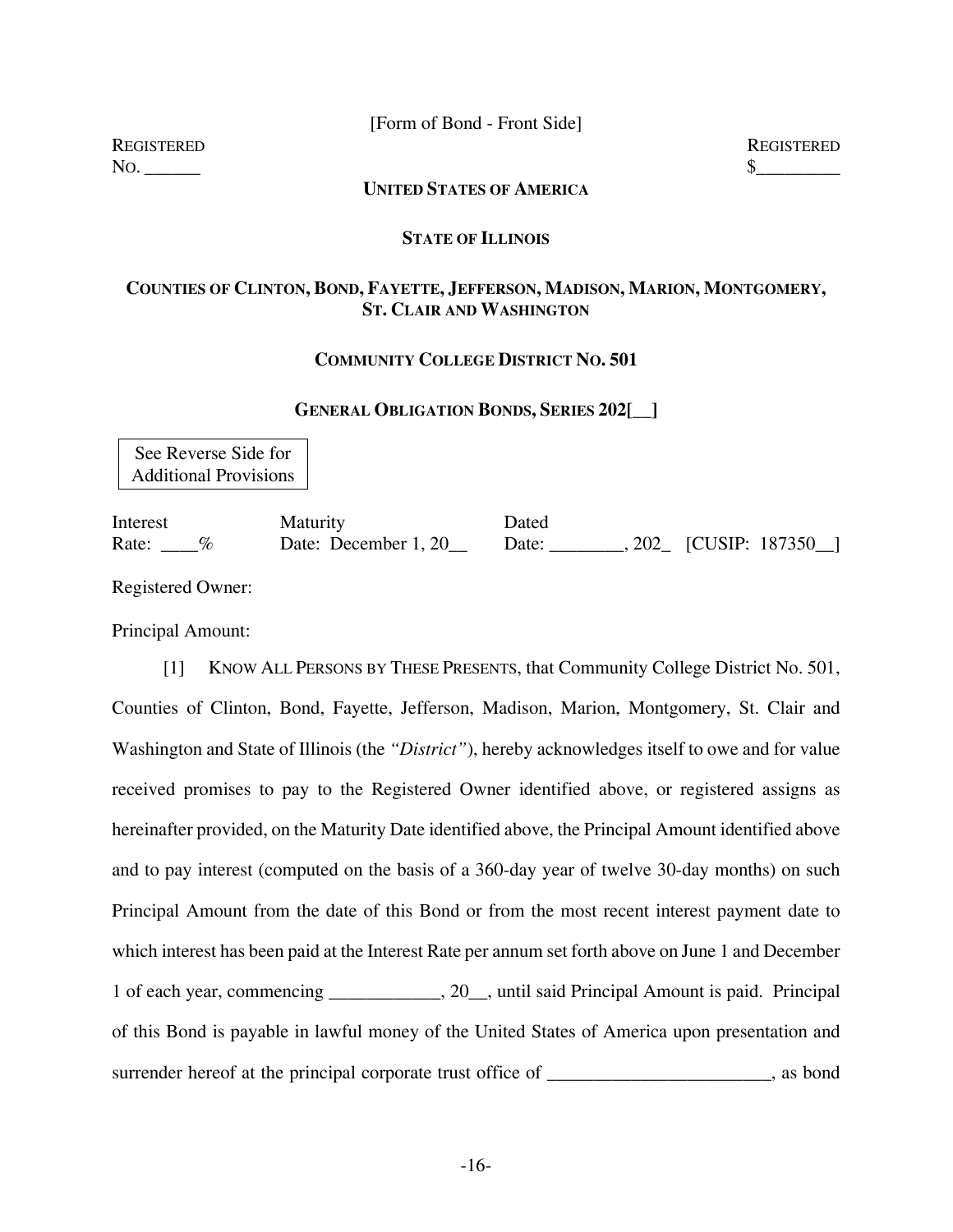registrar and paying agent (the *"Bond Registrar"*). Payment of the installments of interest shall be made to the Registered Owner hereof as shown on the registration books of the District maintained by the Bond Registrar at the close of business on the 15th day of the month next preceding each interest payment date and shall be paid by check or draft of the Bond Registrar, payable upon presentation in lawful money of the United States of America, mailed to the address of such Registered Owner as it appears on such registration books or at such other address furnished in writing by such Registered Owner to the Bond Registrar. For the prompt payment of this Bond, both principal and interest at maturity, the full faith, credit and resources of the District are hereby irrevocably pledged.

 [2] Reference is hereby made to the further provisions of this Bond set forth on the reverse hereof and such further provisions shall for all purposes have the same effect as if set forth at this place.

 [3] It is hereby certified and recited that all conditions, acts and things required by law to exist or to be done precedent to and in the issuance of this Bond did exist, have happened, been done and performed in regular and due form and time as required by law; that the indebtedness of the District, including the issue of bonds of which this is one, does not exceed any limitation imposed by law; and that provision has been made for the collection of a direct annual tax sufficient to pay the interest hereon as it falls due and also to pay and discharge the principal hereof at maturity.

 [4] This Bond shall not be valid or become obligatory for any purpose until the certificate of authentication hereon shall have been signed by the Bond Registrar.

 [5] IN WITNESS WHEREOF, said Community College District No. 501, Counties of Clinton, Bond, Fayette, Jefferson, Madison, Marion, Montgomery, St. Clair and Washington and State of Illinois, by its Board of Trustees, has caused this Bond to be signed by the manual or duly

-17-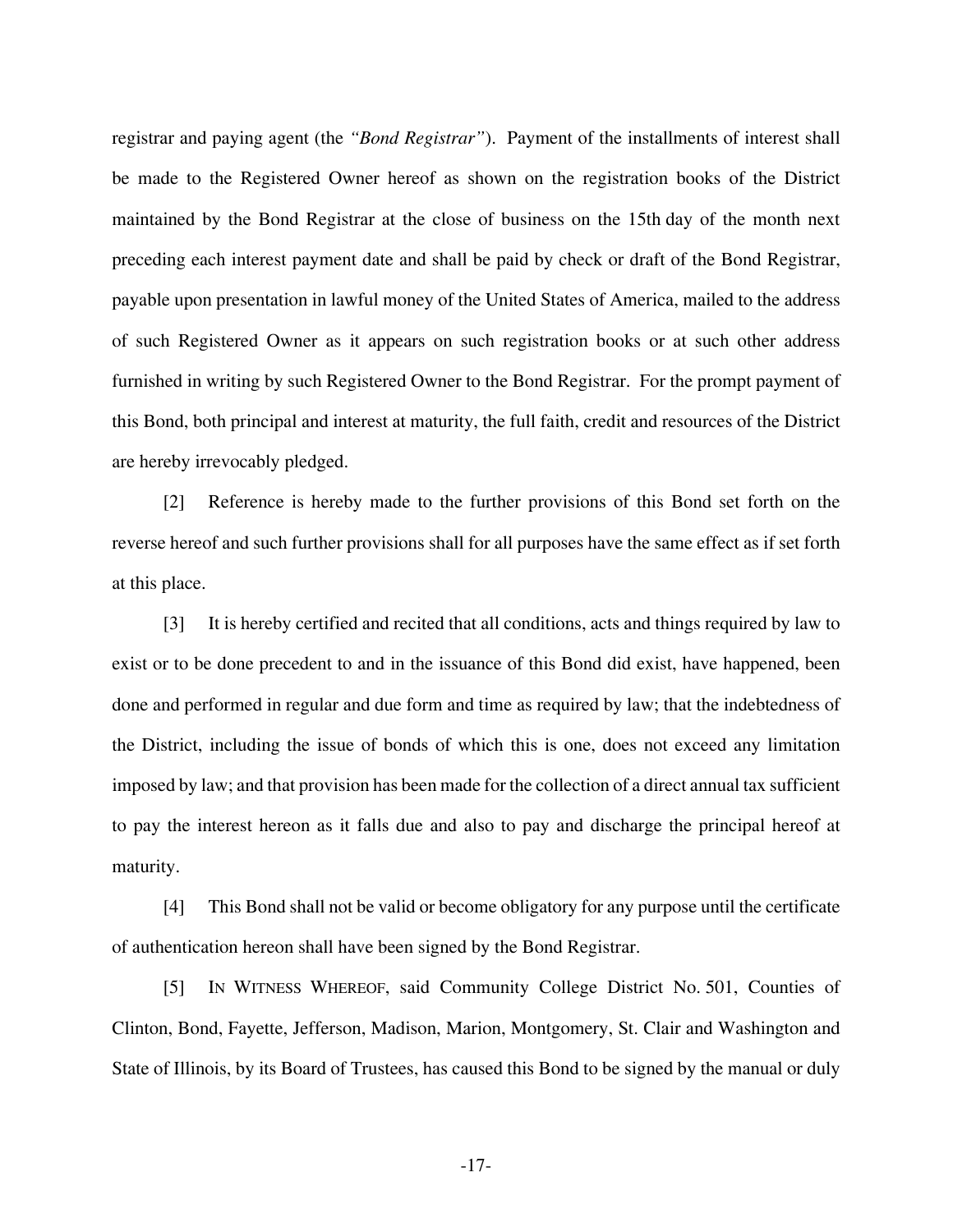authorized facsimile signatures of the Chairman and Secretary of said Board of Trustees, and to be registered, numbered and countersigned by the manual or duly authorized facsimile signature of the Treasurer of said Board of Trustees, all as of the Dated Date identified above.

> SPECIMEN Chairman, Board of Trustees

> > SPECIMEN

Secretary, Board of Trustees

Registered, Numbered and Countersigned:

SPECIMEN Treasurer, Board of Trustees

Date of Authentication: \_\_\_\_\_\_\_\_\_\_, 20\_\_

OF \_\_\_\_\_\_\_\_\_\_\_\_\_\_\_\_\_\_\_\_\_\_\_\_\_\_\_\_\_ AUTHENTICATION

This Bond is one of the Bonds described in the within mentioned resolution and is one of the General Obligation Bonds, Series 202[], of Community College District No. 501, Counties of Clinton, Bond, Fayette, Jefferson, Madison, Marion, Montgomery, St. Clair and Washington and State of Illinois.

as Bond Registrar

By SPECIMEN Authorized Officer

\_\_\_\_\_\_\_\_\_\_\_\_\_\_\_\_\_\_\_\_\_\_\_\_\_\_\_\_\_,

CERTIFICATE Bond Registrar and Paying Agent: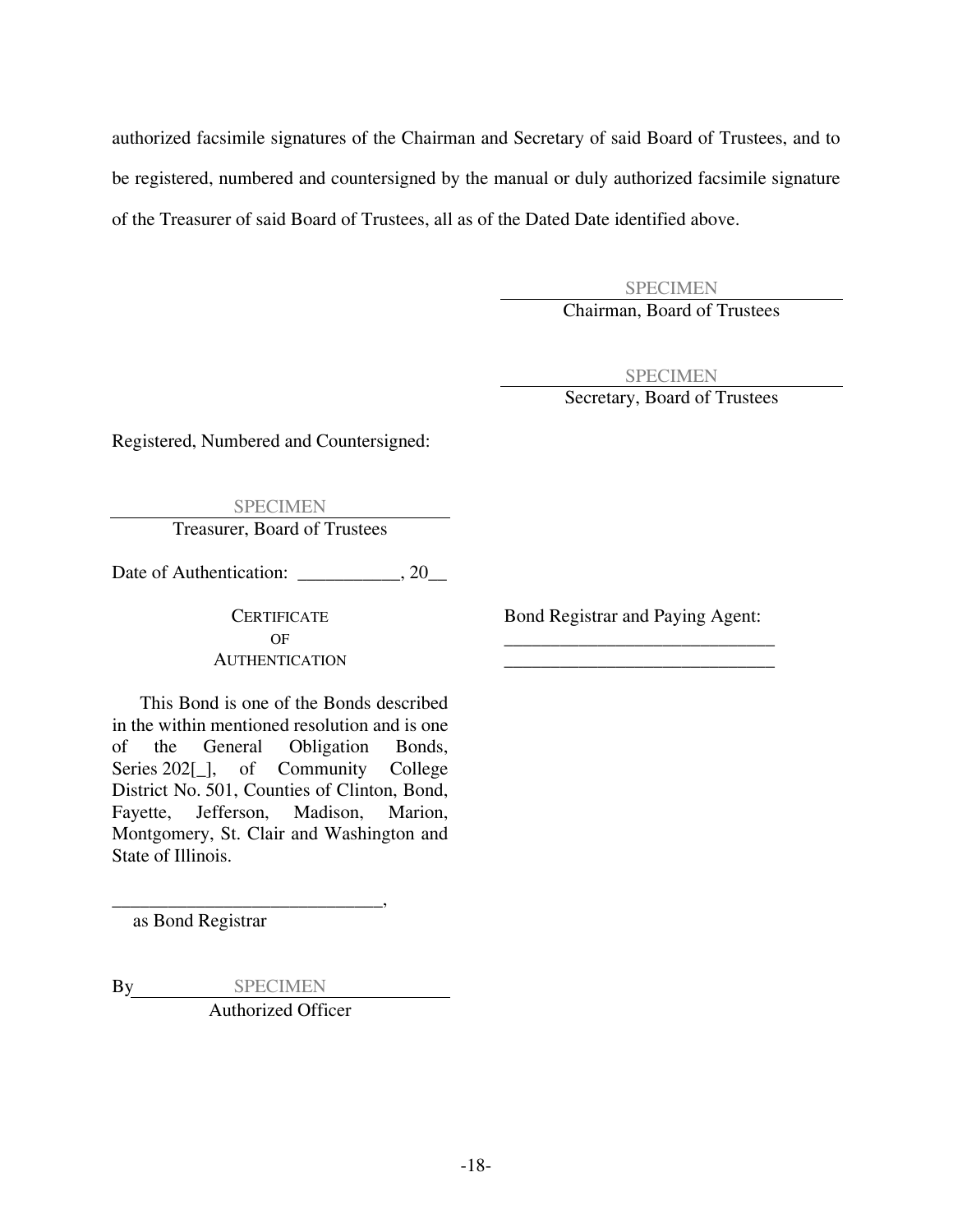#### [Form of Bond - Reverse Side]

#### **COMMUNITY COLLEGE DISTRICT NO. 501**

### **COUNTIES OF CLINTON, BOND, FAYETTE, JEFFERSON, MADISON, MARION, MONTGOMERY, ST. CLAIR AND WASHINGTON AND STATE OF ILLINOIS**

#### **GENERAL OBLIGATION BOND, SERIES 202[\_\_]**

 [6] This Bond is one of a series of bonds issued by the District to pay claims against the District and for the purpose of refunding certain outstanding bonds of the District, in full compliance with the provisions of the Public Community College Act of the State of Illinois, and the Local Government Debt Reform Act of the State of Illinois, and all laws amendatory thereof and supplementary thereto, and is authorized by said Board of Trustees by resolutions duly and properly adopted for that purpose, in all respects as provided by law.

[7] [Redemption provisions, as applicable, to be inserted.]

 [8] [Notice of any such redemption shall be sent by first class mail not less than thirty (30) days nor more than sixty (60) days prior to the date fixed for redemption to the registered owner of each Bond to be redeemed at the address shown on the registration books of the District maintained by the Bond Registrar or at such other address as is furnished in writing by such registered owner to the Bond Registrar. When so called for redemption, this Bond will cease to bear interest on the specified redemption date, provided funds for redemption are on deposit at the place of payment at that time, and shall not be deemed to be outstanding.]

 [9] This Bond is transferable by the Registered Owner hereof in person or by his or her attorney duly authorized in writing at the principal corporate trust office of the Bond Registrar in \_\_\_\_\_\_\_\_\_\_\_\_\_\_\_\_, but only in the manner, subject to the limitations and upon payment of the charges provided in the authorizing resolution, and upon surrender and cancellation of this Bond. Upon such transfer a new Bond or Bonds of authorized denominations of the same maturity and for the same aggregate principal amount will be issued to the transferee in exchange therefor.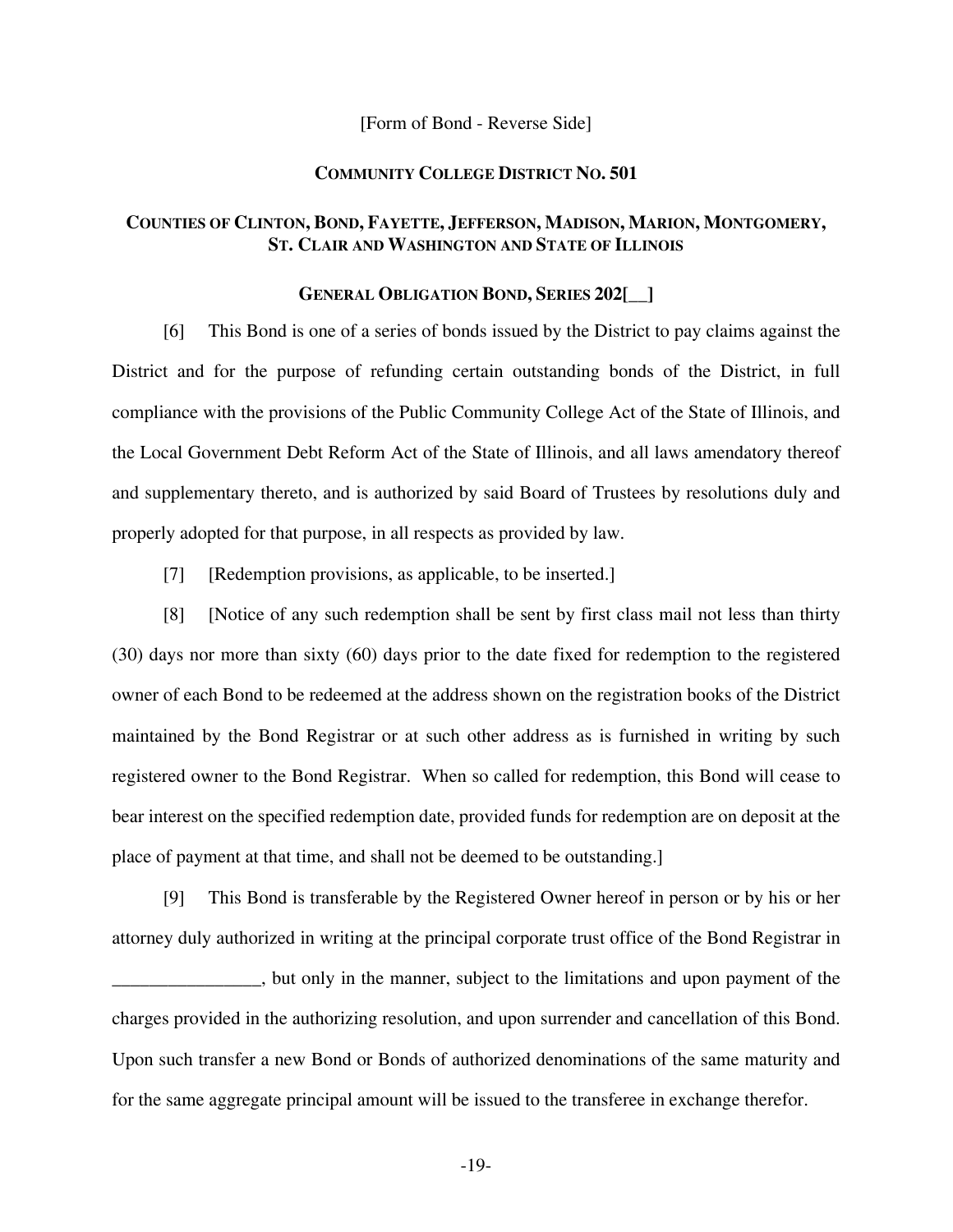[10] The Bonds are issued in fully registered form in the denomination of \$5,000 each or authorized integral multiples thereof. This Bond may be exchanged at the principal corporate trust office of the Bond Registrar for a like aggregate principal amount of Bonds of the same maturity of other authorized denominations, upon the terms set forth in the authorizing resolution. The Bond Registrar shall not be required to transfer or exchange any Bond during the period beginning at the close of business on the 15th day of the month next preceding any interest payment date on such Bond and ending at the opening of business on such interest payment date[, nor to transfer or exchange any Bond after notice calling such Bond for redemption has been mailed, nor during a period of fifteen (15) days next preceding mailing of a notice of redemption of any Bonds].

 [11] The District and the Bond Registrar may deem and treat the Registered Owner hereof as the absolute owner hereof for the purpose of receiving payment of or on account of principal hereof and interest due hereon and for all other purposes and neither the District nor the Bond Registrar shall be affected by any notice to the contrary.

### **(ASSIGNMENT)**

FOR VALUE RECEIVED, the undersigned sells, assigns and transfers unto \_\_\_\_\_\_\_\_\_\_\_\_\_\_\_\_\_\_\_\_

\_\_\_\_\_\_\_\_\_\_\_\_\_\_\_\_\_\_\_\_\_\_\_\_\_\_\_\_\_\_\_\_\_\_\_\_\_\_\_\_\_\_\_\_\_\_\_\_\_\_\_\_\_\_\_\_\_\_\_\_\_\_\_\_\_\_\_\_\_\_\_\_\_\_\_\_\_\_ (Name and Address of Assignee)

the within Bond and does hereby irrevocably constitute and appoint \_\_\_\_\_\_\_\_\_\_\_\_\_\_\_\_\_\_\_\_\_\_\_

attorney to transfer the said Bond on the books kept for registration thereof with full power of substitution in the premises.

\_\_\_\_\_\_\_\_\_\_\_\_\_\_\_\_\_\_\_\_\_\_\_\_\_\_\_\_\_\_\_\_\_\_\_\_\_\_\_\_\_\_\_\_\_\_\_\_\_\_\_\_\_\_\_\_\_\_\_\_\_\_\_\_\_\_\_\_\_\_\_\_\_\_\_\_\_\_

| $\overline{\phantom{a}}$<br>$\lambda$<br>Dawa. |  |
|------------------------------------------------|--|
|                                                |  |

Signature guaranteed: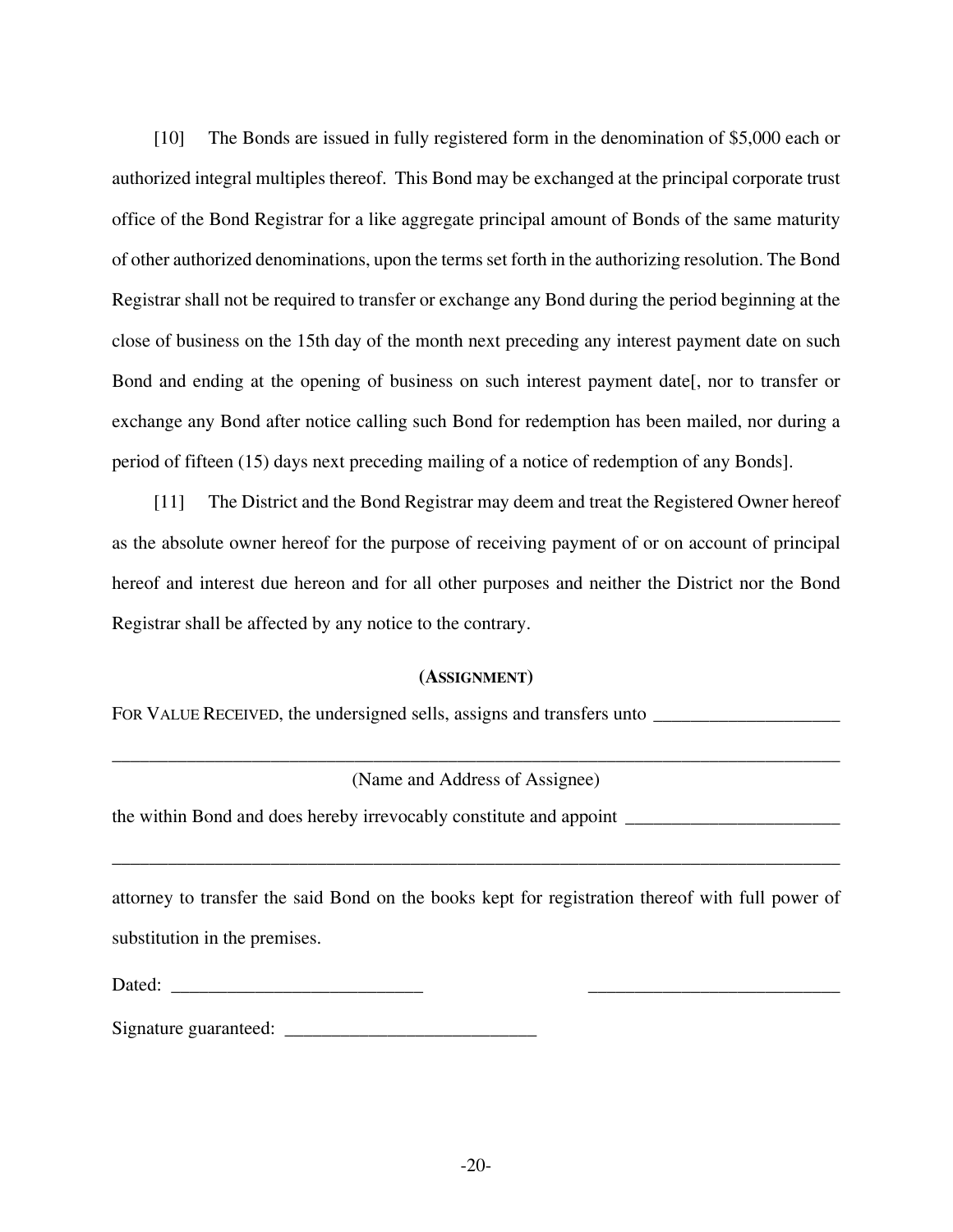NOTICE: The signature to this assignment must correspond with the name of the registered owner as it appears upon the face of the within Bond in every particular, without alteration or enlargement or any change whatever.

Section 8. Sale of Bonds. The Chairman or Vice Chairman of the Board and the President or Vice President of Administrative Services/Chief Financial Officer of the District (the *"Designated Representatives"*) are hereby authorized to proceed not later than the 20th day of June, 2022, without any further authorization or direction from the Board, to sell the Bonds upon the terms as prescribed in this Resolution. The Bonds hereby authorized shall be executed as in this Resolution provided as soon after the delivery of the Bond Notification as may be, and thereupon be deposited with the Treasurer of the Board, and, after authentication thereof by the Bond Registrar, be delivered by said Treasurer to the purchaser or purchasers thereof (the "Purchaser"), upon receipt of the purchase price therefor, the same being not less than 99% of the principal amount of the Bonds (exclusive of original issue discount, if any), plus accrued interest to date of delivery, if any.

 Each Purchaser of a series of Bonds shall be: (a) pursuant to a competitive sale conducted by PMA Securities, LLC, Naperville, Illinois (*"PMA"*), the best bidder for the Bonds; (b) in a negotiated underwriting, a bank or financial institution listed in the Dealers  $\&$ Underwriters or Municipal Derivatives sections of the most recent edition of *The Bond Buyer's Municipal Marketplace;* or (c) in a private placement, (i) a bank or financial institution authorized to do business in the State of Illinois, (ii) a governmental unit as defined in the Debt Reform Act or (iii) an "accredited investor" as defined in Rule 501 of Regulation D as promulgated under the Securities Act of 1933, as amended; *provided, however,* that a Purchaser as set forth in either (b) or (c) shall be selected only upon the recommendation of PMA that the sale of such Bonds on a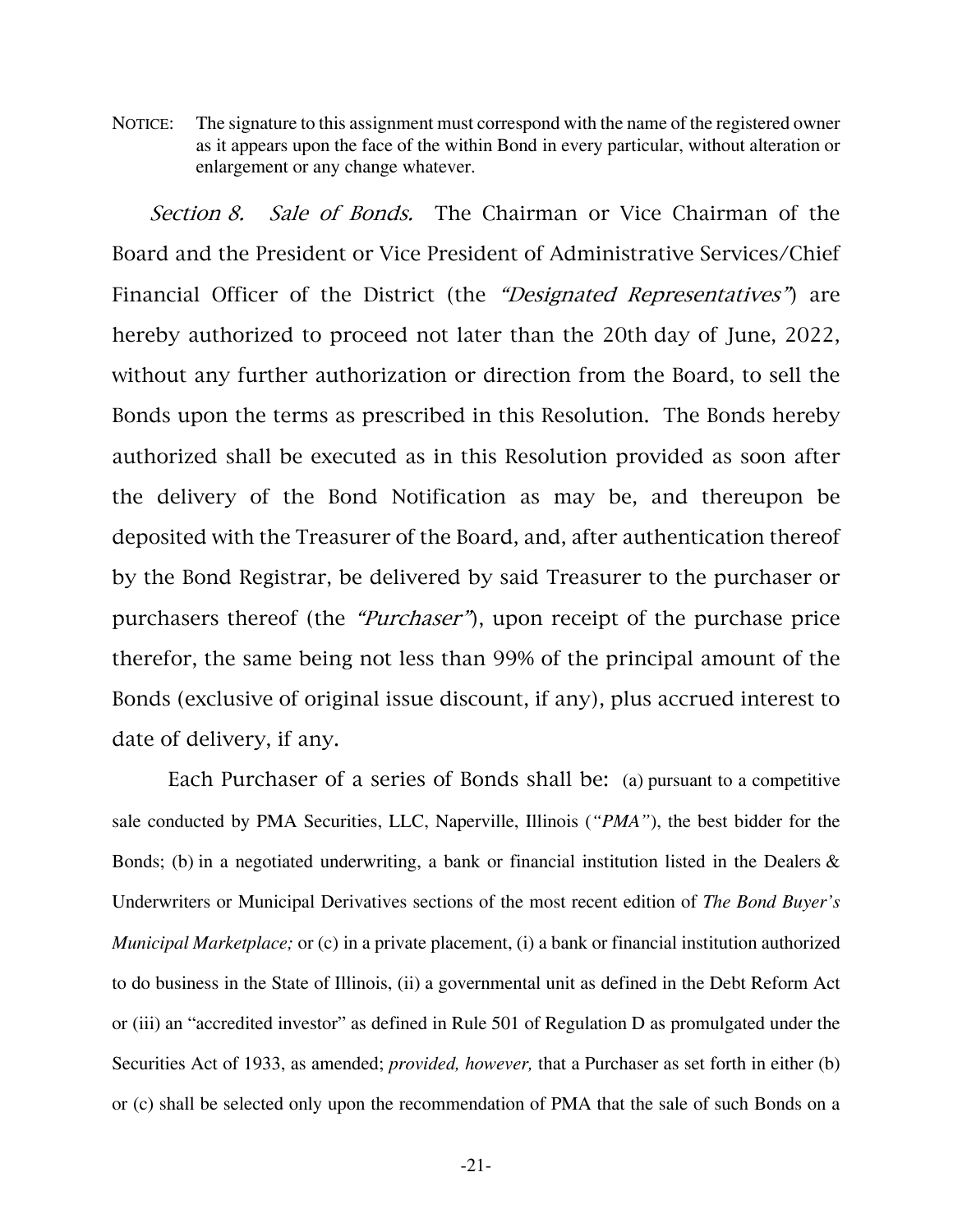negotiated or private placement basis to such Purchaser is in the best interest of the District because of (i) the pricing of such Bonds by such Purchaser, (ii) then current market conditions or (iii) the timing of the sale of such Bonds; and further *provided,* that a Purchaser as set forth in (c) may be selected through the utilization of a placement agent selected by the Designated Representatives after consultation with PMA if the use of such placement agent is determined by the Designated Representatives to be in the best interest of the District.

Prior to the sale of the Bonds, the Chairman or Vice-Chairman of the Board and the President, Vice President of Administrative Services/Chief Financial Officer or any other business official of the District are hereby authorized to approve and execute a commitment for the purchase of a Municipal Bond Insurance Policy (as hereinafter defined), to further secure the Bonds, as long as the present value of the fee to be paid for the Municipal Bond Insurance Policy (using as a discount rate the expected yield on the Bonds treating the fee paid as interest on the Bonds) is less than the present value of the interest reasonably expected to be saved on the Bonds over the term of the Bonds as a result of the Municipal Bond Insurance Policy.

Upon the sale of the Bonds, the Designated Representatives shall prepare a Notification of Sale of the Bonds, which shall include the pertinent details of sale as provided herein (the *"Bond Notification"*). In the Bond Notification, the Designated Representatives shall find and determine that the Bonds have been sold at such price and bear interest at such rates that either the true interest cost (yield) or the net interest rate received upon the sale of the Bonds does not exceed the maximum rate otherwise authorized by applicable law. The Bond Notification shall be entered into the records of the District and made available to the Board at the next regular meeting thereof; but such action shall be for information purposes only, and the Board shall have no right or authority at such time to approve or reject such sale as evidenced in the Bond Notification.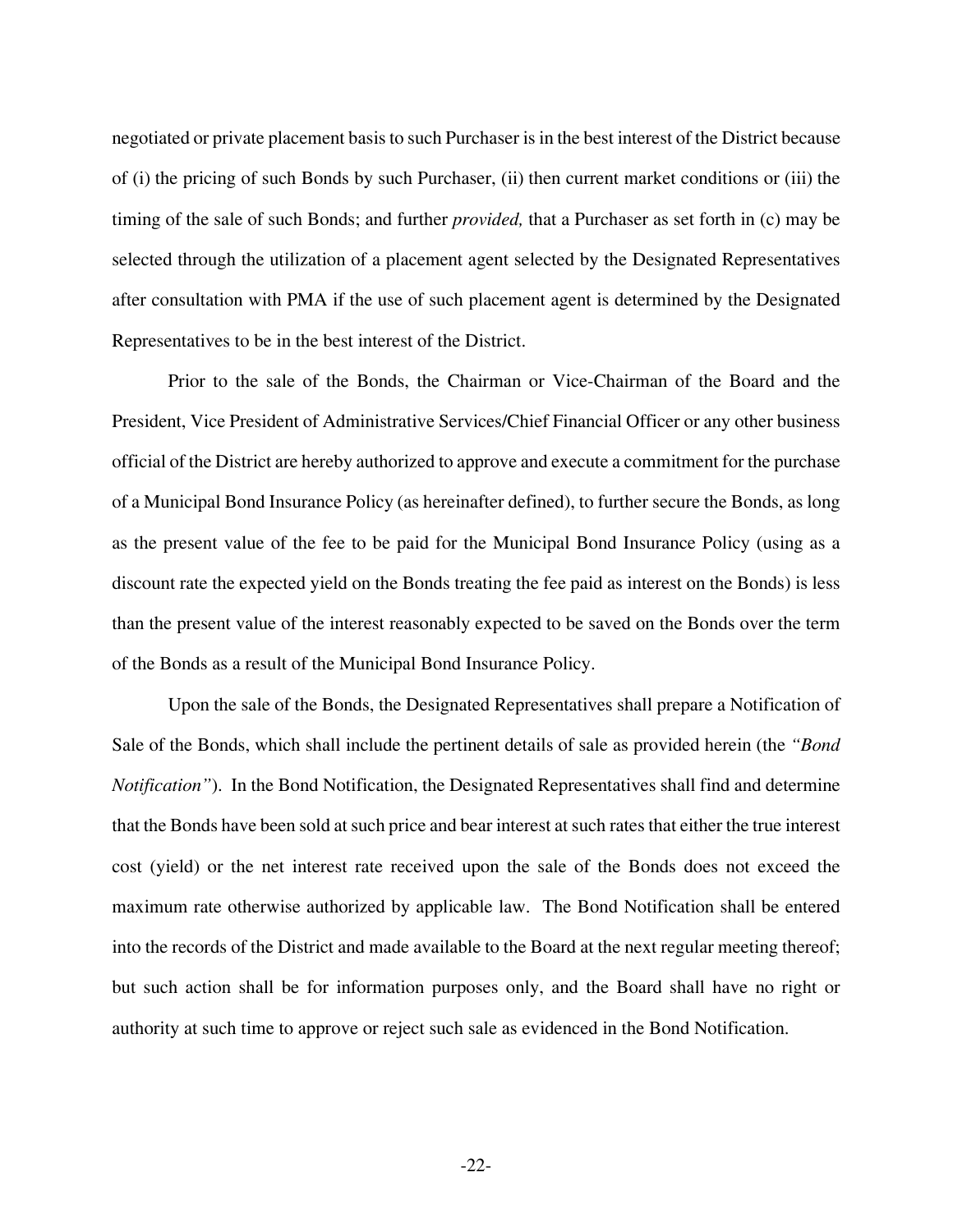Upon the sale of the Bonds, as evidenced by the execution and delivery of the Bond Notification by the Designated Representatives, the Chairman, Vice Chairman, Secretary and Treasurer of the Board and the Vice President of Administrative Services/Chief Financial Officer or any officer of the District, as shall be appropriate, shall be and are hereby authorized and directed to approve or execute, or both, such documents of sale of the Bonds as may be necessary, including, without limitation, the contract for the sale of the Bonds between the District and the Purchaser (the *"Purchase Contract"*). Prior to the execution and delivery of the Purchase Contract, the Designated Representatives shall find and determine that no person holding any office of the District, either by election or appointment, is in any manner interested, directly or indirectly, in his own name or in the name of any other person, association, trust or corporation, in the Purchase Contract.

The Bonds before being issued shall be registered, numbered and countersigned by the Treasurer of the Board, such registration being made in a book provided for that purpose, in which shall be entered the record of the resolution authorizing the Board to borrow said money and a description of the Bonds issued, including the number, date, to whom issued, amount, rate of interest and when due.

The use by the Purchaser of any Preliminary Official Statement and any final Official Statement relating to the Bonds (the *"Official Statement"*) and by the District of any term sheet with respect to the Bonds is hereby ratified, approved and authorized; the execution and delivery of the Official Statement and any term sheet is hereby authorized; and the officers of the Board are hereby authorized to take any action as may be required on the part of the District to consummate the transactions contemplated by the Purchase Contract, this Resolution, said Preliminary Official Statement, the Official Statement, any term sheet and the Bonds.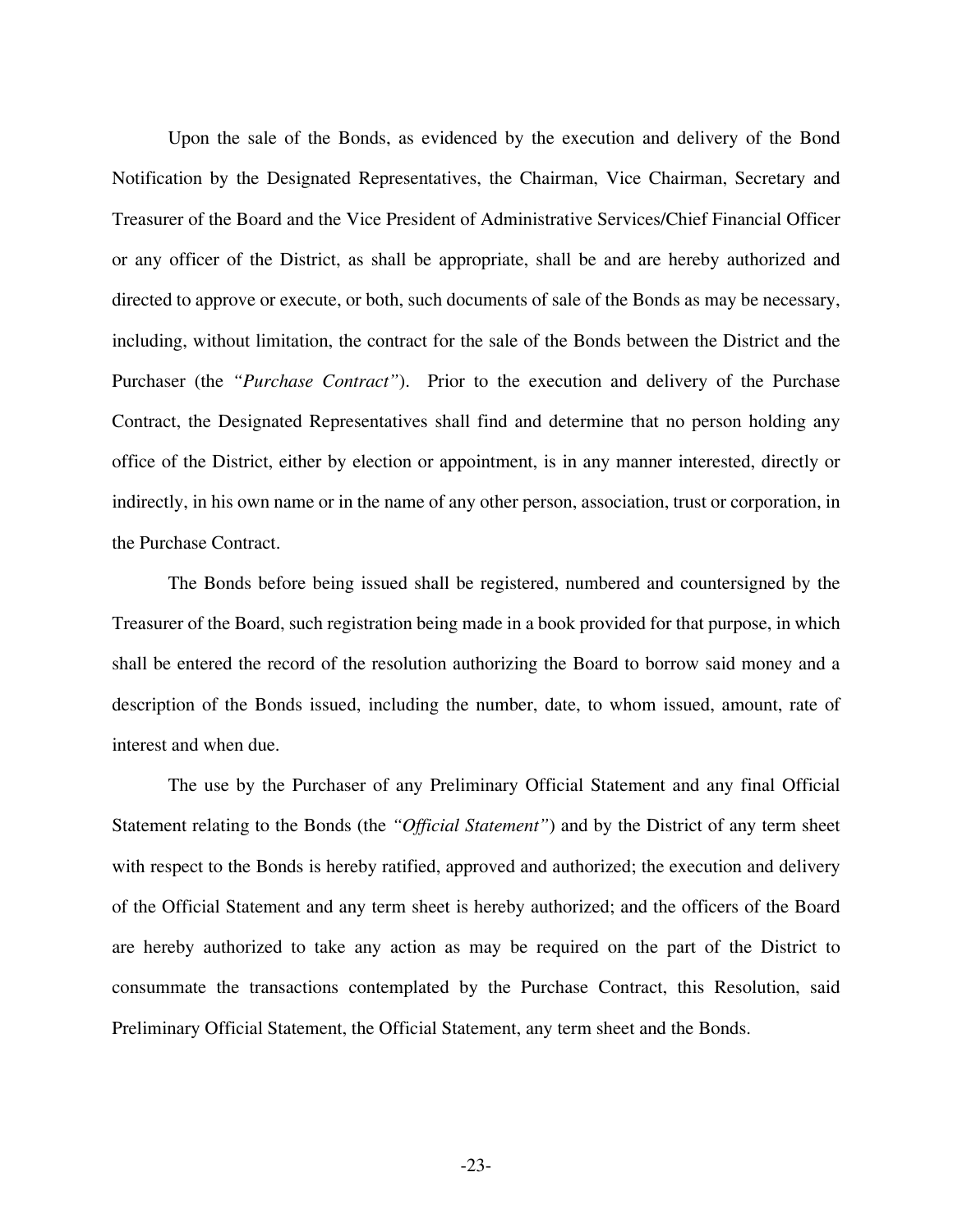Section 9. Tax Levy. In order to provide for the collection of a direct annual tax sufficient to pay the interest on the Bonds as it falls due, and also to pay and discharge the principal thereof at maturity, there be and there is hereby levied upon all the taxable property within the District a direct annual tax for each of the years while the Bonds or any of them are outstanding, in amounts sufficient for that purpose, and that there be and there is hereby levied upon all of the taxable property in the District, the following direct annual tax, to-wit:

| FOR THE YEAR | A TAX SUFFICIENT TO PRODUCE THE SUM OF: |                                                                |  |
|--------------|-----------------------------------------|----------------------------------------------------------------|--|
| 2021         | \$3,600,000                             | for interest and principal up to and<br>including June 1, 2023 |  |
| 2022         | \$3,600,000                             | for interest and principal                                     |  |
| 2023         | \$3,600,000                             | for interest and principal                                     |  |
| 2024         | \$3,600,000                             | for interest and principal                                     |  |
| 2025         | \$3,600,000                             | for interest and principal                                     |  |
| 2026         | \$3,600,000                             | for interest and principal                                     |  |
| 2027         | \$3,600,000                             | for interest and principal                                     |  |
| 2028         | \$3,600,000                             | for interest and principal                                     |  |
| 2029         | \$3,600,000                             | for interest and principal                                     |  |
| 2030         | \$3,600,000                             | for interest and principal                                     |  |
| 2031         | \$3,600,000                             | for interest and principal                                     |  |
| 2032         | \$3,600,000                             | for interest and principal                                     |  |
| 2033         | \$3,600,000                             | for interest and principal                                     |  |
| 2034         | \$3,600,000                             | for interest and principal                                     |  |
| 2035         | \$3,600,000                             | for interest and principal                                     |  |
| 2036         | \$3,600,000                             | for interest and principal                                     |  |
|              |                                         |                                                                |  |

Principal or interest maturing at any time when there are not sufficient funds on hand from the foregoing tax levy to pay the same shall be paid from the general funds of the District, and the fund from which such payment was made shall be reimbursed out of the taxes hereby levied when the same shall be collected.

The District covenants and agrees with the purchasers and the holders of the Bonds that so long as any of the Bonds remain outstanding, the District will take no action or fail to take any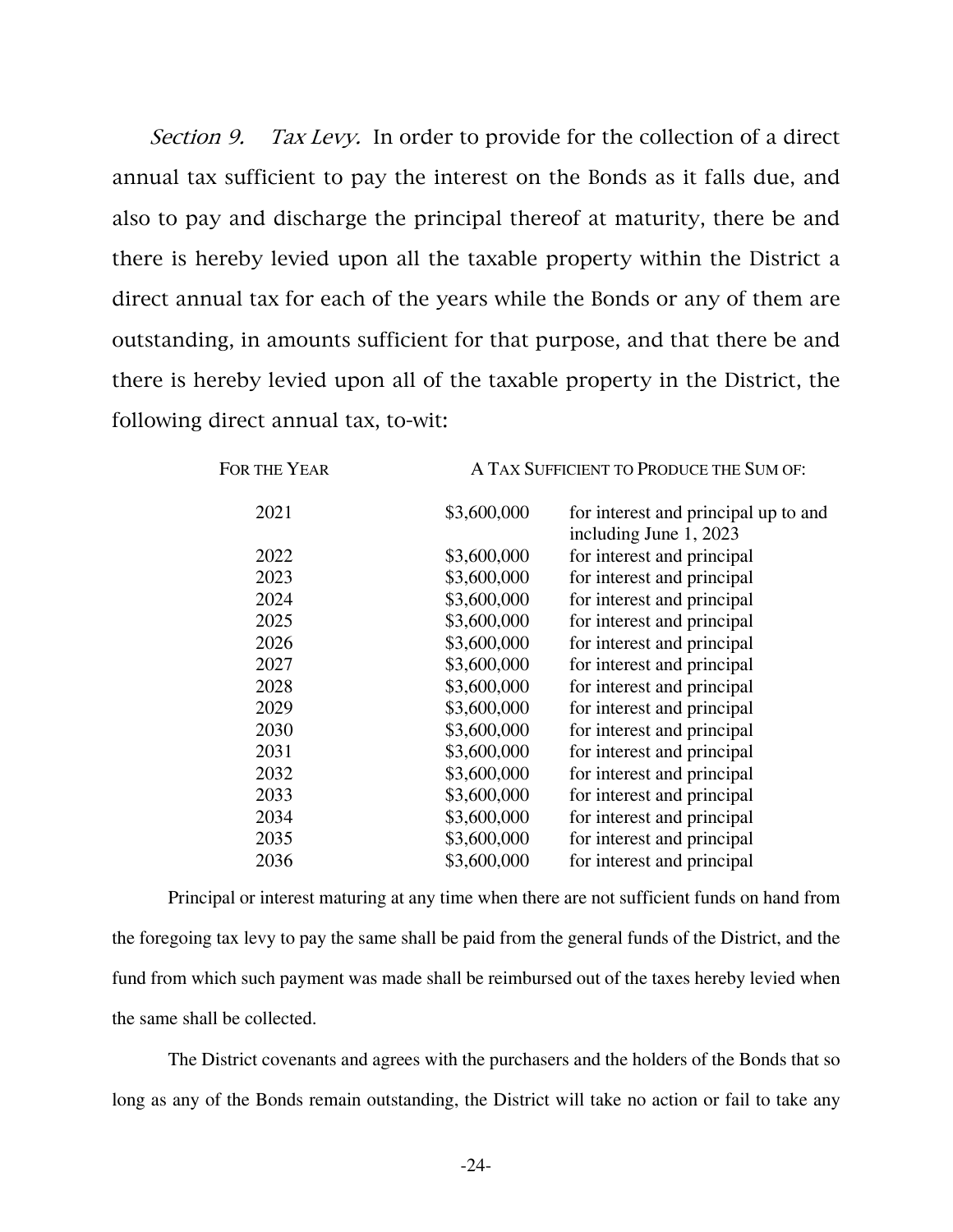action which in any way would adversely affect the ability of the District to levy and collect the foregoing tax levy and the District and its officers will comply with all present and future applicable laws in order to assure that the foregoing taxes will be levied, extended and collected as provided herein and deposited in the fund established to pay the principal of and interest on the Bonds.

To the extent that the taxes levied above exceed the amount necessary to pay debt service on the Bonds as set forth in the Bond Notification, the Chairman, Secretary and Treasurer of the Board are hereby authorized to direct the abatement of such taxes to the extent of the excess of such levy in each year over the amount necessary to pay debt service on the Bonds in the following bond year. Proper notice of such abatement shall be filed with the County Clerks of The Counties of Clinton, Bond, Fayette, Jefferson, Madison, Marion, Montgomery, St. Clair and Washington, Illinois (the *"County Clerks"*), in a timely manner to effect such abatement.

Section 10. Filing of Resolution; Certificate of Reduction of Taxes. Forthwith upon the passage of this Resolution, the Secretary of the Board is hereby directed to file a certified copy of this Resolution with the County Clerks, and it shall be the duty of the County Clerks to annually in and for each of the years 2021 to 2036, inclusive, ascertain the rate necessary to produce the tax herein levied, and extend the same for collection on the tax books against all of the taxable property within the District in connection with other taxes levied in each of said years for community college purposes, in order to raise the respective amounts aforesaid and in each of said years such annual tax shall be computed, extended and collected in the same manner as now or hereafter provided by law for the computation, extension and collection of taxes for general educational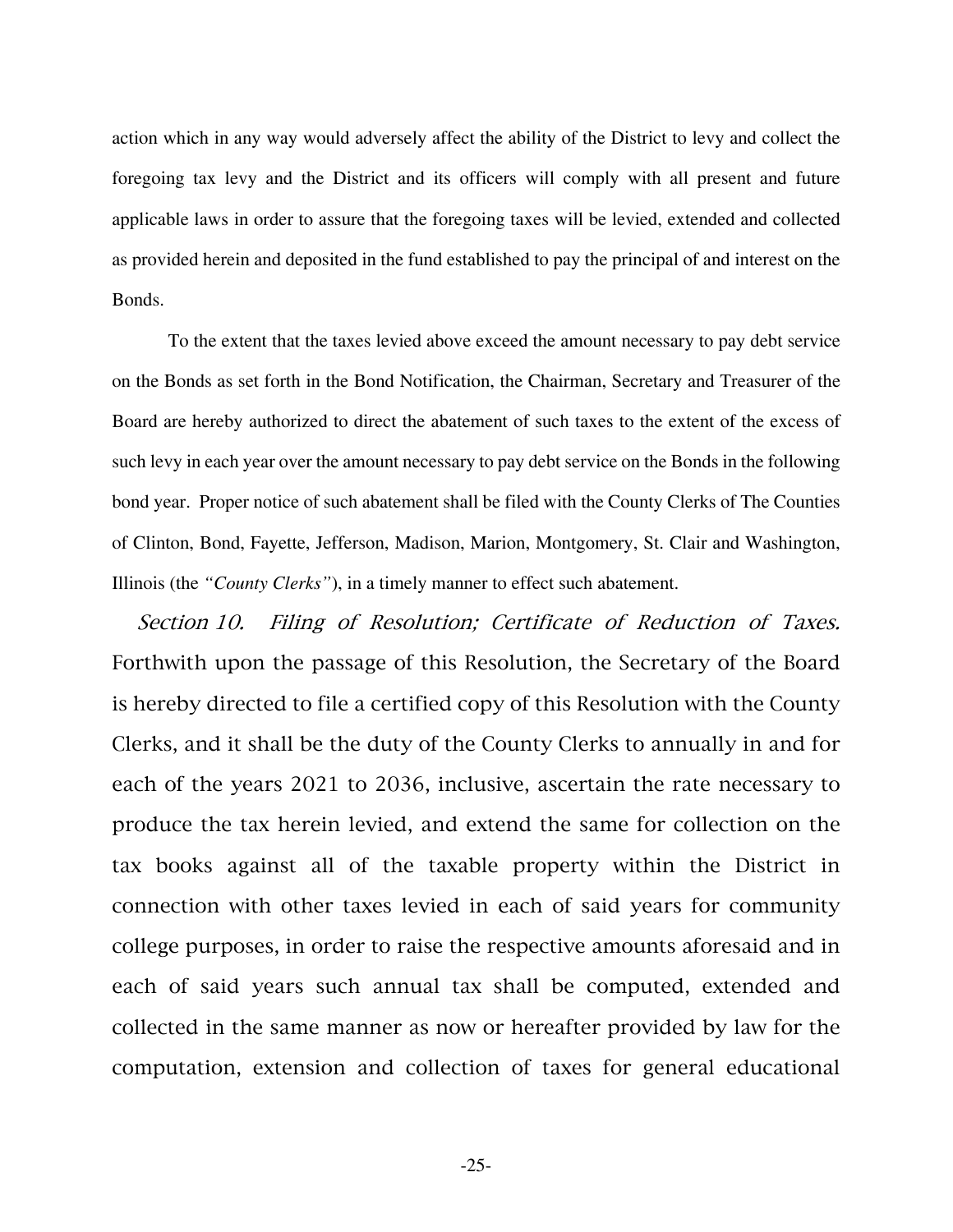purposes of the District, and when collected, the taxes hereby levied shall be placed to the credit of a special fund to be designated "Bond and Interest Fund of 202[\_\_]" (the "*Bond Fund*"), which taxes are hereby irrevocably pledged to and shall be used only for the purpose of paying the principal of and interest on the Bonds; and a certified copy of this resolution shall also be filed with the Treasurer of the Board.

 The Chairman, Secretary and Treasurer of the Board be and the same are hereby directed to prepare and file with the County Clerks a Certificate of Reduction of Taxes Heretofore Levied for the Payment of Bonds showing the Prior Bonds being refunded and directing the abatement of the taxes heretofore levied to pay the Refunded Bonds, all as provided by the Act.

Section 11. Use of Taxes Heretofore Levied. All proceeds received or to be received from any taxes heretofore levied to pay principal and interest on the Refunded Bonds, including the proceeds received or to be received from the taxes levied for the year 2020 or 2021, as applicable, for such purpose, shall be used to pay the principal of and interest on the Refunded Bonds and to the extent that such proceeds are not needed for such purpose because of the deposit referred to in Section 12 hereof, the same shall be deposited into the Bond Fund and used to pay principal and interest on the Bonds in accordance with all of the provisions of this Resolution.

Section 12. Use of Bond Proceeds. The District and the Board hereby covenant that all of the proceeds of the Bonds shall be used in strict compliance with all the requirements of the Act. Accrued interest received

-26-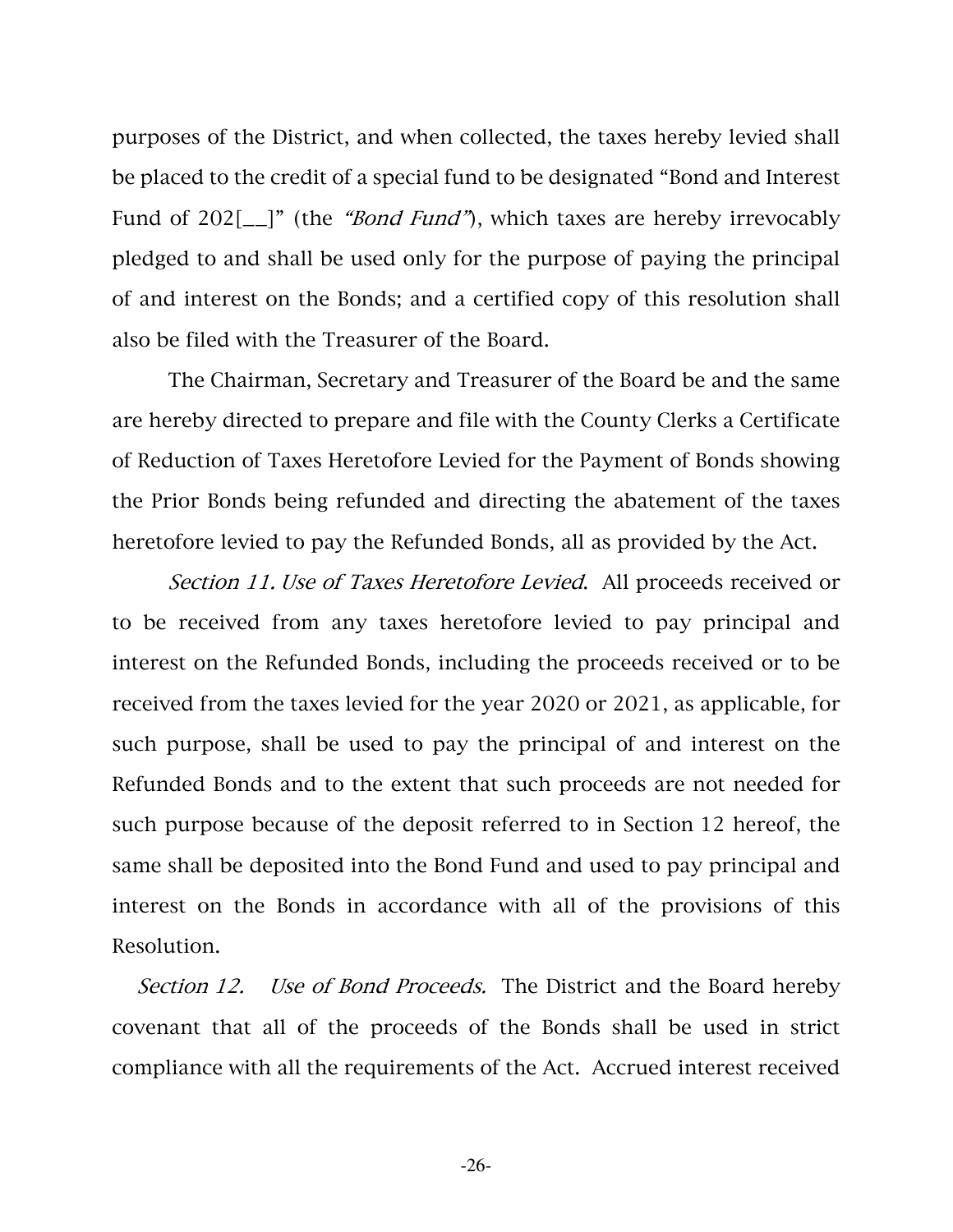on the delivery of the Bonds is hereby appropriated for the purpose of paying first interest due on the Bonds and is hereby ordered deposited into the Bond Fund. The principal proceeds of the Bonds and any premium received on the delivery of the Bonds are hereby appropriated to pay the costs of issuance of the Bonds for the purpose of paying and canceling the Claims and refunding the Refunded Bonds, and that portion thereof not needed to pay such costs shall be (i) used solely and only to pay and cancel the Claims and (ii) deposited with Heartland Bank and Trust Company, Normal, Illinois, as successor to Farmer City State Bank, Farmer City, Illinois, as the paying agent for the Refunded Bonds. At the time of the issuance of the Bonds, the costs of issuance of the Bonds may be paid by the Purchaser, Bond Registrar or PMA on behalf of the District from the proceeds of the Bonds.

Section 13. Non-Arbitrage and Tax-Exemption. The District hereby covenants that it will not take any action, omit to take any action or permit the taking or omission of any action within its control (including, without limitation, making or permitting any use of the proceeds of the Bonds) if taking, permitting or omitting to take such action would cause any of the Bonds to be an arbitrage bond or a private activity bond within the meaning of the Internal Revenue Code of 1986, as amended (the "Code"), or would otherwise cause the interest on the Bonds to be included in the gross income of the recipients thereof for federal income tax purposes. The District acknowledges that, in the event of an examination by the Internal Revenue Service (the "IRS") of the exemption from federal income taxation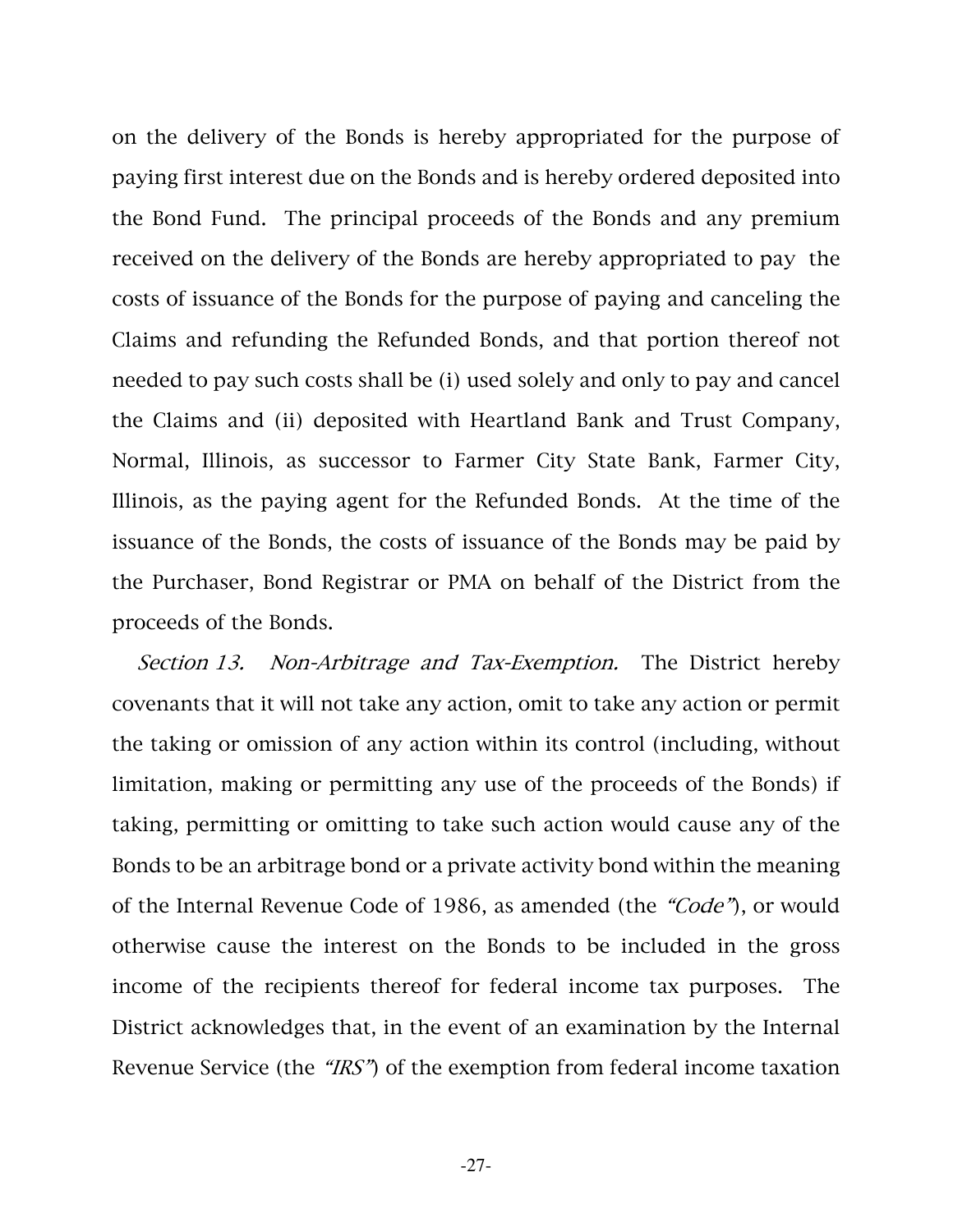for interest paid on the Bonds, under present rules, the District may be treated as a "taxpayer" in such examination and agrees that it will respond in a commercially reasonable manner to any inquiries from the IRS in connection with such an examination.

The District also agrees and covenants with the purchasers and holders of the Bonds from time to time outstanding that, to the extent possible under Illinois law, it will comply with whatever federal tax law is adopted in the future which applies to the Bonds and affects the tax-exempt status of the Bonds.

The Board hereby authorizes the officials of the District responsible for issuing the Bonds, the same being the Chairman, Secretary and Treasurer of the Board, to make such further covenants and certifications regarding the specific use of the proceeds of the Bonds as approved by the Board and as may be necessary to assure that the use thereof will not cause the Bonds to be arbitrage bonds and to assure that the interest on the Bonds will be exempt from federal income taxation. In connection therewith, the District and the Board further agree: (a) through their officers, to make such further specific covenants, representations as shall be truthful, and assurances as may be necessary or advisable; (b) to consult with counsel approving the Bonds and to comply with such advice as may be given; (c) to pay to the United States, as necessary, such sums of money representing required rebates of excess arbitrage profits relating to the Bonds; (d) to file such forms, statements, and supporting documents as may be required and in a timely manner; and (e) if deemed necessary or advisable by their officers, to employ and pay fiscal agents, financial advisors, attorneys, and other persons to assist the District in such compliance.

Section 14. List of Bondholders. The Bond Registrar shall maintain a list of the names and addresses of the holders of all Bonds and upon any

-28-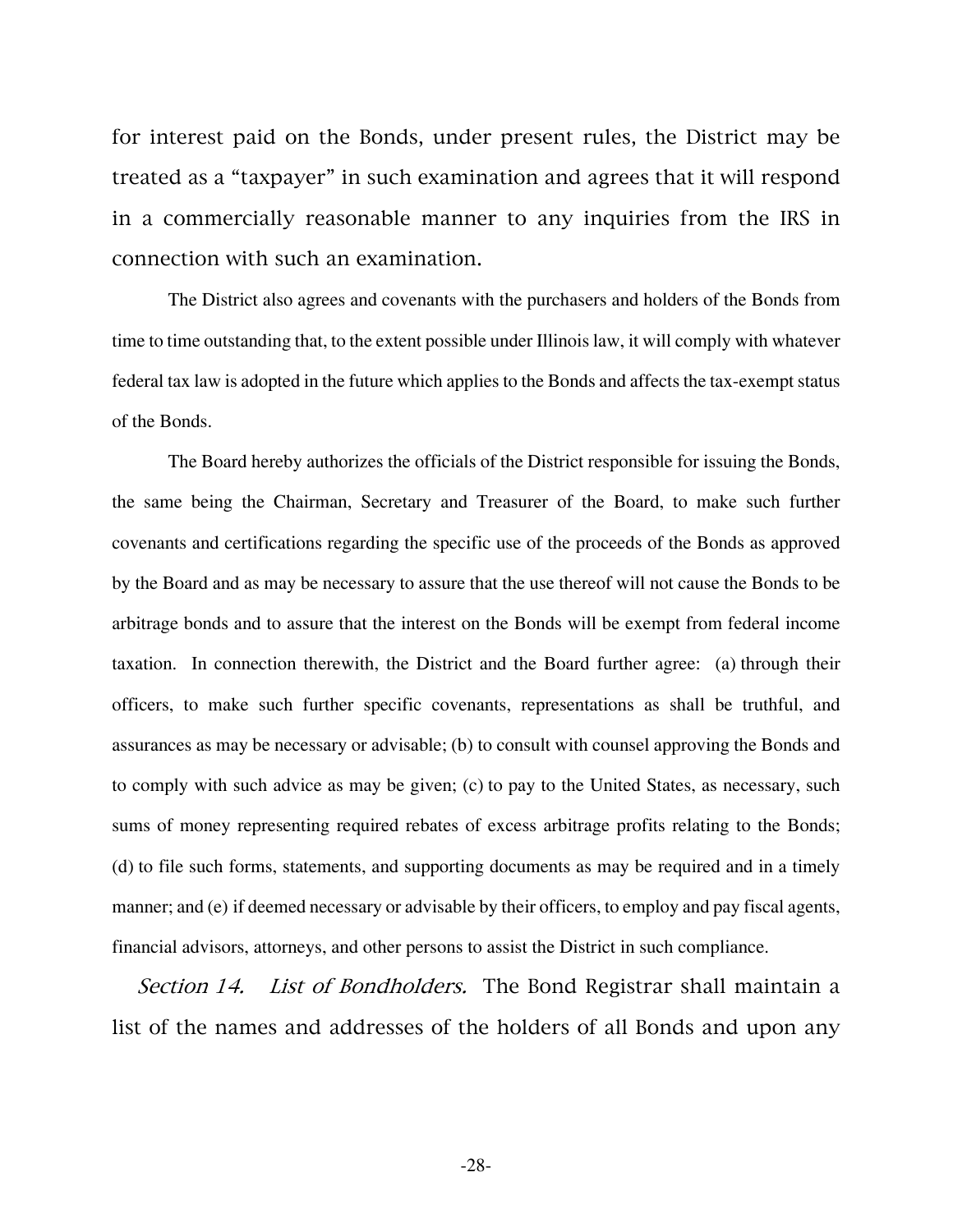transfer shall add the name and address of the new Bondholder and eliminate the name and address of the transferor Bondholder.

Section 15. Duties of Bond Registrar. If requested by the Bond Registrar, the Chairman and Secretary of the Board are authorized to execute the Bond Registrar's standard form of agreement between the District and the Bond Registrar with respect to the obligations and duties of the Bond Registrar hereunder which may include the following:

 (a) to act as bond registrar, authenticating agent, paying agent and transfer agent as provided herein;

 (b) to maintain a list of Bondholders as set forth herein and to furnish such list to the District upon request, but otherwise to keep such list confidential;

(c) to give notice of redemption of Bonds as provided for herein;

 (d) to cancel and/or destroy Bonds which have been paid at maturity or upon redemption prior to maturity or submitted for exchange or transfer;

 (e) to furnish the District at least annually a certificate with respect to Bonds cancelled and/or destroyed; and

 (f) to furnish the District at least annually an audit confirmation of Bonds paid, Bonds outstanding and payments made with respect to interest on the Bonds.

Section 16. Call of the Claims and the Refunded Bonds. In accordance with the redemption provisions of the respective resolution authorizing the issuance of the Claims, the District by the Board does hereby make provision for the payment of and does hereby call (subject only to the delivery of the Bonds) the Claims or any portion thereof as set forth in the Bond Notification, on the date or dates, if any, set forth in the Bond Notification. In accordance with the redemption provisions of the resolution authorizing the issuance of the Prior Bonds, the District, by the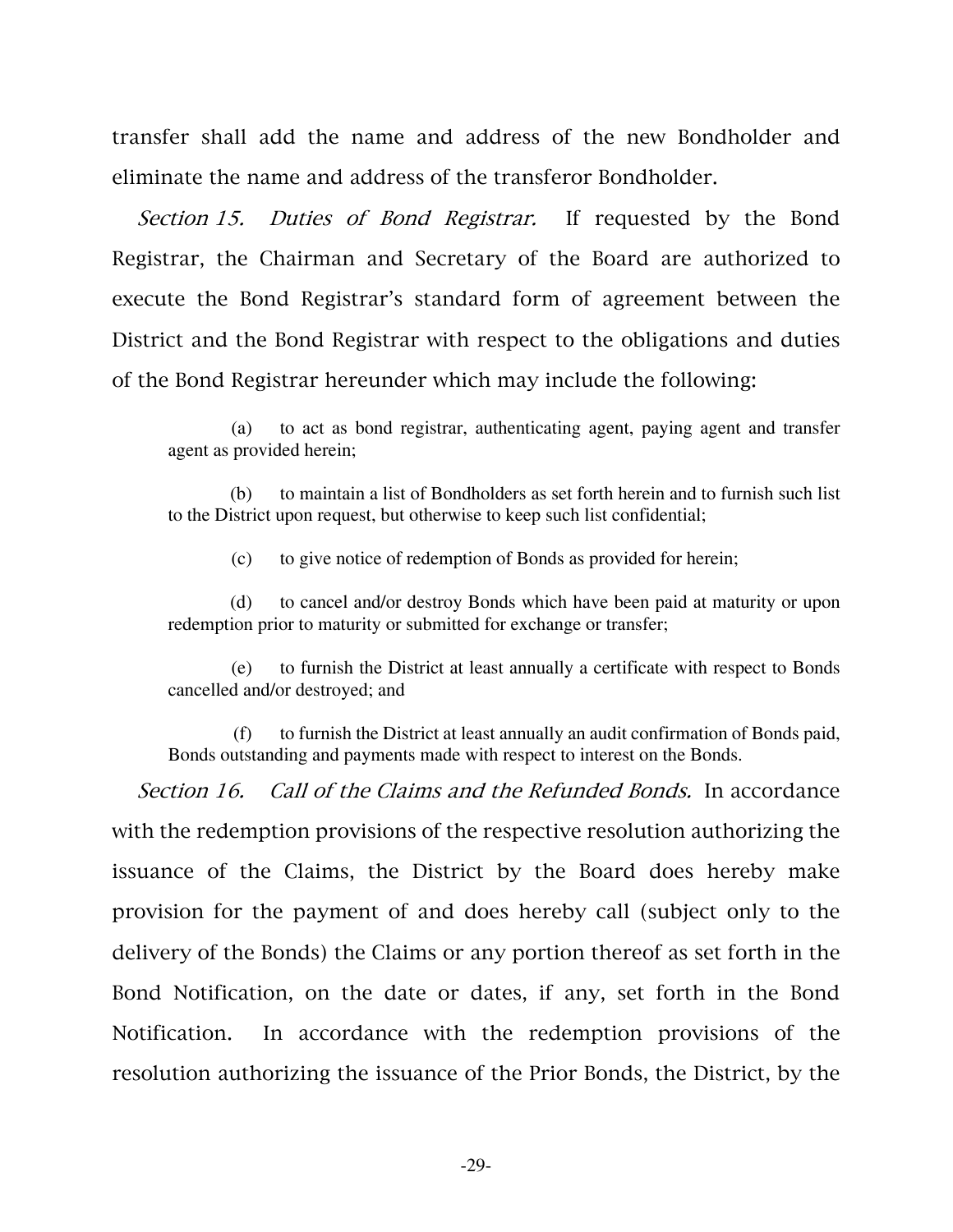Board, does hereby make provision for the payment of and does hereby call (subject only to the delivery of the Bonds) the Refunded Bonds for redemption on the date or dates set forth in the Bond Notification.

Section 17. Continuing Disclosure Undertaking. The Chairman of the Board is hereby authorized, empowered and directed to execute and deliver a Continuing Disclosure Undertaking under Section (b)(5) of Rule 15c2-12 adopted by the Securities and Exchange Commission pursuant to the Securities Exchange Act of 1934, as amended (the "Continuing Disclosure Undertaking"). When the Continuing Disclosure Undertaking is executed and delivered on behalf of the District as herein provided, the Continuing Disclosure Undertaking will be binding on the District and the officers, employees and agents of the District, and the officers, employees and agents of the District are hereby authorized, empowered and directed to do all such acts and things and to execute all such documents as may be necessary to carry out and comply with the provisions of the Continuing Disclosure Undertaking as executed. Notwithstanding any other provision of this Resolution, the sole remedy for failure to comply with the Continuing Disclosure Undertaking shall be the ability of the beneficial owner of any Bond to seek mandamus or specific performance by court order to cause the District to comply with its obligations under the Continuing Disclosure Undertaking.

Section 18. Municipal Bond Insurance. In the event the payment of principal and interest on the Bonds is insured pursuant to a municipal bond insurance policy (the "Municipal Bond Insurance Policy") issued by a bond

-30-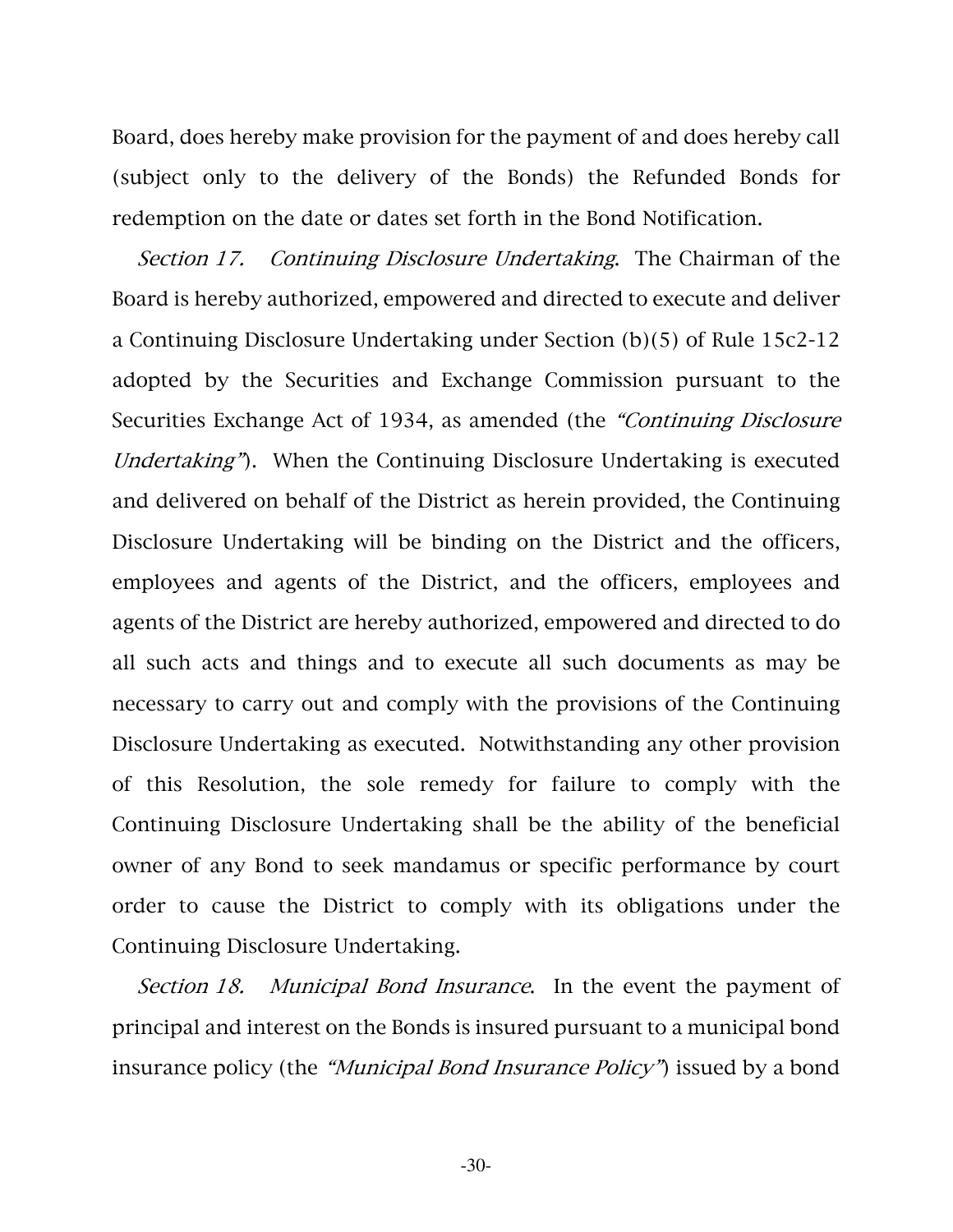insurer (the "Bond Insurer"), and as long as such Municipal Bond Insurance Policy shall be in full force and effect, the District and the Bond Registrar agree to comply with such usual and reasonable provisions regarding presentment and payment of the Bonds, subrogation of the rights of the Bondholders to the Bond Insurer upon payment of the Bonds by the Bond Insurer, amendment hereof, or other terms, as approved by the Chairman of the Board on advice of counsel, his or her approval to constitute full and complete acceptance by the District of such terms and provisions under authority of this Section.

Section 19. Severability. If any section, paragraph, clause or provision of this Resolution shall be held to be invalid or unenforceable for any reason, the invalidity or unenforceability of such section, paragraph, clause or provision shall not affect any of the remaining provisions of this Resolution.

Section 20. Repeal. All resolutions or parts thereof in conflict herewith be and the same are hereby repealed, and this Resolution shall be in full force and effect forthwith upon its adoption.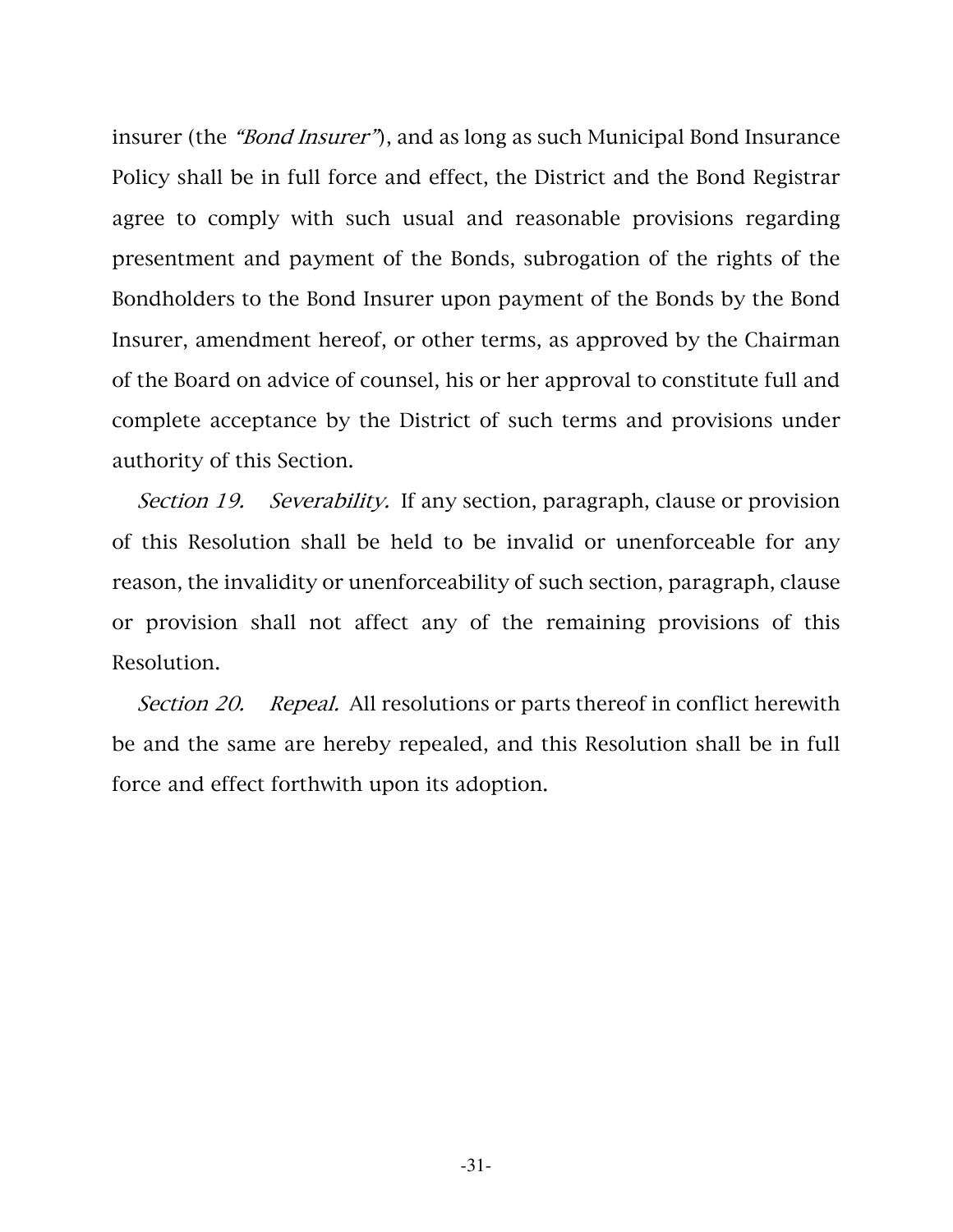Adopted December 20, 2021.

 $\overline{\phantom{a}}$  ,  $\overline{\phantom{a}}$  ,  $\overline{\phantom{a}}$  ,  $\overline{\phantom{a}}$  ,  $\overline{\phantom{a}}$  ,  $\overline{\phantom{a}}$  ,  $\overline{\phantom{a}}$  ,  $\overline{\phantom{a}}$  ,  $\overline{\phantom{a}}$  ,  $\overline{\phantom{a}}$  ,  $\overline{\phantom{a}}$  ,  $\overline{\phantom{a}}$  ,  $\overline{\phantom{a}}$  ,  $\overline{\phantom{a}}$  ,  $\overline{\phantom{a}}$  ,  $\overline{\phantom{a}}$ Chairman, Board of Trustees

 $\overline{\phantom{a}}$  ,  $\overline{\phantom{a}}$  ,  $\overline{\phantom{a}}$  ,  $\overline{\phantom{a}}$  ,  $\overline{\phantom{a}}$  ,  $\overline{\phantom{a}}$  ,  $\overline{\phantom{a}}$  ,  $\overline{\phantom{a}}$  ,  $\overline{\phantom{a}}$  ,  $\overline{\phantom{a}}$  ,  $\overline{\phantom{a}}$  ,  $\overline{\phantom{a}}$  ,  $\overline{\phantom{a}}$  ,  $\overline{\phantom{a}}$  ,  $\overline{\phantom{a}}$  ,  $\overline{\phantom{a}}$ Secretary, Board of Trustees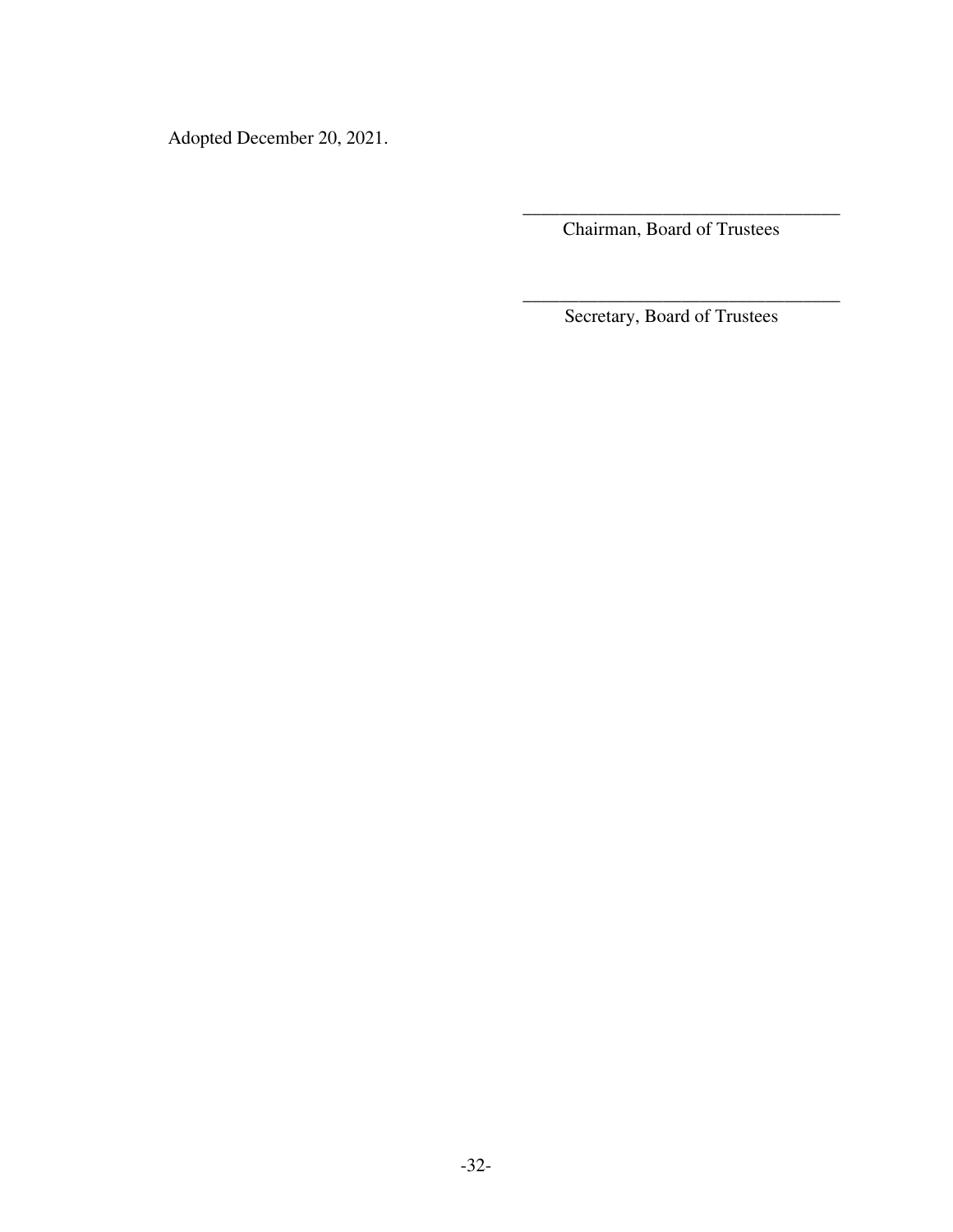Trustee \_\_\_\_\_\_\_\_\_\_\_\_\_\_\_\_\_\_\_\_\_ moved and Trustee \_\_\_\_\_\_\_\_\_\_\_\_\_\_\_\_\_\_\_\_\_\_\_ seconded the motion that said resolution as presented and read by title be adopted.

After a full discussion thereof, the Chairman directed that the roll be called for a vote upon the motion to adopt said resolution.

\_\_\_\_\_\_\_\_\_\_\_\_\_\_\_\_\_\_\_\_\_\_\_\_\_\_\_\_\_\_\_\_\_\_\_\_\_\_\_\_\_\_\_\_\_\_\_\_\_\_\_\_\_\_\_\_\_\_\_\_\_\_\_\_\_\_\_\_\_\_\_\_\_\_\_\_\_\_

\_\_\_\_\_\_\_\_\_\_\_\_\_\_\_\_\_\_\_\_\_\_\_\_\_\_\_\_\_\_\_\_\_\_\_\_\_\_\_\_\_\_\_\_\_\_\_\_\_\_\_\_\_\_\_\_\_\_\_\_\_\_\_\_\_\_\_\_\_\_\_\_\_\_\_\_\_\_

\_\_\_\_\_\_\_\_\_\_\_\_\_\_\_\_\_\_\_\_\_\_\_\_\_\_\_\_\_\_\_\_\_\_\_\_\_\_\_\_\_\_\_\_\_\_\_\_\_\_\_\_\_\_\_\_\_\_\_\_\_\_\_\_\_\_\_\_\_\_\_\_\_\_\_\_\_\_

 $\mathcal{L}_\mathcal{L} = \{ \mathcal{L}_\mathcal{L} = \{ \mathcal{L}_\mathcal{L} = \{ \mathcal{L}_\mathcal{L} = \{ \mathcal{L}_\mathcal{L} = \{ \mathcal{L}_\mathcal{L} = \{ \mathcal{L}_\mathcal{L} = \{ \mathcal{L}_\mathcal{L} = \{ \mathcal{L}_\mathcal{L} = \{ \mathcal{L}_\mathcal{L} = \{ \mathcal{L}_\mathcal{L} = \{ \mathcal{L}_\mathcal{L} = \{ \mathcal{L}_\mathcal{L} = \{ \mathcal{L}_\mathcal{L} = \{ \mathcal{L}_\mathcal{$ 

Upon the roll being called, the following Trustees voted AYE:

The following Trustees voted NAY: \_\_\_\_\_\_\_\_\_\_\_\_\_\_\_\_\_\_\_\_\_\_\_\_\_\_\_\_\_\_\_\_\_\_\_\_\_\_\_\_\_\_

Whereupon the Chairman declared the motion carried and said resolution adopted, approved and signed the same in open meeting and directed the Secretary to record the same in the records of the Board of Trustees of Community College District No. 501, Counties of Clinton, Bond, Fayette, Jefferson, Madison, Marion, Montgomery, St. Clair and Washington and State of Illinois, which was done.

Other business not pertinent to the adoption of said resolution was duly transacted at the meeting.

Upon motion duly made, seconded and carried, the meeting was adjourned.

 $\frac{1}{\sqrt{2}}$  ,  $\frac{1}{\sqrt{2}}$  ,  $\frac{1}{\sqrt{2}}$  ,  $\frac{1}{\sqrt{2}}$  ,  $\frac{1}{\sqrt{2}}$  ,  $\frac{1}{\sqrt{2}}$  ,  $\frac{1}{\sqrt{2}}$  ,  $\frac{1}{\sqrt{2}}$  ,  $\frac{1}{\sqrt{2}}$  ,  $\frac{1}{\sqrt{2}}$  ,  $\frac{1}{\sqrt{2}}$  ,  $\frac{1}{\sqrt{2}}$  ,  $\frac{1}{\sqrt{2}}$  ,  $\frac{1}{\sqrt{2}}$  ,  $\frac{1}{\sqrt{2}}$ Secretary, Board of Trustees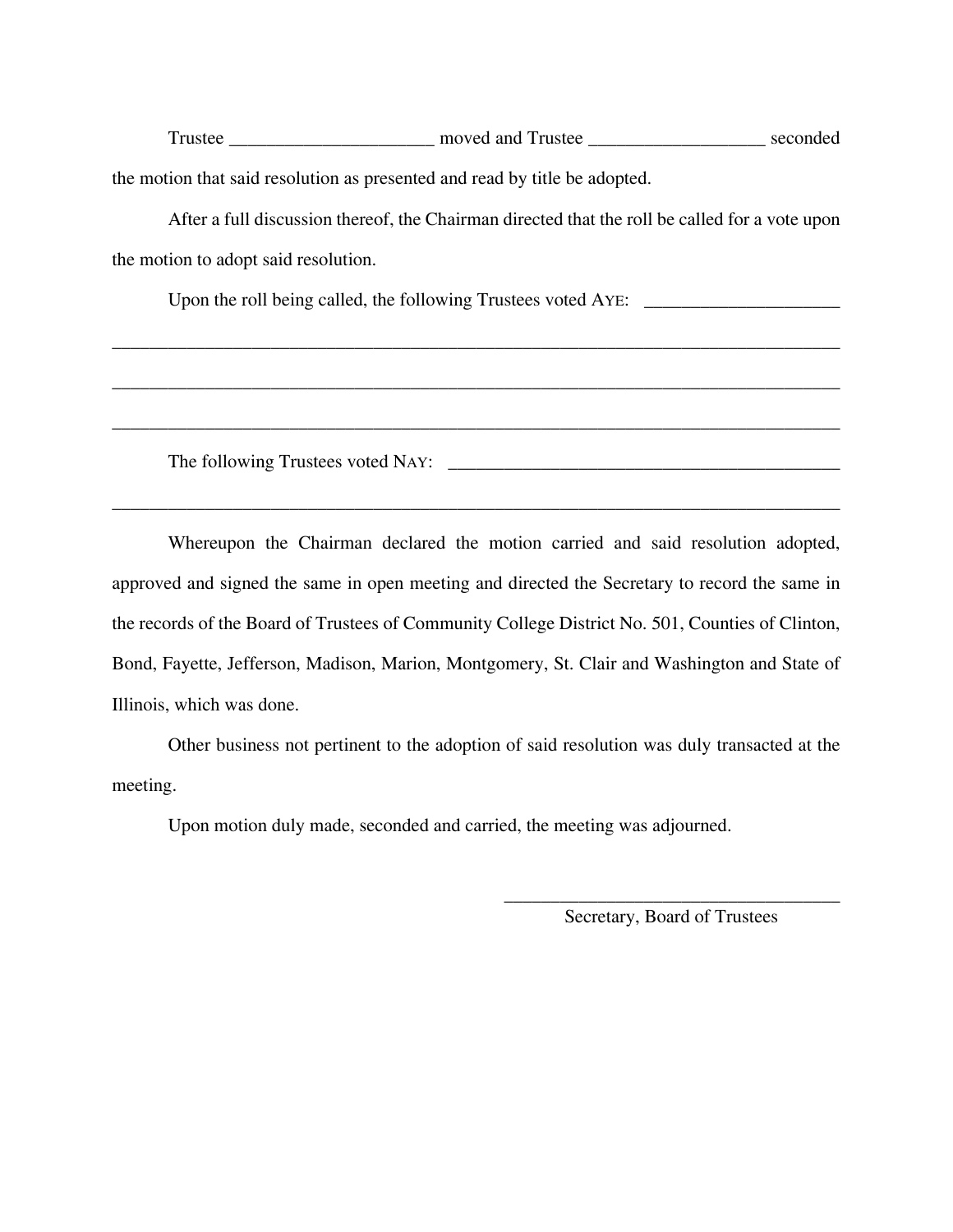| STATE OF ILLINOIS        |        |
|--------------------------|--------|
|                          | $)$ SS |
| <b>COUNTY OF CLINTON</b> |        |

#### **CERTIFICATION OF MINUTES AND RESOLUTION**

I, the undersigned, do hereby certify that I am the duly qualified and acting Secretary of the Board of Trustees of Community College District No. 501, Counties of Clinton, Bond, Fayette, Jefferson, Madison, Marion, Montgomery, St. Clair and Washington and State of Illinois (the *"Board"*), and as such official I am the keeper of the records and files of the Board.

I do further certify that the foregoing constitutes a full, true and complete transcript of the minutes of the meeting of the Board held on the 20th day of December, 2021, insofar as same relates to the adoption of a resolution entitled:

> RESOLUTION providing for the issue of not to exceed \$40,000,000 General Obligation Bonds of Community College District No. 501, Counties of Clinton, Bond, Fayette, Jefferson, Madison, Marion, Montgomery, St. Clair and Washington and State of Illinois, for the purpose of paying claims against said Community College District and refunding certain outstanding bonds of said District, providing for the levy of a direct annual tax sufficient to pay the principal and interest on said bonds, and authorizing the sale of said bonds to the purchaser thereof.

a true, correct and complete copy of which said resolution as adopted at said meeting appears in the foregoing transcript of the minutes of said meeting.

I do further certify that the deliberations of the Board on the adoption of said resolution were conducted openly, that the vote on the adoption of said resolution was taken openly, that said meeting was called and held at a specified time and place convenient to the public, that notice of said meeting was duly given to all of the news media requesting such notice, that an agenda for said meeting was posted at the location where said meeting was held and at the principal office of the Board at least 72 hours in advance of the holding of said meeting, that at least one copy of said agenda was continuously available for public review during the entire 72-hour period preceding said meeting, that a true, correct and complete copy of said agenda as so posted is attached hereto as *Exhibit A*, that said meeting was called and held in strict compliance with the provisions of the Open Meetings Act of the State of Illinois, as amended, and with the provisions of the Public Community College Act of the State of Illinois, as amended, and that the Board has complied with all of the provisions of said Acts and with all of the procedural rules of the Board.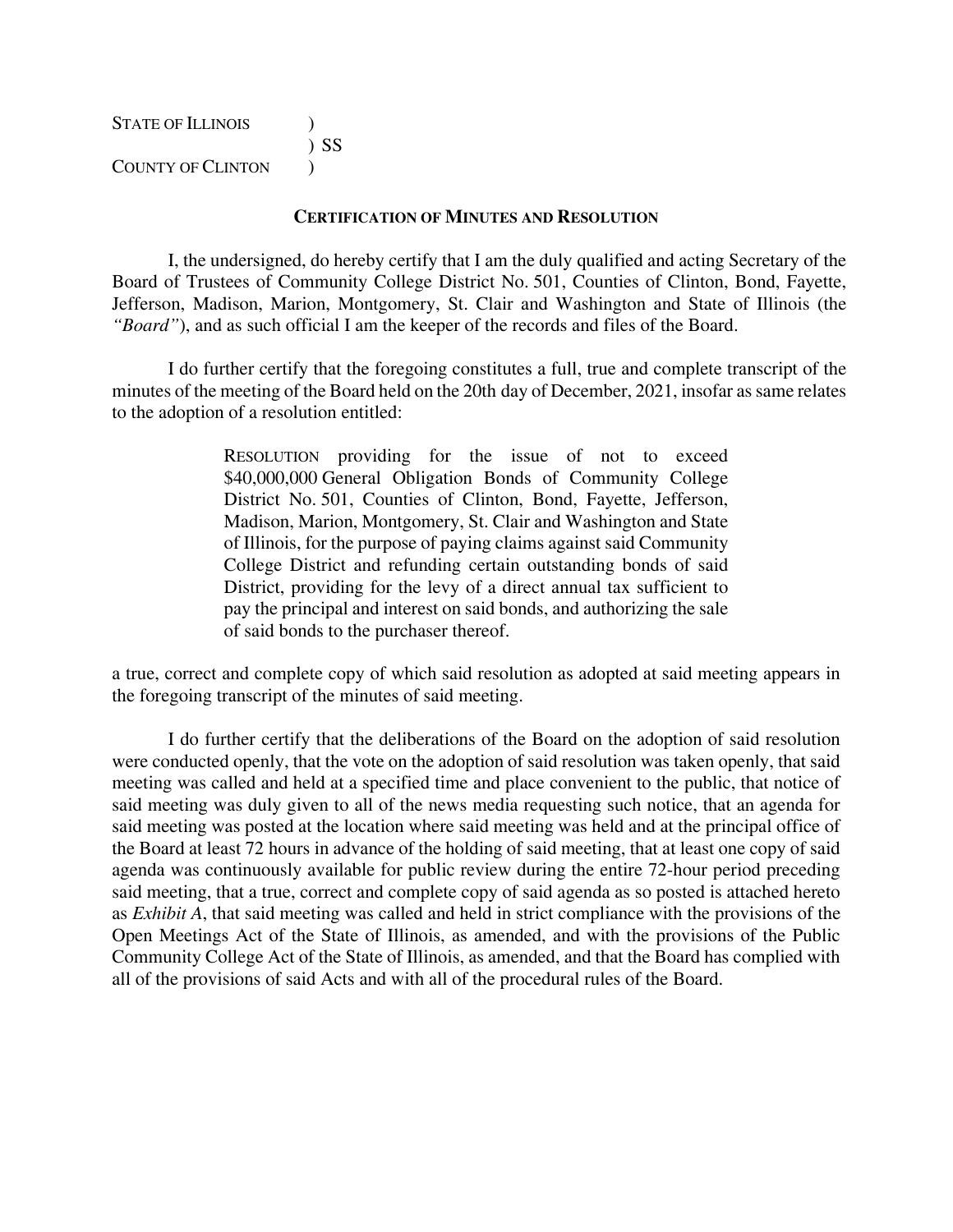IN WITNESS WHEREOF, I hereunto affix my official signature, this 20th day of December, 2021.

> $\overline{\phantom{a}}$  ,  $\overline{\phantom{a}}$  ,  $\overline{\phantom{a}}$  ,  $\overline{\phantom{a}}$  ,  $\overline{\phantom{a}}$  ,  $\overline{\phantom{a}}$  ,  $\overline{\phantom{a}}$  ,  $\overline{\phantom{a}}$  ,  $\overline{\phantom{a}}$  ,  $\overline{\phantom{a}}$  ,  $\overline{\phantom{a}}$  ,  $\overline{\phantom{a}}$  ,  $\overline{\phantom{a}}$  ,  $\overline{\phantom{a}}$  ,  $\overline{\phantom{a}}$  ,  $\overline{\phantom{a}}$ Secretary, Board of Trustees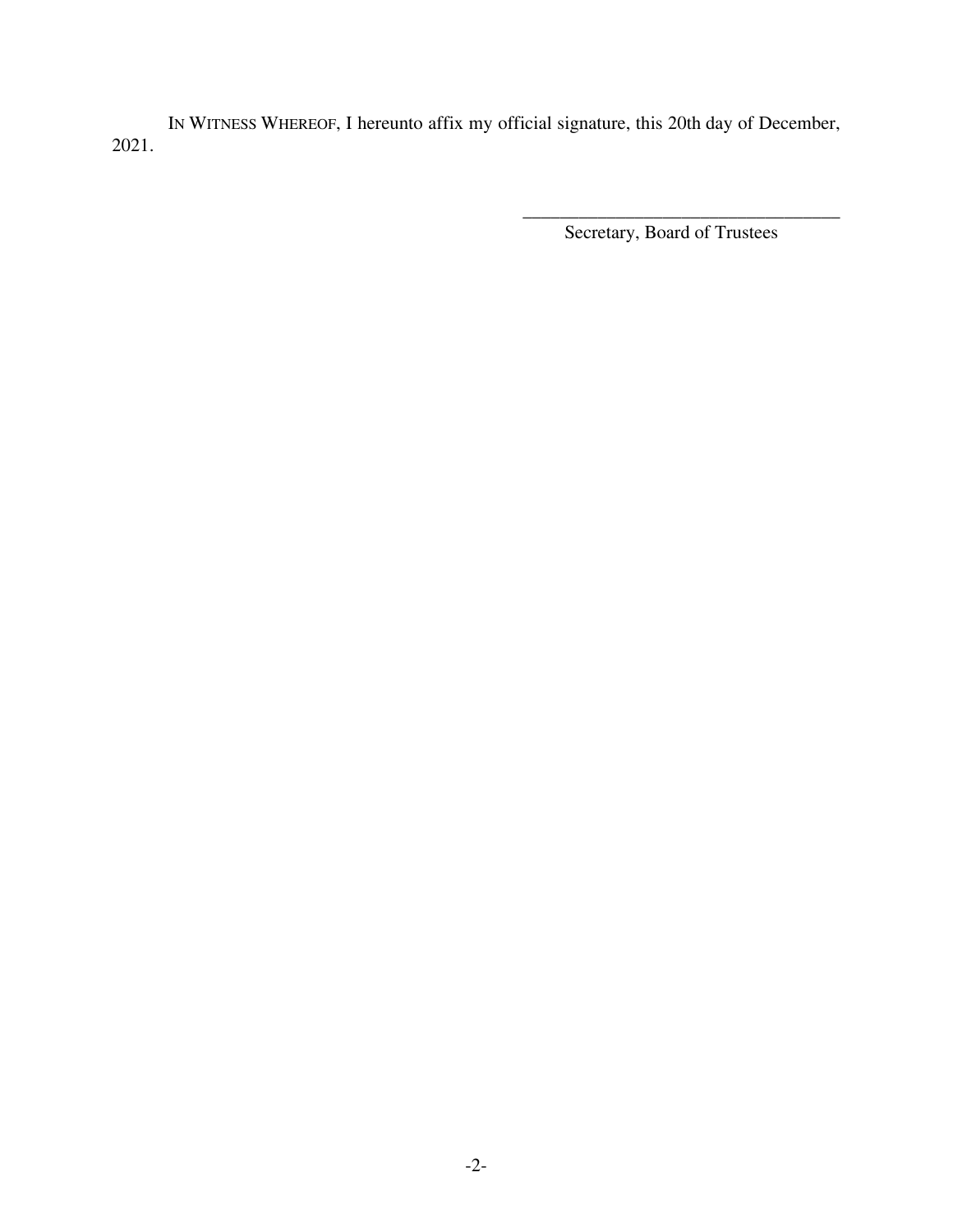STATE OF ILLINOIS  $\qquad$  ) ) SS COUNTY OF CLINTON  $\qquad$ )

### **FILING CERTIFICATE**

I, the undersigned, do hereby certify that I am the duly qualified and acting County Clerk

of The County of Clinton, Illinois, and as such official I do further certify that on the \_\_\_ day of

\_\_\_\_\_\_\_\_\_\_\_\_\_\_\_\_\_\_, 20\_\_\_, there was filed in my office a duly certified copy of a resolution

entitled:

RESOLUTION providing for the issue of not to exceed \$40,000,000 General Obligation Bonds of Community College District No. 501, Counties of Clinton, Bond, Fayette, Jefferson, Madison, Marion, Montgomery, St. Clair and Washington and State of Illinois, for the purpose of paying claims against said Community College District and refunding certain outstanding bonds of said District, providing for the levy of a direct annual tax sufficient to pay the principal and interest on said bonds, and authorizing the sale of said bonds to the purchaser thereof.

duly adopted by the Board of Trustees of Community College District No. 501, Counties of Clinton, Bond, Fayette, Jefferson, Madison, Marion, Montgomery, St. Clair and Washington and State of Illinois, on the 20th day of December, 2021, and that the same has been deposited in the official files and records of my office.

IN WITNESS WHEREOF, I hereunto affix my official signature and the seal of said County,

this  $\rule{1em}{0.15mm}$  day of  $\rule{1em}{0.15mm}$   $\qquad$   $\qquad$   $\qquad$   $\qquad$   $\qquad$   $\qquad$   $\qquad$   $\qquad$   $\qquad$   $\qquad$   $\qquad$   $\qquad$   $\qquad$   $\qquad$   $\qquad$   $\qquad$   $\qquad$   $\qquad$   $\qquad$   $\qquad$   $\qquad$   $\qquad$   $\qquad$   $\qquad$   $\qquad$   $\qquad$   $\qquad$   $\qquad$   $\qquad$   $\qquad$ 

County Clerk of The County of Clinton, Illinois

 $\overline{\phantom{a}}$  ,  $\overline{\phantom{a}}$  ,  $\overline{\phantom{a}}$  ,  $\overline{\phantom{a}}$  ,  $\overline{\phantom{a}}$  ,  $\overline{\phantom{a}}$  ,  $\overline{\phantom{a}}$  ,  $\overline{\phantom{a}}$  ,  $\overline{\phantom{a}}$  ,  $\overline{\phantom{a}}$  ,  $\overline{\phantom{a}}$  ,  $\overline{\phantom{a}}$  ,  $\overline{\phantom{a}}$  ,  $\overline{\phantom{a}}$  ,  $\overline{\phantom{a}}$  ,  $\overline{\phantom{a}}$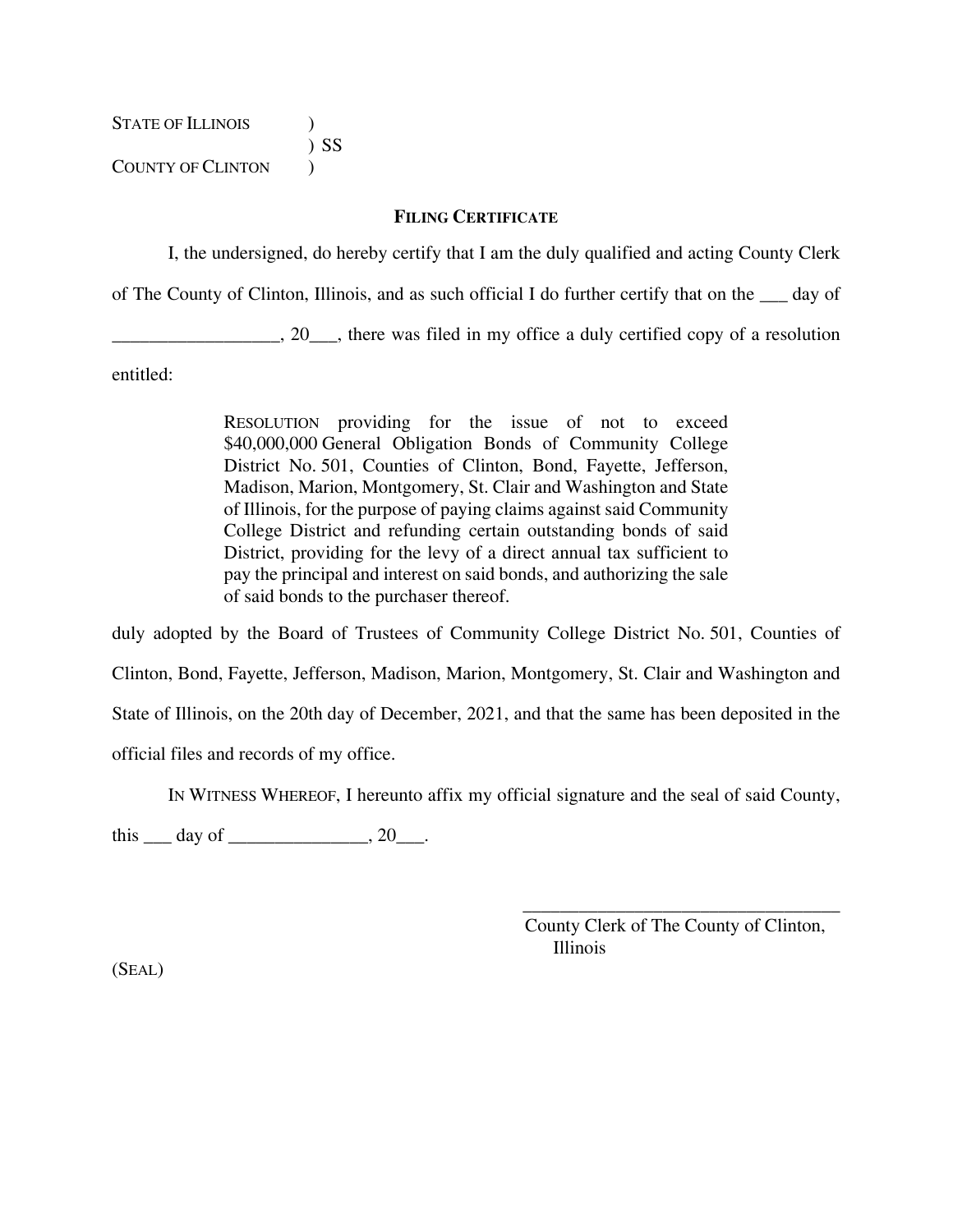STATE OF ILLINOIS ) ) SS COUNTY OF BOND )

### **FILING CERTIFICATE**

I, the undersigned, do hereby certify that I am the duly qualified and acting County Clerk

of The County of Bond, Illinois, and as such official I do further certify that on the \_\_\_ day of

\_\_\_\_\_\_\_\_\_\_\_\_\_\_\_\_\_\_, 20\_\_\_, there was filed in my office a duly certified copy of a resolution

entitled:

RESOLUTION providing for the issue of not to exceed \$40,000,000 General Obligation Bonds of Community College District No. 501, Counties of Clinton, Bond, Fayette, Jefferson, Madison, Marion, Montgomery, St. Clair and Washington and State of Illinois, for the purpose of paying claims against said Community College District and refunding certain outstanding bonds of said District, providing for the levy of a direct annual tax sufficient to pay the principal and interest on said bonds, and authorizing the sale of said bonds to the purchaser thereof.

duly adopted by the Board of Trustees of Community College District No. 501, Counties of Clinton, Bond, Fayette, Jefferson, Madison, Marion, Montgomery, St. Clair and Washington and State of Illinois, on the 20th day of December, 2021, and that the same has been deposited in the official files and records of my office.

IN WITNESS WHEREOF, I hereunto affix my official signature and the seal of said County,

this  $\rule{1em}{0.15mm}$  day of  $\rule{1em}{0.15mm}$   $\qquad$   $\qquad$   $\qquad$   $\qquad$   $\qquad$   $\qquad$   $\qquad$   $\qquad$   $\qquad$   $\qquad$   $\qquad$   $\qquad$   $\qquad$   $\qquad$   $\qquad$   $\qquad$   $\qquad$   $\qquad$   $\qquad$   $\qquad$   $\qquad$   $\qquad$   $\qquad$   $\qquad$   $\qquad$   $\qquad$   $\qquad$   $\qquad$   $\qquad$   $\qquad$ 

County Clerk of The County of Bond, Illinois

 $\overline{\phantom{a}}$  ,  $\overline{\phantom{a}}$  ,  $\overline{\phantom{a}}$  ,  $\overline{\phantom{a}}$  ,  $\overline{\phantom{a}}$  ,  $\overline{\phantom{a}}$  ,  $\overline{\phantom{a}}$  ,  $\overline{\phantom{a}}$  ,  $\overline{\phantom{a}}$  ,  $\overline{\phantom{a}}$  ,  $\overline{\phantom{a}}$  ,  $\overline{\phantom{a}}$  ,  $\overline{\phantom{a}}$  ,  $\overline{\phantom{a}}$  ,  $\overline{\phantom{a}}$  ,  $\overline{\phantom{a}}$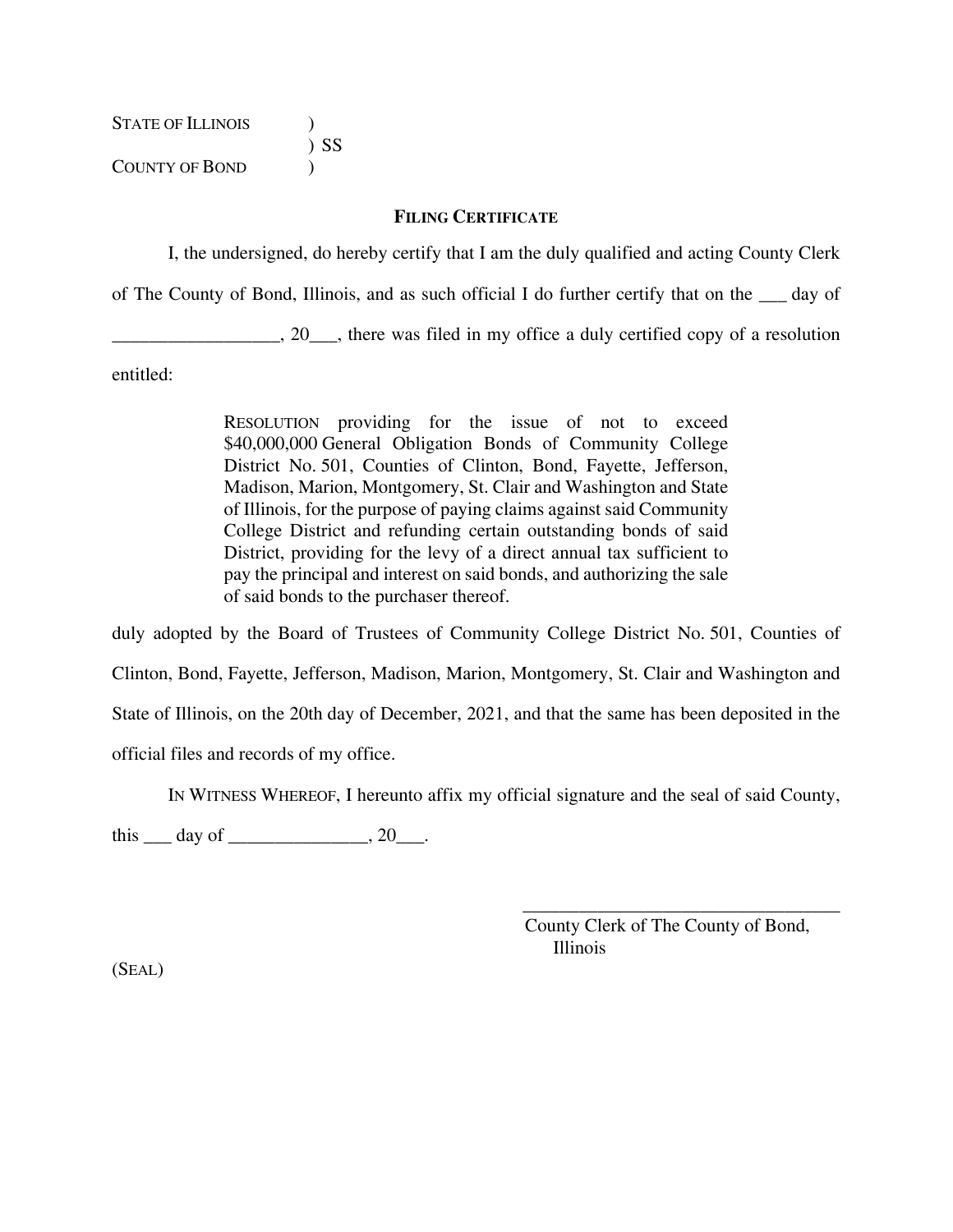STATE OF ILLINOIS  $\qquad$  ) ) SS COUNTY OF FAYETTE  $\qquad$ 

### **FILING CERTIFICATE**

I, the undersigned, do hereby certify that I am the duly qualified and acting County Clerk

of The County of Fayette, Illinois, and as such official I do further certify that on the \_\_\_ day of

\_\_\_\_\_\_\_\_\_\_\_\_\_\_\_\_\_\_, 20\_\_\_, there was filed in my office a duly certified copy of a resolution

entitled:

RESOLUTION providing for the issue of not to exceed \$40,000,000 General Obligation Bonds of Community College District No. 501, Counties of Clinton, Bond, Fayette, Jefferson, Madison, Marion, Montgomery, St. Clair and Washington and State of Illinois, for the purpose of paying claims against said Community College District and refunding certain outstanding bonds of said District, providing for the levy of a direct annual tax sufficient to pay the principal and interest on said bonds, and authorizing the sale of said bonds to the purchaser thereof.

duly adopted by the Board of Trustees of Community College District No. 501, Counties of Clinton, Bond, Fayette, Jefferson, Madison, Marion, Montgomery, St. Clair and Washington and State of Illinois, on the 20th day of December, 2021, and that the same has been deposited in the official files and records of my office.

IN WITNESS WHEREOF, I hereunto affix my official signature and the seal of said County,

this  $\rule{1em}{0.15mm}$  day of  $\rule{1em}{0.15mm}$   $\qquad$   $\qquad$   $\qquad$   $\qquad$   $\qquad$   $\qquad$   $\qquad$   $\qquad$   $\qquad$   $\qquad$   $\qquad$   $\qquad$   $\qquad$   $\qquad$   $\qquad$   $\qquad$   $\qquad$   $\qquad$   $\qquad$   $\qquad$   $\qquad$   $\qquad$   $\qquad$   $\qquad$   $\qquad$   $\qquad$   $\qquad$   $\qquad$   $\qquad$   $\qquad$ 

County Clerk of The County of Fayette, Illinois

 $\overline{\phantom{a}}$  ,  $\overline{\phantom{a}}$  ,  $\overline{\phantom{a}}$  ,  $\overline{\phantom{a}}$  ,  $\overline{\phantom{a}}$  ,  $\overline{\phantom{a}}$  ,  $\overline{\phantom{a}}$  ,  $\overline{\phantom{a}}$  ,  $\overline{\phantom{a}}$  ,  $\overline{\phantom{a}}$  ,  $\overline{\phantom{a}}$  ,  $\overline{\phantom{a}}$  ,  $\overline{\phantom{a}}$  ,  $\overline{\phantom{a}}$  ,  $\overline{\phantom{a}}$  ,  $\overline{\phantom{a}}$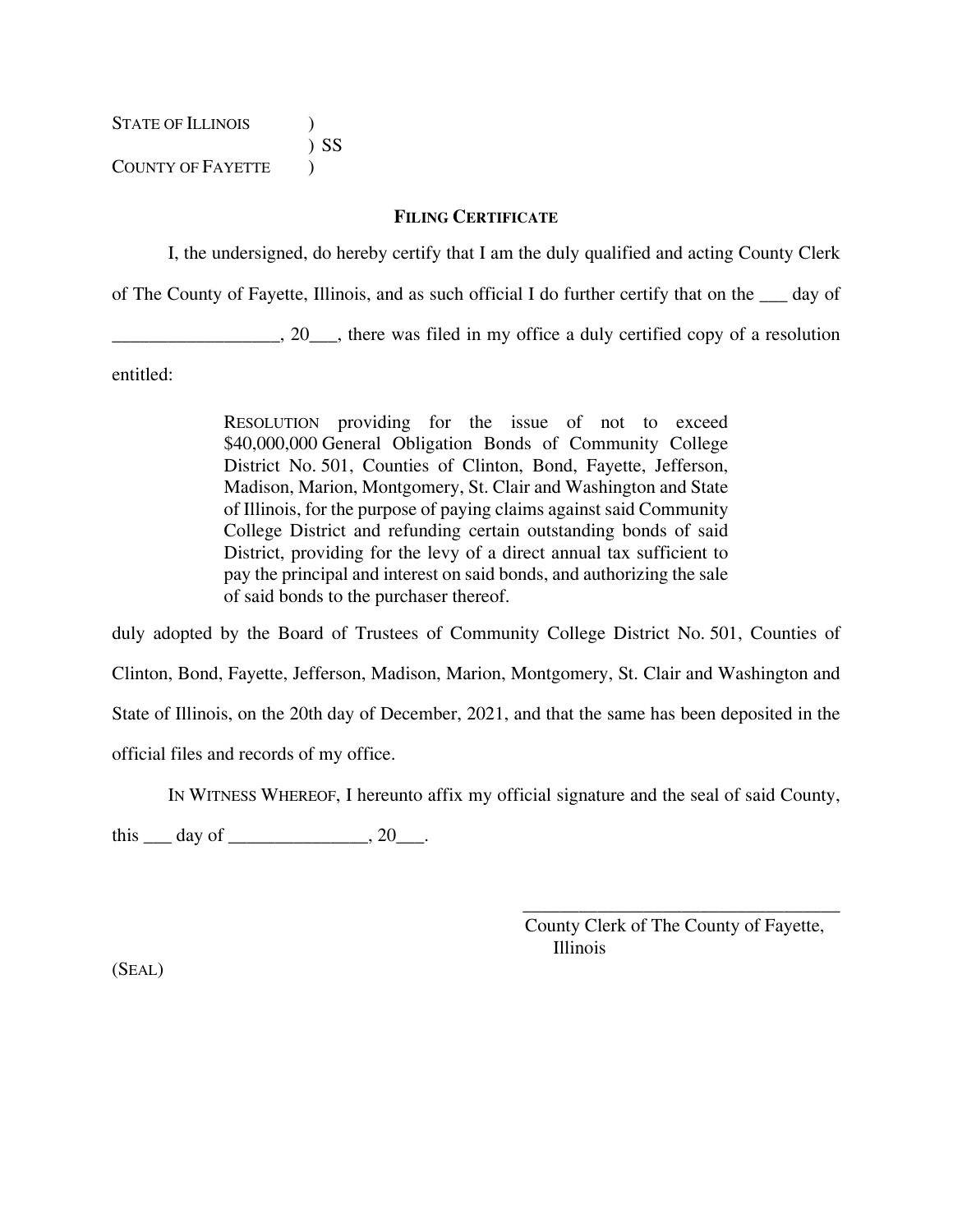STATE OF ILLINOIS  $\qquad$  ) ) SS COUNTY OF JEFFERSON )

### **FILING CERTIFICATE**

I, the undersigned, do hereby certify that I am the duly qualified and acting County Clerk

of The County of Jefferson, Illinois, and as such official I do further certify that on the \_\_\_ day of

\_\_\_\_\_\_\_\_\_\_\_\_\_\_\_\_\_\_, 20\_\_\_, there was filed in my office a duly certified copy of a resolution

entitled:

RESOLUTION providing for the issue of not to exceed \$40,000,000 General Obligation Bonds of Community College District No. 501, Counties of Clinton, Bond, Fayette, Jefferson, Madison, Marion, Montgomery, St. Clair and Washington and State of Illinois, for the purpose of paying claims against said Community College District and refunding certain outstanding bonds of said District, providing for the levy of a direct annual tax sufficient to pay the principal and interest on said bonds, and authorizing the sale of said bonds to the purchaser thereof.

duly adopted by the Board of Trustees of Community College District No. 501, Counties of Clinton, Bond, Fayette, Jefferson, Madison, Marion, Montgomery, St. Clair and Washington and State of Illinois, on the 20th day of December, 2021, and that the same has been deposited in the official files and records of my office.

IN WITNESS WHEREOF, I hereunto affix my official signature and the seal of said County,

this  $\rule{1em}{0.15mm}$  day of  $\rule{1em}{0.15mm}$   $\qquad$   $\qquad$   $\qquad$   $\qquad$   $\qquad$   $\qquad$   $\qquad$   $\qquad$   $\qquad$   $\qquad$   $\qquad$   $\qquad$   $\qquad$   $\qquad$   $\qquad$   $\qquad$   $\qquad$   $\qquad$   $\qquad$   $\qquad$   $\qquad$   $\qquad$   $\qquad$   $\qquad$   $\qquad$   $\qquad$   $\qquad$   $\qquad$   $\qquad$   $\qquad$ 

County Clerk of The County of Jefferson, Illinois

 $\overline{\phantom{a}}$  ,  $\overline{\phantom{a}}$  ,  $\overline{\phantom{a}}$  ,  $\overline{\phantom{a}}$  ,  $\overline{\phantom{a}}$  ,  $\overline{\phantom{a}}$  ,  $\overline{\phantom{a}}$  ,  $\overline{\phantom{a}}$  ,  $\overline{\phantom{a}}$  ,  $\overline{\phantom{a}}$  ,  $\overline{\phantom{a}}$  ,  $\overline{\phantom{a}}$  ,  $\overline{\phantom{a}}$  ,  $\overline{\phantom{a}}$  ,  $\overline{\phantom{a}}$  ,  $\overline{\phantom{a}}$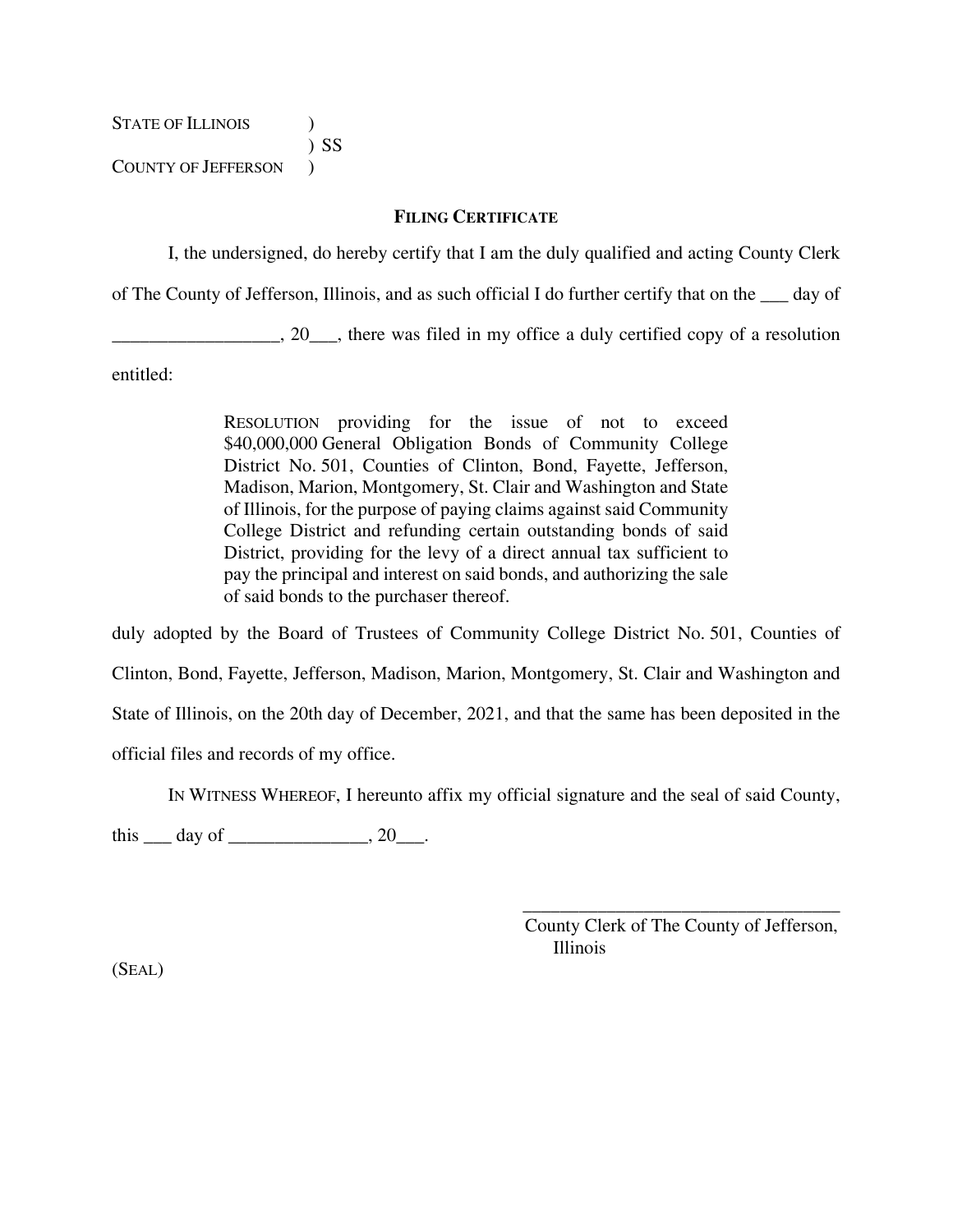STATE OF ILLINOIS  $\qquad$  ) ) SS COUNTY OF MADISON  $\qquad$ )

### **FILING CERTIFICATE**

I, the undersigned, do hereby certify that I am the duly qualified and acting County Clerk

of The County of Madison, Illinois, and as such official I do further certify that on the \_\_\_ day of

\_\_\_\_\_\_\_\_\_\_\_\_\_\_\_\_\_\_, 20\_\_\_, there was filed in my office a duly certified copy of a resolution

entitled:

RESOLUTION providing for the issue of not to exceed \$40,000,000 General Obligation Bonds of Community College District No. 501, Counties of Clinton, Bond, Fayette, Jefferson, Madison, Marion, Montgomery, St. Clair and Washington and State of Illinois, for the purpose of paying claims against said Community College District and refunding certain outstanding bonds of said District, providing for the levy of a direct annual tax sufficient to pay the principal and interest on said bonds, and authorizing the sale of said bonds to the purchaser thereof.

duly adopted by the Board of Trustees of Community College District No. 501, Counties of Clinton, Bond, Fayette, Jefferson, Madison, Marion, Montgomery, St. Clair and Washington and State of Illinois, on the 20th day of December, 2021, and that the same has been deposited in the official files and records of my office.

IN WITNESS WHEREOF, I hereunto affix my official signature and the seal of said County,

this  $\rule{1em}{0.15mm}$  day of  $\rule{1em}{0.15mm}$   $\qquad$   $\qquad$   $\qquad$   $\qquad$   $\qquad$   $\qquad$   $\qquad$   $\qquad$   $\qquad$   $\qquad$   $\qquad$   $\qquad$   $\qquad$   $\qquad$   $\qquad$   $\qquad$   $\qquad$   $\qquad$   $\qquad$   $\qquad$   $\qquad$   $\qquad$   $\qquad$   $\qquad$   $\qquad$   $\qquad$   $\qquad$   $\qquad$   $\qquad$   $\qquad$ 

County Clerk of The County of Madison, Illinois

 $\overline{\phantom{a}}$  ,  $\overline{\phantom{a}}$  ,  $\overline{\phantom{a}}$  ,  $\overline{\phantom{a}}$  ,  $\overline{\phantom{a}}$  ,  $\overline{\phantom{a}}$  ,  $\overline{\phantom{a}}$  ,  $\overline{\phantom{a}}$  ,  $\overline{\phantom{a}}$  ,  $\overline{\phantom{a}}$  ,  $\overline{\phantom{a}}$  ,  $\overline{\phantom{a}}$  ,  $\overline{\phantom{a}}$  ,  $\overline{\phantom{a}}$  ,  $\overline{\phantom{a}}$  ,  $\overline{\phantom{a}}$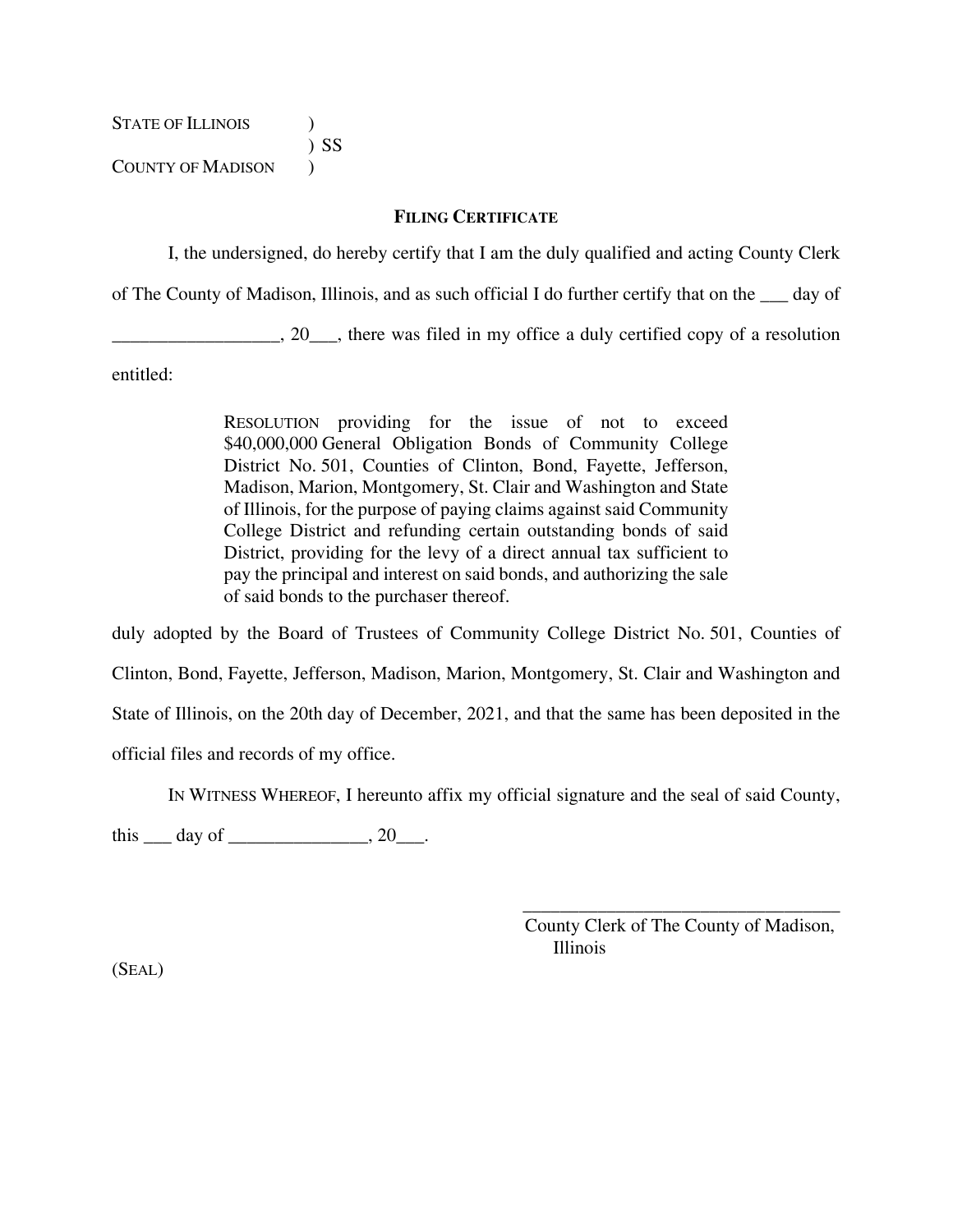STATE OF ILLINOIS  $\qquad$  ) ) SS COUNTY OF MARION  $\qquad$ 

### **FILING CERTIFICATE**

I, the undersigned, do hereby certify that I am the duly qualified and acting County Clerk

of The County of Marion, Illinois, and as such official I do further certify that on the \_\_\_ day of

\_\_\_\_\_\_\_\_\_\_\_\_\_\_\_\_\_\_, 20\_\_\_, there was filed in my office a duly certified copy of a resolution

entitled:

RESOLUTION providing for the issue of not to exceed \$40,000,000 General Obligation Bonds of Community College District No. 501, Counties of Clinton, Bond, Fayette, Jefferson, Madison, Marion, Montgomery, St. Clair and Washington and State of Illinois, for the purpose of paying claims against said Community College District and refunding certain outstanding bonds of said District, providing for the levy of a direct annual tax sufficient to pay the principal and interest on said bonds, and authorizing the sale of said bonds to the purchaser thereof.

duly adopted by the Board of Trustees of Community College District No. 501, Counties of Clinton, Bond, Fayette, Jefferson, Madison, Marion, Montgomery, St. Clair and Washington and State of Illinois, on the 20th day of December, 2021, and that the same has been deposited in the official files and records of my office.

IN WITNESS WHEREOF, I hereunto affix my official signature and the seal of said County,

this  $\rule{1em}{0.15mm}$  day of  $\rule{1em}{0.15mm}$   $\qquad$   $\qquad$   $\qquad$   $\qquad$   $\qquad$   $\qquad$   $\qquad$   $\qquad$   $\qquad$   $\qquad$   $\qquad$   $\qquad$   $\qquad$   $\qquad$   $\qquad$   $\qquad$   $\qquad$   $\qquad$   $\qquad$   $\qquad$   $\qquad$   $\qquad$   $\qquad$   $\qquad$   $\qquad$   $\qquad$   $\qquad$   $\qquad$   $\qquad$   $\qquad$ 

County Clerk of The County of Marion, Illinois

 $\overline{\phantom{a}}$  ,  $\overline{\phantom{a}}$  ,  $\overline{\phantom{a}}$  ,  $\overline{\phantom{a}}$  ,  $\overline{\phantom{a}}$  ,  $\overline{\phantom{a}}$  ,  $\overline{\phantom{a}}$  ,  $\overline{\phantom{a}}$  ,  $\overline{\phantom{a}}$  ,  $\overline{\phantom{a}}$  ,  $\overline{\phantom{a}}$  ,  $\overline{\phantom{a}}$  ,  $\overline{\phantom{a}}$  ,  $\overline{\phantom{a}}$  ,  $\overline{\phantom{a}}$  ,  $\overline{\phantom{a}}$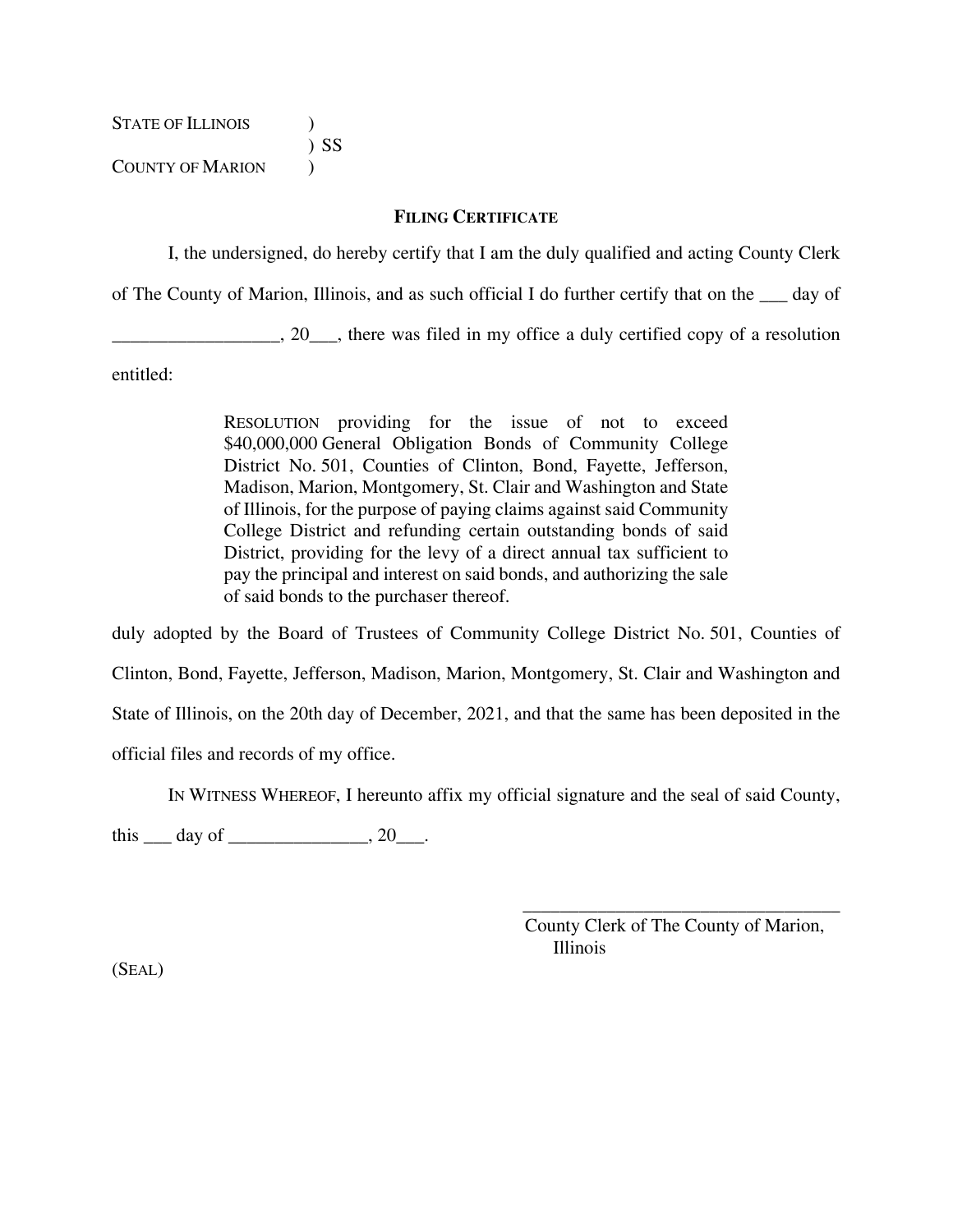STATE OF ILLINOIS (1) ) SS

COUNTY OF MONTGOMERY )

### **FILING CERTIFICATE**

I, the undersigned, do hereby certify that I am the duly qualified and acting County Clerk of The County of Montgomery, Illinois, and as such official I do further certify that on the \_\_\_ day of contact the state of the state of the state of the state of the state of the state of the state of the state of the state of the state of the state of the state of the state of the state of the state of the state of the

entitled:

RESOLUTION providing for the issue of not to exceed \$40,000,000 General Obligation Bonds of Community College District No. 501, Counties of Clinton, Bond, Fayette, Jefferson, Madison, Marion, Montgomery, St. Clair and Washington and State of Illinois, for the purpose of paying claims against said Community College District and refunding certain outstanding bonds of said District, providing for the levy of a direct annual tax sufficient to pay the principal and interest on said bonds, and authorizing the sale of said bonds to the purchaser thereof.

duly adopted by the Board of Trustees of Community College District No. 501, Counties of Clinton, Bond, Fayette, Jefferson, Madison, Marion, Montgomery, St. Clair and Washington and State of Illinois, on the 20th day of December, 2021, and that the same has been deposited in the official files and records of my office.

IN WITNESS WHEREOF, I hereunto affix my official signature and the seal of said County,

this  $\rule{1em}{0.15mm}$  day of  $\rule{1em}{0.15mm}$   $\qquad$   $\qquad$   $\qquad$   $\qquad$   $\qquad$   $\qquad$   $\qquad$   $\qquad$   $\qquad$   $\qquad$   $\qquad$   $\qquad$   $\qquad$   $\qquad$   $\qquad$   $\qquad$   $\qquad$   $\qquad$   $\qquad$   $\qquad$   $\qquad$   $\qquad$   $\qquad$   $\qquad$   $\qquad$   $\qquad$   $\qquad$   $\qquad$   $\qquad$   $\qquad$ 

County Clerk of The County of Montgomery, Illinois

 $\overline{\phantom{a}}$  ,  $\overline{\phantom{a}}$  ,  $\overline{\phantom{a}}$  ,  $\overline{\phantom{a}}$  ,  $\overline{\phantom{a}}$  ,  $\overline{\phantom{a}}$  ,  $\overline{\phantom{a}}$  ,  $\overline{\phantom{a}}$  ,  $\overline{\phantom{a}}$  ,  $\overline{\phantom{a}}$  ,  $\overline{\phantom{a}}$  ,  $\overline{\phantom{a}}$  ,  $\overline{\phantom{a}}$  ,  $\overline{\phantom{a}}$  ,  $\overline{\phantom{a}}$  ,  $\overline{\phantom{a}}$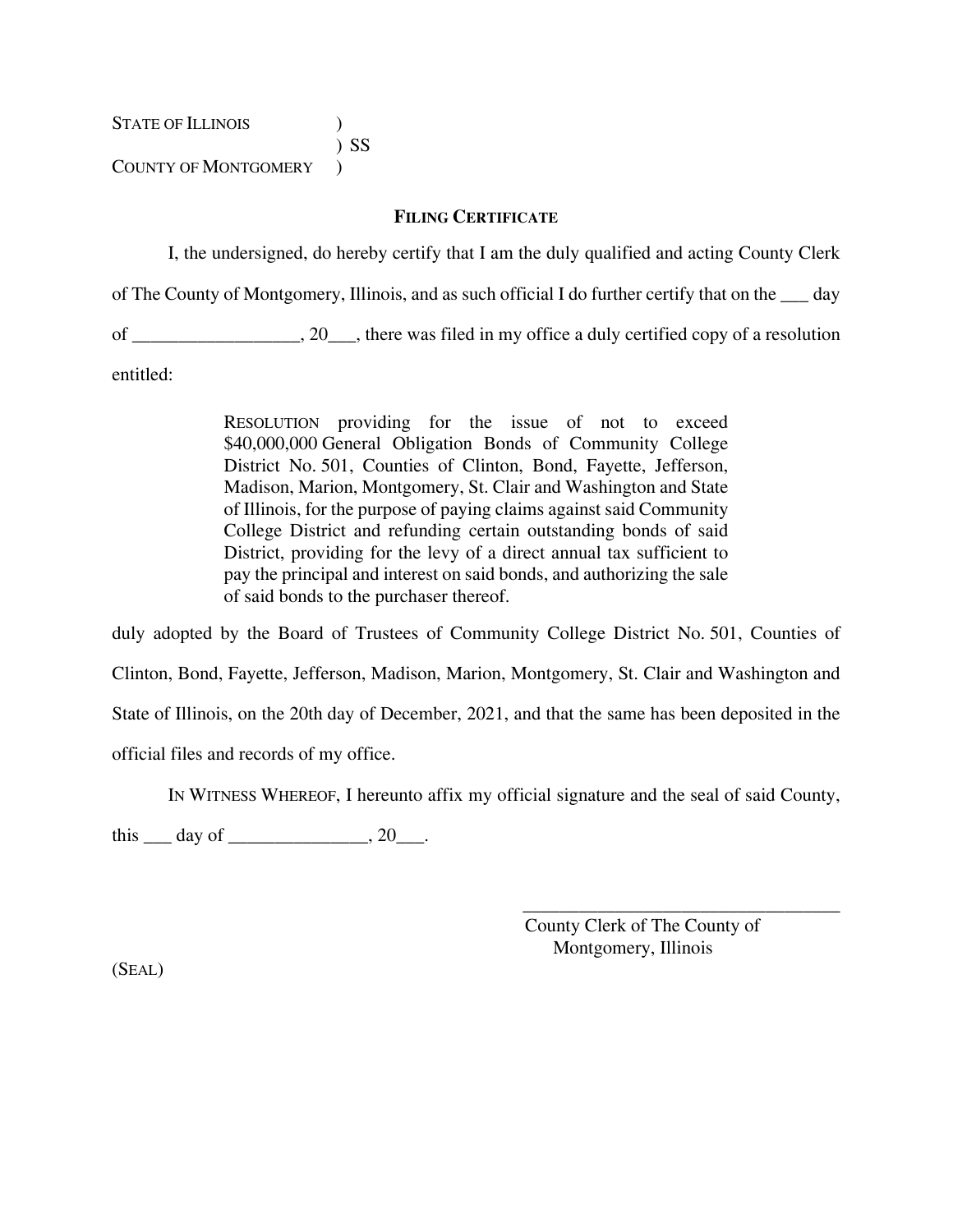STATE OF ILLINOIS  $\qquad$  ) ) SS COUNTY OF ST. CLAIR  $\qquad$ 

### **FILING CERTIFICATE**

I, the undersigned, do hereby certify that I am the duly qualified and acting County Clerk

of The County of St. Clair, Illinois, and as such official I do further certify that on the \_\_\_ day of

\_\_\_\_\_\_\_\_\_\_\_\_\_\_\_\_\_\_, 20\_\_\_, there was filed in my office a duly certified copy of a resolution

entitled:

RESOLUTION providing for the issue of not to exceed \$40,000,000 General Obligation Bonds of Community College District No. 501, Counties of Clinton, Bond, Fayette, Jefferson, Madison, Marion, Montgomery, St. Clair and Washington and State of Illinois, for the purpose of paying claims against said Community College District and refunding certain outstanding bonds of said District, providing for the levy of a direct annual tax sufficient to pay the principal and interest on said bonds, and authorizing the sale of said bonds to the purchaser thereof.

duly adopted by the Board of Trustees of Community College District No. 501, Counties of Clinton, Bond, Fayette, Jefferson, Madison, Marion, Montgomery, St. Clair and Washington and State of Illinois, on the 20th day of December, 2021, and that the same has been deposited in the official files and records of my office.

IN WITNESS WHEREOF, I hereunto affix my official signature and the seal of said County,

this  $\rule{1em}{0.15mm}$  day of  $\rule{1em}{0.15mm}$   $\qquad$   $\qquad$   $\qquad$   $\qquad$   $\qquad$   $\qquad$   $\qquad$   $\qquad$   $\qquad$   $\qquad$   $\qquad$   $\qquad$   $\qquad$   $\qquad$   $\qquad$   $\qquad$   $\qquad$   $\qquad$   $\qquad$   $\qquad$   $\qquad$   $\qquad$   $\qquad$   $\qquad$   $\qquad$   $\qquad$   $\qquad$   $\qquad$   $\qquad$   $\qquad$ 

County Clerk of The County of St. Clair, Illinois

 $\overline{\phantom{a}}$  ,  $\overline{\phantom{a}}$  ,  $\overline{\phantom{a}}$  ,  $\overline{\phantom{a}}$  ,  $\overline{\phantom{a}}$  ,  $\overline{\phantom{a}}$  ,  $\overline{\phantom{a}}$  ,  $\overline{\phantom{a}}$  ,  $\overline{\phantom{a}}$  ,  $\overline{\phantom{a}}$  ,  $\overline{\phantom{a}}$  ,  $\overline{\phantom{a}}$  ,  $\overline{\phantom{a}}$  ,  $\overline{\phantom{a}}$  ,  $\overline{\phantom{a}}$  ,  $\overline{\phantom{a}}$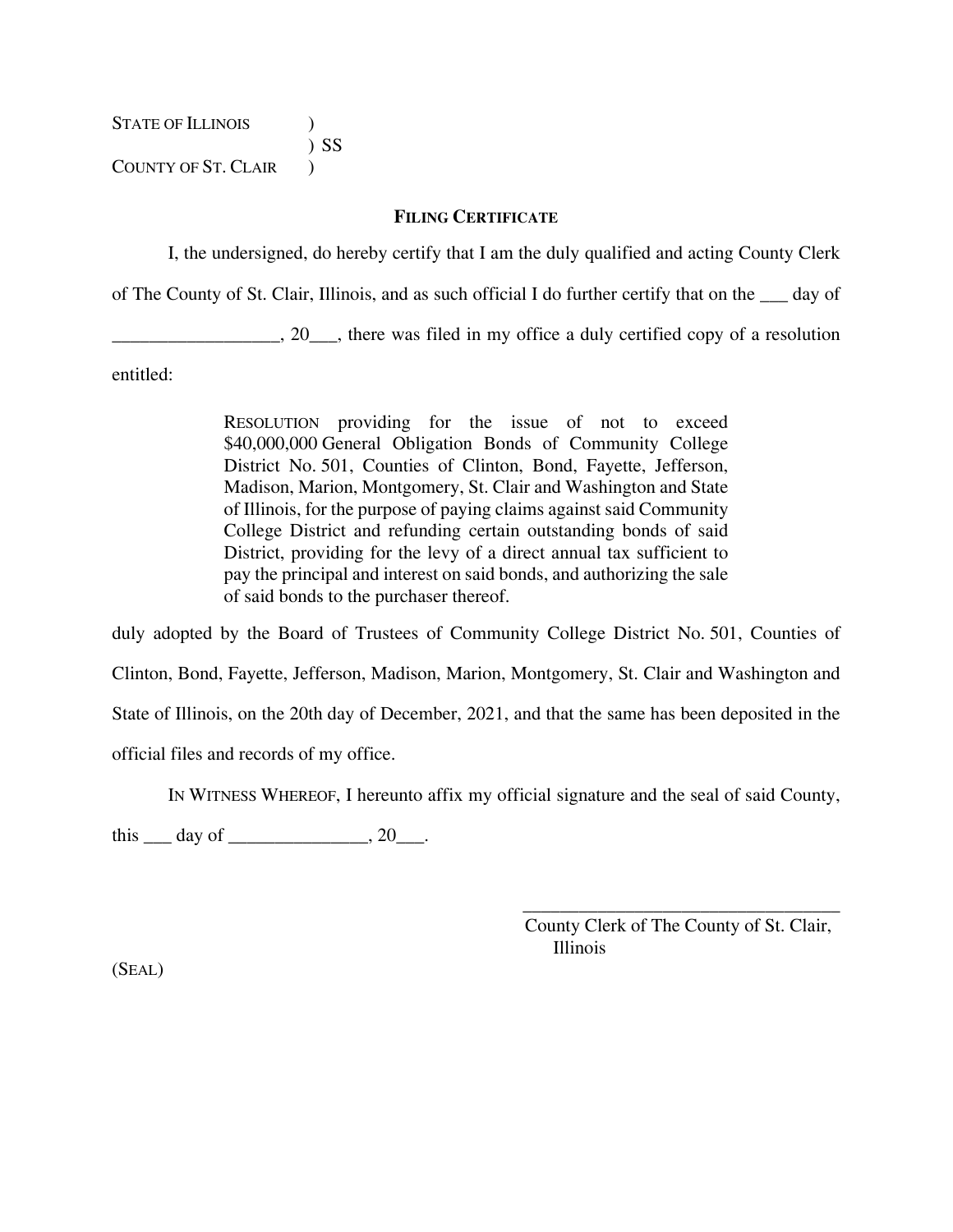STATE OF ILLINOIS  $\qquad$  ) ) SS COUNTY OF WASHINGTON )

### **FILING CERTIFICATE**

I, the undersigned, do hereby certify that I am the duly qualified and acting County Clerk of The County of Washington, Illinois, and as such official I do further certify that on the \_\_\_ day of contact the state of the state of the state of the state of the state of the state of the state of the state of the state of the state of the state of the state of the state of the state of the state of the state of the

entitled:

RESOLUTION providing for the issue of not to exceed \$40,000,000 General Obligation Bonds of Community College District No. 501, Counties of Clinton, Bond, Fayette, Jefferson, Madison, Marion, Montgomery, St. Clair and Washington and State of Illinois, for the purpose of paying claims against said Community College District and refunding certain outstanding bonds of said District, providing for the levy of a direct annual tax sufficient to pay the principal and interest on said bonds, and authorizing the sale of said bonds to the purchaser thereof.

duly adopted by the Board of Trustees of Community College District No. 501, Counties of Clinton, Bond, Fayette, Jefferson, Madison, Marion, Montgomery, St. Clair and Washington and State of Illinois, on the 20th day of December, 2021, and that the same has been deposited in the official files and records of my office.

IN WITNESS WHEREOF, I hereunto affix my official signature and the seal of said County,

this  $\rule{1em}{0.15mm}$  day of  $\rule{1em}{0.15mm}$   $\qquad$   $\qquad$   $\qquad$   $\qquad$   $\qquad$   $\qquad$   $\qquad$   $\qquad$   $\qquad$   $\qquad$   $\qquad$   $\qquad$   $\qquad$   $\qquad$   $\qquad$   $\qquad$   $\qquad$   $\qquad$   $\qquad$   $\qquad$   $\qquad$   $\qquad$   $\qquad$   $\qquad$   $\qquad$   $\qquad$   $\qquad$   $\qquad$   $\qquad$   $\qquad$ 

County Clerk of The County of Washington, Illinois

 $\overline{\phantom{a}}$  ,  $\overline{\phantom{a}}$  ,  $\overline{\phantom{a}}$  ,  $\overline{\phantom{a}}$  ,  $\overline{\phantom{a}}$  ,  $\overline{\phantom{a}}$  ,  $\overline{\phantom{a}}$  ,  $\overline{\phantom{a}}$  ,  $\overline{\phantom{a}}$  ,  $\overline{\phantom{a}}$  ,  $\overline{\phantom{a}}$  ,  $\overline{\phantom{a}}$  ,  $\overline{\phantom{a}}$  ,  $\overline{\phantom{a}}$  ,  $\overline{\phantom{a}}$  ,  $\overline{\phantom{a}}$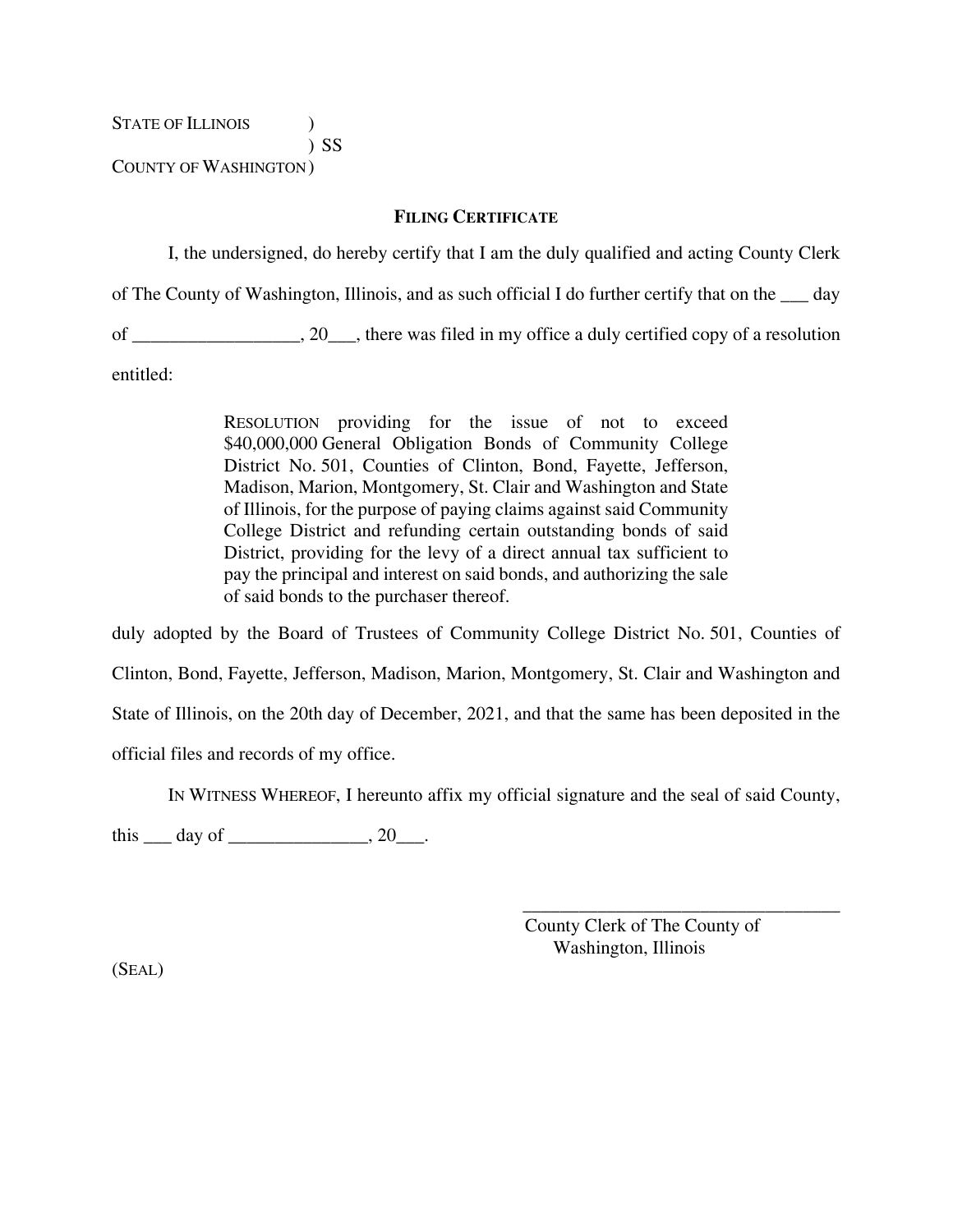STATE OF ILLINOIS  $\qquad$  ) ) SS COUNTY OF CLINTON  $\qquad$ )

### **FILING CERTIFICATE**

I, the undersigned, do hereby certify that I am the duly qualified and acting Treasurer of

the Board of Trustees (the *"Board"*) of Community College District No. 501, Counties of Clinton,

Bond, Fayette, Jefferson, Madison, Marion, Montgomery, St. Clair and Washington and State of

Illinois, and as such official I do further certify that on the 20th day of December, 2021, there was

filed in my office a duly certified copy of a resolution entitled:

RESOLUTION providing for the issue of not to exceed \$40,000,000 General Obligation Bonds of Community College District No. 501, Counties of Clinton, Bond, Fayette, Jefferson, Madison, Marion, Montgomery, St. Clair and Washington and State of Illinois, for the purpose of paying claims against said Community College District and refunding certain outstanding bonds of said District, providing for the levy of a direct annual tax sufficient to pay the principal and interest on said bonds, and authorizing the sale of said bonds to the purchaser thereof.

duly adopted by the Board on the 20th day of December, 2021, and that the same has been deposited in the official files and records of my office.

IN WITNESS WHEREOF, I hereunto affix my official signature, this 20th day of December, 2021.

> $\overline{\phantom{a}}$  ,  $\overline{\phantom{a}}$  ,  $\overline{\phantom{a}}$  ,  $\overline{\phantom{a}}$  ,  $\overline{\phantom{a}}$  ,  $\overline{\phantom{a}}$  ,  $\overline{\phantom{a}}$  ,  $\overline{\phantom{a}}$  ,  $\overline{\phantom{a}}$  ,  $\overline{\phantom{a}}$  ,  $\overline{\phantom{a}}$  ,  $\overline{\phantom{a}}$  ,  $\overline{\phantom{a}}$  ,  $\overline{\phantom{a}}$  ,  $\overline{\phantom{a}}$  ,  $\overline{\phantom{a}}$ Treasurer, Board of Trustees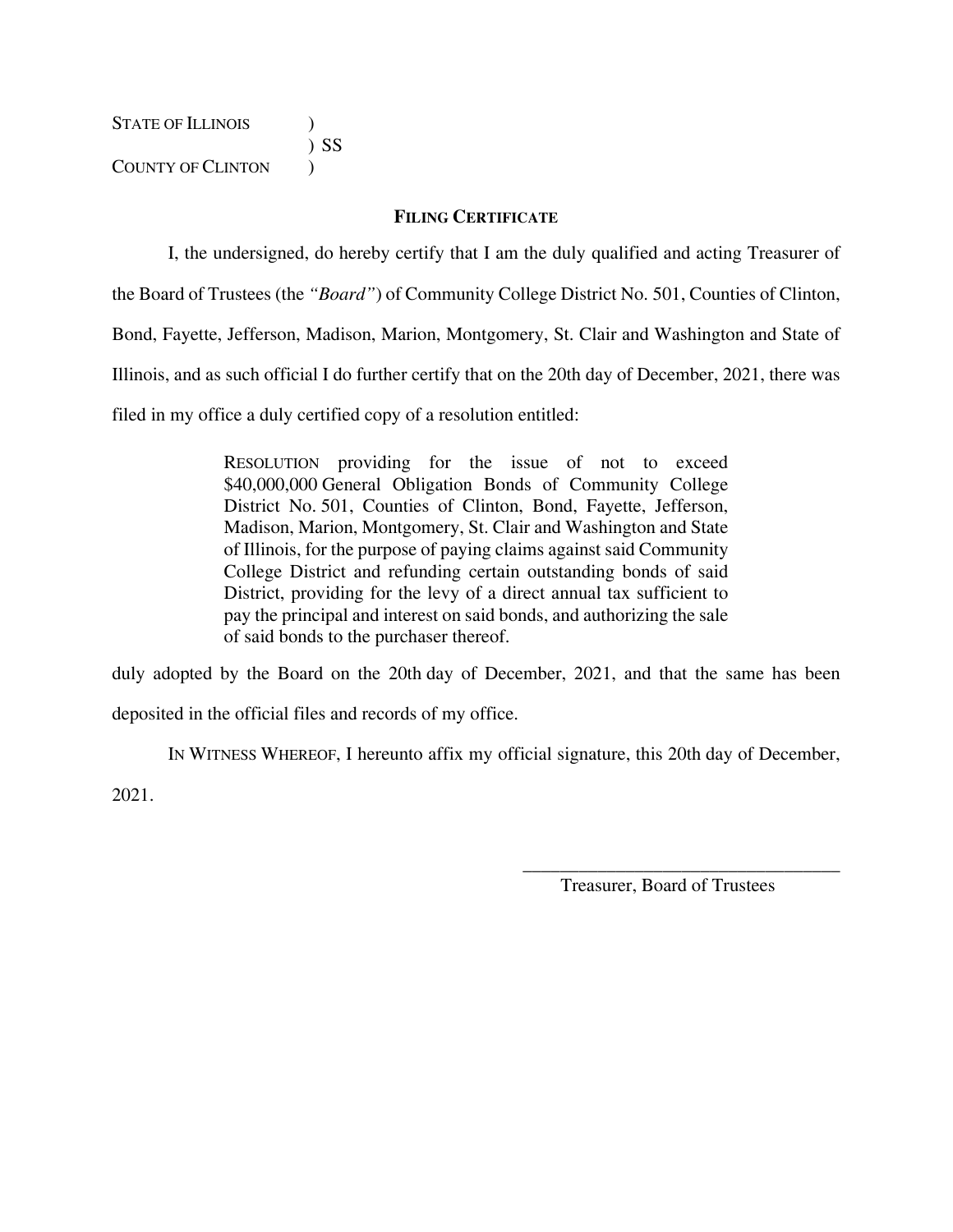# **RESOLUTION 21-59**

## **RESOLUTION TO APPROVE PROTECTION, HEALTH, AND SAFETY (PHS) PROJECTS FOR FISCAL YEAR 2023**

**WHEREAS,** pursuant to the provisions of the Illinois Public Community College Act and rules of the Illinois Community College Board, Kaskaskia College, Community College District #501, is authorized to complete necessary projects dealing with the protection, health and safety of students, employees, or visitors; and

**WHEREAS,** there is a need for repair and alteration of certain facilities of the College that meet the PHS criteria and have been prioritized through the development of a Master Facilities and Improvement Plan (MFIP); and

**WHEREAS,** Section 3-20.3.01 of the Public Community College Act and Section 1501.601 – 608 of the Administrative Rules of the Illinois Community College Board authorizes the Board of Trustees, by proper resolution which specifically identifies the projects, to levy a tax for projects that meet the PHS criteria on the equalized assessed value (EAV) of all the taxable property of the district at a rate not to exceed \$.05 per \$100 of EAV per year for a period sufficient to finance such projects; and

**WHEREAS,** the College has identified in conjunction with a licensed architect and engineer the following projects at Kaskaskia College which require repair or alterations as defined in Section 1501.601 of the Administrative Rules; and

**WHEREAS,** those projects recommended for repair and alterations are

| <b>CDB Remaining Match for West Parking Lot</b>     | \$180,236 |
|-----------------------------------------------------|-----------|
| <b>Capital Projects FY2022-FY2025</b>               | \$768,594 |
| (Capital Projects to include Main Campus            |           |
| <b>Classroom Modernization and Renovations,</b>     |           |
| <b>Adult Education and Career Services</b>          |           |
| <b>Renovation, Business Office Renovation, Main</b> |           |
| <b>Campus Heating, Ventilation and Cooling</b>      |           |
| <b>Upgrades, Admissions Area Renovation and</b>     |           |
| <b>Modernization, Fine and Performing Arts</b>      |           |
| <b>Renovation and Gymnasium Replacement to be</b>   |           |
| <b>Funded by PHS, Bond Proceeds and Other</b>       |           |
| Funding)                                            |           |
| ΤΟΤΑL                                               |           |

### And,

**WHEREAS,** the Board certifies these projects also meet the requirements of Section 110 ILCS 805/3-20.3.01 of the Illinois Public Community College Act and Section 1501.601 – 608 of the Administrative Rules of the Illinois Community College Board and are necessary projects for energy conservation, health and safety,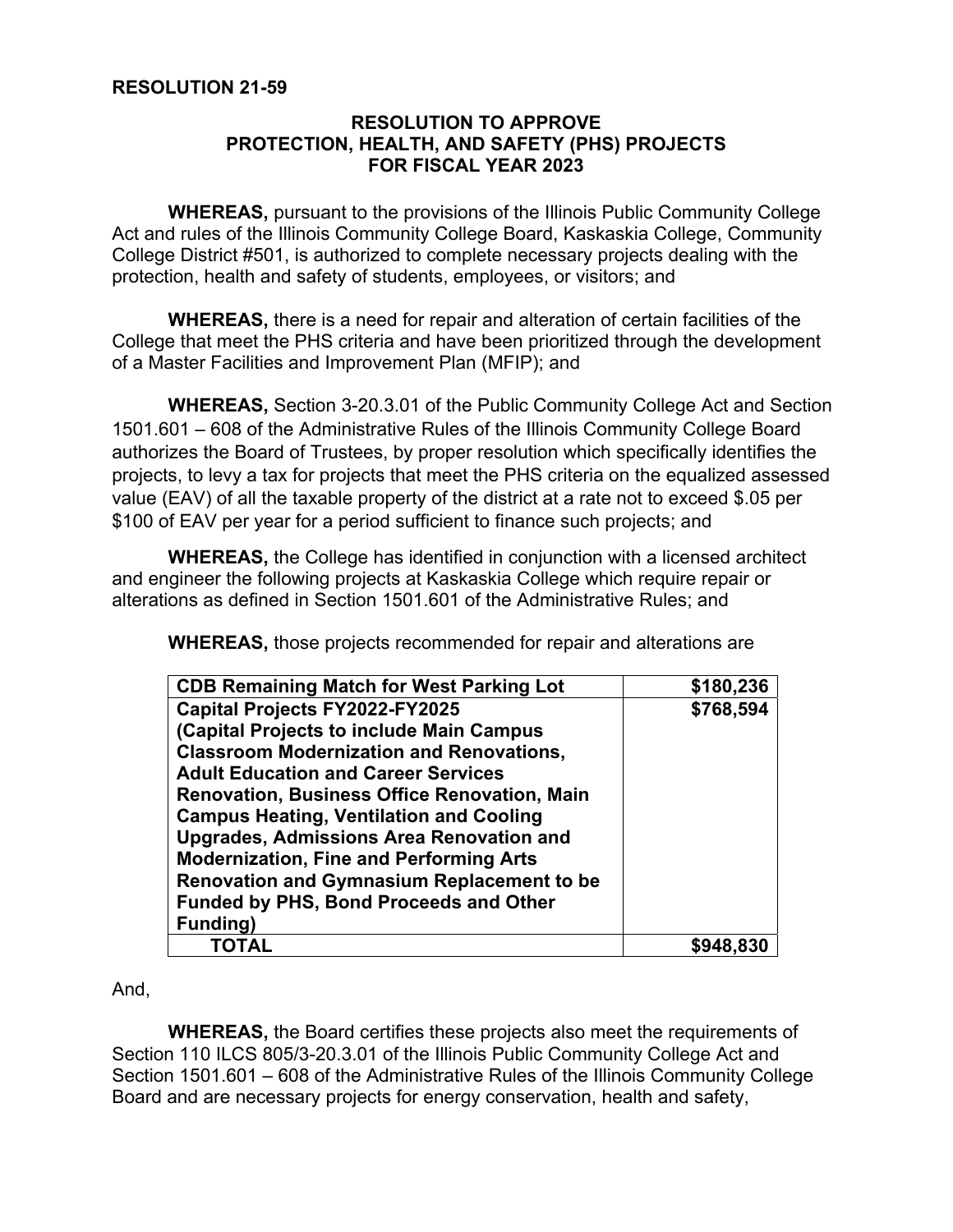environmental protection, or handicapped accessibility and not routine maintenance projects.

**NOW, THEREFORE, BE IT RESOLVED,** by the Board of Trustees of Kaskaskia College, Community College District #501, as follows:

- 1. The physical facilities described in the projects set forth above require qualifying alterations or repairs and have been identified as priorities in the Master Facilities and Improvement Plan.
- 2. There are not sufficient funds available in the Operations and Maintenance Fund of Kaskaskia College to complete the projects set forth above.
- 3. The cost of each of the projects set forth above, as determined in the estimate of a licensed architect or engineer, are each not less than \$25,000, and shall be financed in accordance with Section 3-20.3.01 of the Public Community College Act and Section 1501.601 – 608 of the Administrative Rules of the Illinois Community College Board, as stated above, in the total dollar amount of \$948,830.

Dated this 20th day of December 2021.

Kaskaskia College Kaskaskia College

Chair, Board of Trustees Secretary, Board of Trustees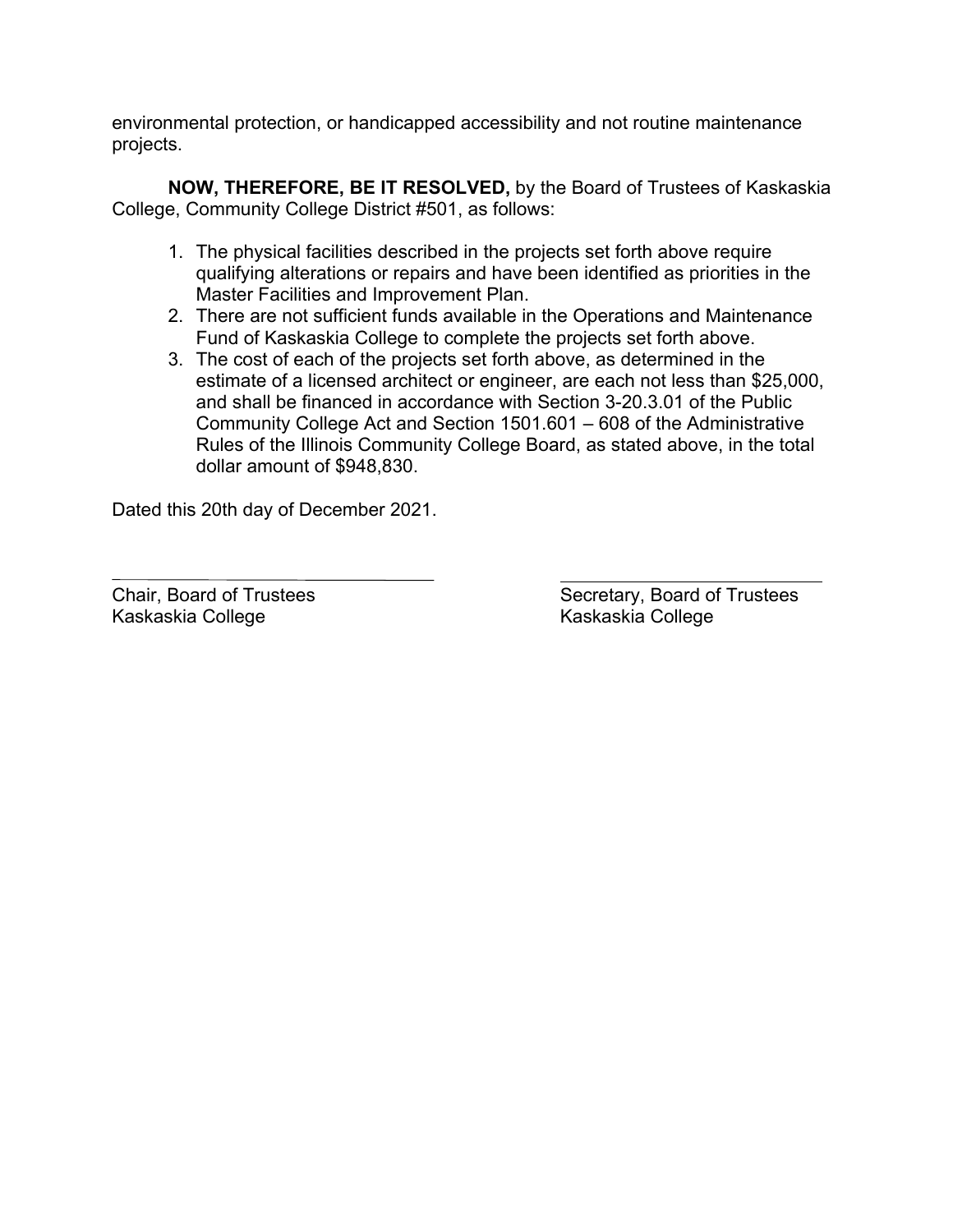# **RESOLUTION AUTHORIZING GONZALEZ COMPANIES, LLC TO PROCEED WITH PROFESSIONAL SERVICES FOR ST ANNEX PARKING LOT AND ENTRYWAY AND THE EAST PARKING LOT**

**WHEREAS**, at the August 2021 meeting, the Board of Trustees approved the following projects as part of deferred maintenance and capital projects approved with the bond referendum: ST Annex Parking Lot and Entryway and East Parking Lot; and

**WHEREAS**, the ST Annex Parking Lot and Entryway project involves the replacement of the current parking lot and entryway with PCC pavement as well as the expansion of the parking lot; and

**WHEREAS,** the total estimated cost to replace and expand the ST Annex parking lot and entryway is \$855,500 (\$725,000 for construction; \$58,000 for architectural and engineering fees; and \$72,500 for contingency); and

**WHEREAS,** the East Parking Lot project will include removal of two thirds of the parking lot where the parking lot begins on the west side and replacement of the parking lot with hot mix asphalt; and

**WHEREAS**, the total estimated cost to replace the East Parking Lot is \$1,677,960 (\$1,422,00 for construction; \$113,760 for architectural and engineering fees; and \$142,200 for contingency); and

**WHEREAS,** the Capital Development Board (CDB) awarded funding to Kaskaskia College for the West Parking Lot (CDB Project 810-052-019) and the CDB selected Gonzalez Companies, LLC as the engineering firm; and

**WHEREAS,** Gonzalez Companies, LLC and Kaskaskia College have a good working relationship; Gonzalez Companies LLC has a satisfactory performance record with the college; Gonzalez Companies, LLC is familiar with the college campuses; and inasmuch as Gonzalez Companies, LLC has been selected by the CDB to provide the engineering services for the West Parking Lot, a continuation of these services for the ST Annex Parking Lot and Entry way and the East Parking Lot is recommended; and

**NOW, THEREFORE, BE IT RESOLVED**, by the Board of Trustees of Kaskaskia College, Community College District #501, authorizes Gonzales Companies, LLC, to proceed with the professional services to include preparation of construction documents and the bidding process for the ST Annex Parking Lot and Entryway and the East Parking Lot with each project to be funded as part of the bond referendum.

Dated this 20<sup>th</sup> day of December 2021

Kaskaskia College Kaskaskia College

Chair, Board of Trustees Secretary, Board of Trustees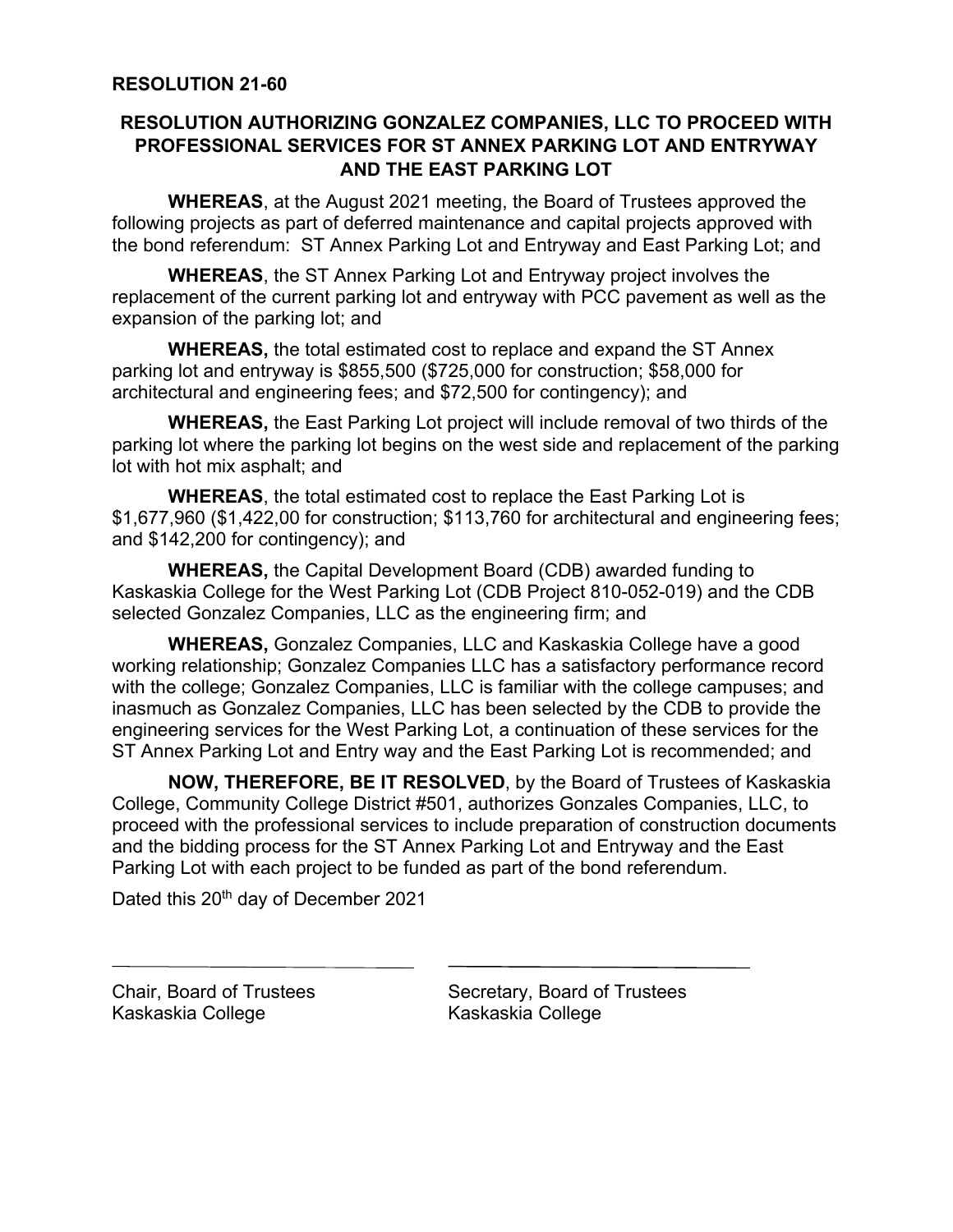## **RESOLUTION ON REAPPOINTMENT OF FIRST-YEAR PROBATIONARY FACULTY TO SECOND-YEAR STATUS, THIRD-YEAR PROBATIONARY FACULTY TO TENURE STATUS AND CONTINUED EMPLOYMENT OF TENURED**

**WHEREAS**, the College in accordance with its policies, procedures, and contractual agreements provides for a system of granting tenure to full-time faculty, and

**WHEREAS**, the College has a definitive review process with specific criteria required for advancing through the tenure process, and

**WHEREAS,** the following first-year probationary faculty members are recommended for second-year probationary employment by Julie Obermark, Vice President of Instructional Services and George Evans, President of Kaskaskia College, effective with the 2021-22 academic year, which begins January 5, 2022.

## **Career and Technical Education**

Suzanne Arndt

**WHEREAS,** the following third-year probationary faculty members are recommended for tenure employment by Julie Obermark, Vice President of Instructional Services and George Evans, President of Kaskaskia College, effective with the 2021-22 academic year, which begins January 5, 2022.

### **Nursing/Allied Health**

Cheryl Rushing

**WHEREAS,** after evaluation processes have been conducted, it is also recommended that the following tenured faculty be granted continued employment effective with the 2022-23 academic year, which begins August 10, 2022.

### **Career and Technical Education**

Charles DeBernardi Aaron Heinzmann Robert Jervis Kerri Richards

## **Arts and Sciences**

Jay Garrett Julie Littrell David Quinn Peter Vig Brandi Wilkins

## **Nursing/ Allied Health**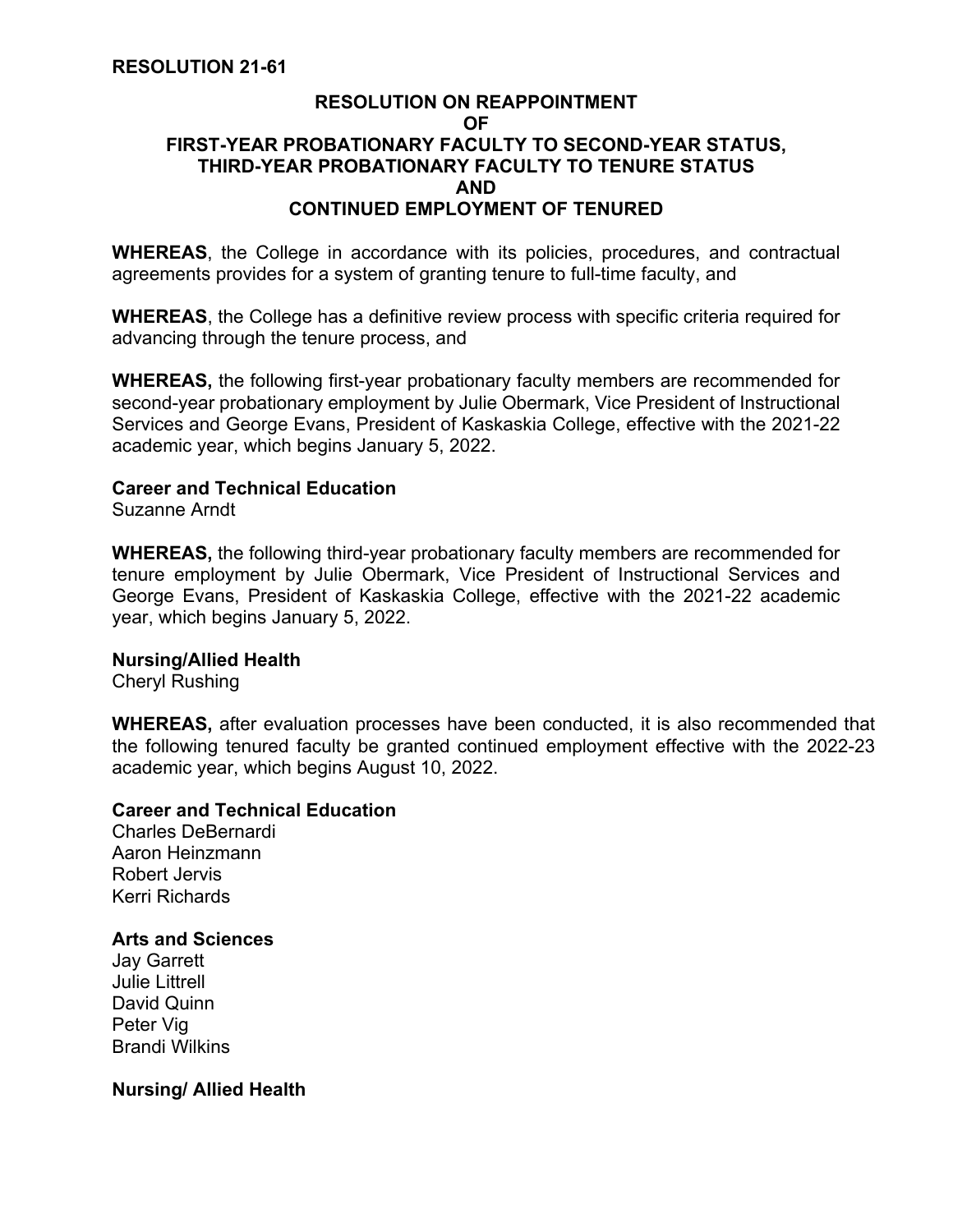Sharon Elwood Nichole Macon Tessa Opfer Lori Schmidt KC Striker

**WHEREAS,** the above recommendations for continued employment are made as part of the Kaskaskia College tenure review and faculty evaluation process, and reflect that the listed faculty members have met the requirements for progression in that process. Such recommendations do not preclude the College from implementing reductions in force for any faculty positions subsequent to the above recommendations being approved.

**NOW, THEREFORE BE IT RESOLVED** by the Board of Trustees, Kaskaskia College, Community College District #501, that after review, the recommendations of the Vice President of Instructional Services and the President, are hereby approved and the College Administration is authorized to implement such actions; and

**NOW, THEREFORE BE IT FURTHER RESOLVED** that the Board of Trustees extends congratulations to each of these faculty members for achieving the professional advancements as noted herein.

# **DATED THIS 20st DAY OF DECEMBER, 2021**

**\_\_\_\_\_\_\_\_\_\_\_\_\_\_\_\_\_\_\_\_\_\_\_\_\_\_\_\_\_\_\_\_\_\_\_ \_\_\_\_\_\_\_\_\_\_\_\_\_\_\_\_\_\_\_\_\_\_\_\_\_\_\_\_\_\_\_\_**  Board Chairman Board Secretary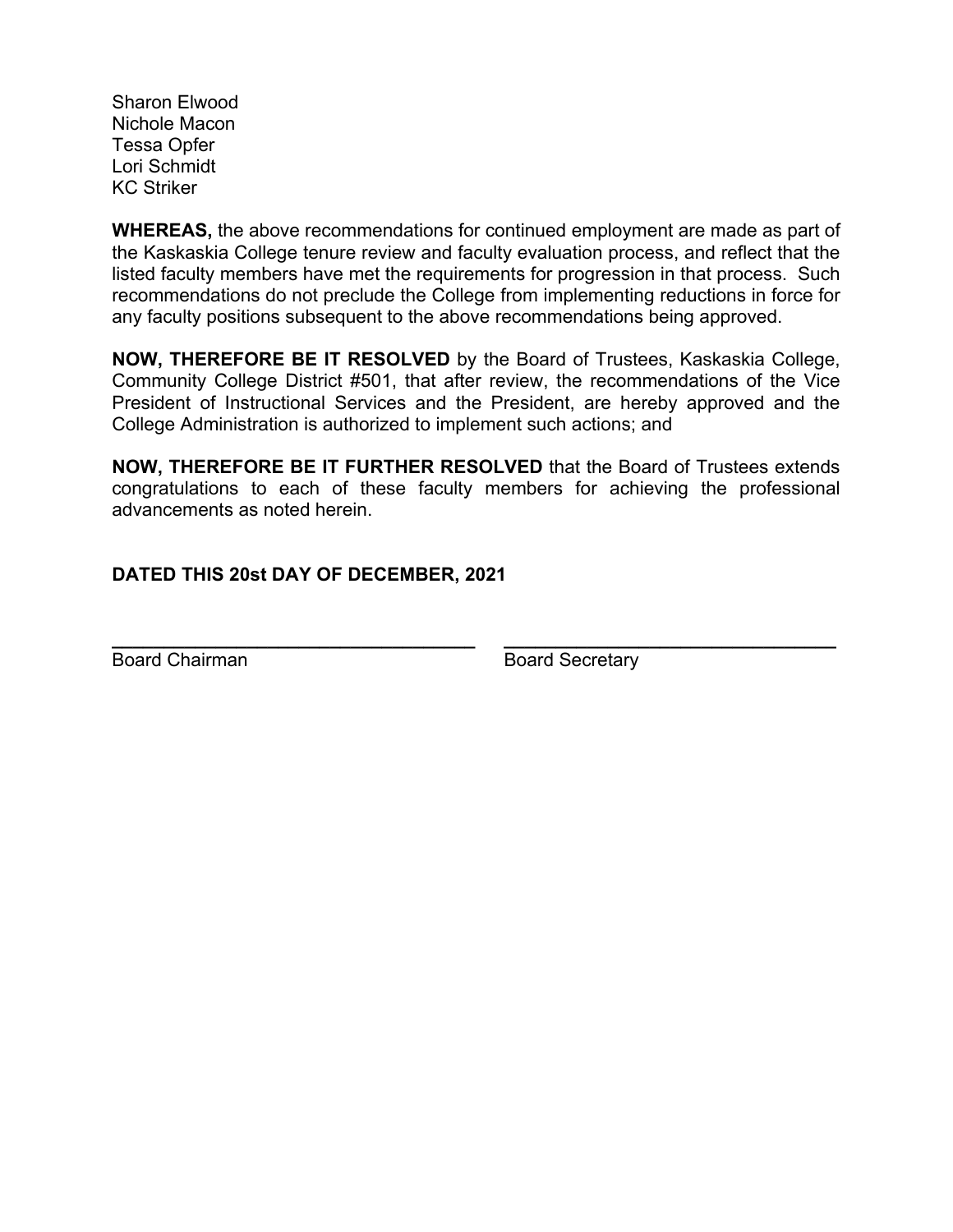### **RESOLUTION FOR APPROVAL AND NEED TO KEEP CONFIDENTIAL CLOSED SESSION MINUTES**

**WHEREAS**, pursuant to the Illinois Open Meetings Act, each public body is required to periodically meet to review minutes of all closed meetings; and

**WHEREAS**, pursuant to the Act, the purpose of such review is to make a determination that the need for confidentiality still exists as to all or part of those minutes or that the minutes or portions thereof no longer require confidential treatment and are available for public inspection; and

**WHEREAS**, Closed session minutes from June 28, 2021; July 26, 2021; and September 27, 2021 are being considered and each Board member has had an opportunity to review such minutes; and

**WHEREAS**, pursuant to the Act, the allowable topics for conducting a closed session are limited to sensitive items, including, but not limited to, personnel issues and imminent legal actions. If such sensitive information is not kept confidential, College employees could be publicly harmed, legal liability with regard to privacy issues could be created or information that would otherwise be privileged in a legal proceeding could harm the College. Such legal liability could negatively affect both the College and individual Trustees; and

**WHEREAS**, consistent with past practice, closed session minutes should remain confidential for the above reasons.

**NOW THEREFORE BE IT RESOLVED** that the Board of Trustees of Kaskaskia College, Community College District #501, has determined that with regard to closed session minutes from June 28, 2021; July 26, 2021; and September 27, 2021 the need for confidentiality still exists as to all or part of those minutes and such minutes shall remain confidential.

Dated this 20th day of December 2021.

\_\_\_\_\_\_\_\_\_\_\_\_\_\_\_\_\_\_\_\_\_\_\_\_\_\_\_\_\_

Chair, Board of Trustees Kaskaskia College

\_\_\_\_\_\_\_\_\_\_\_\_\_\_\_\_\_\_\_\_\_\_\_\_\_\_\_ Secretary, Board of Trustees Kaskaskia College